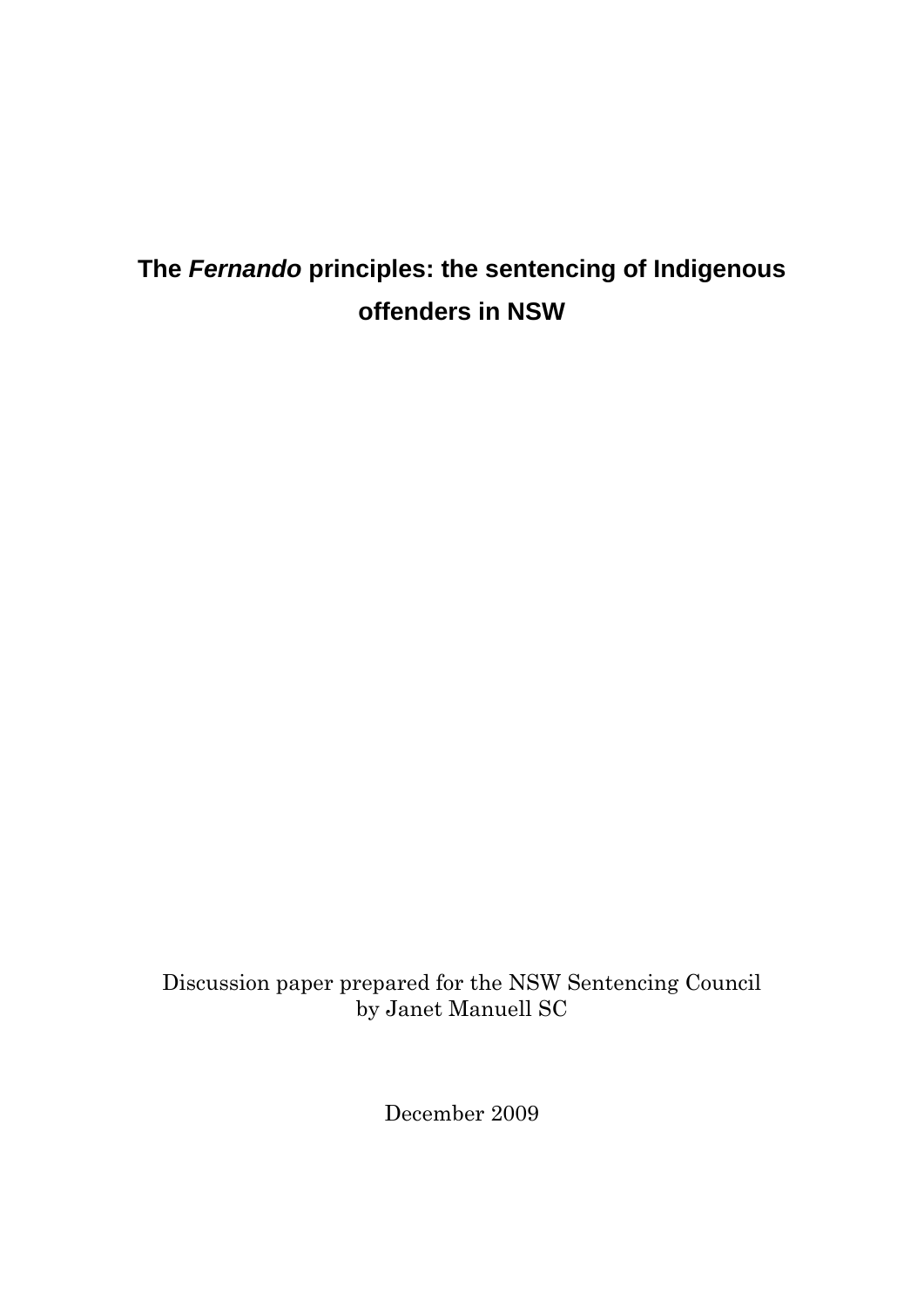## **INDEX**

| The Australian Productivity Commission's Report -                |  |
|------------------------------------------------------------------|--|
| Development of the current common law principles applicable      |  |
|                                                                  |  |
| Identifying the reasons for the overrepresentation of Indigenous |  |
| Reasons why the reform of the laws and practices in NSW          |  |
|                                                                  |  |
|                                                                  |  |
|                                                                  |  |
|                                                                  |  |
|                                                                  |  |
| Comparisons between the NSW, Victorian and Canadian              |  |
|                                                                  |  |

Appendix 1 – 102 comparative cases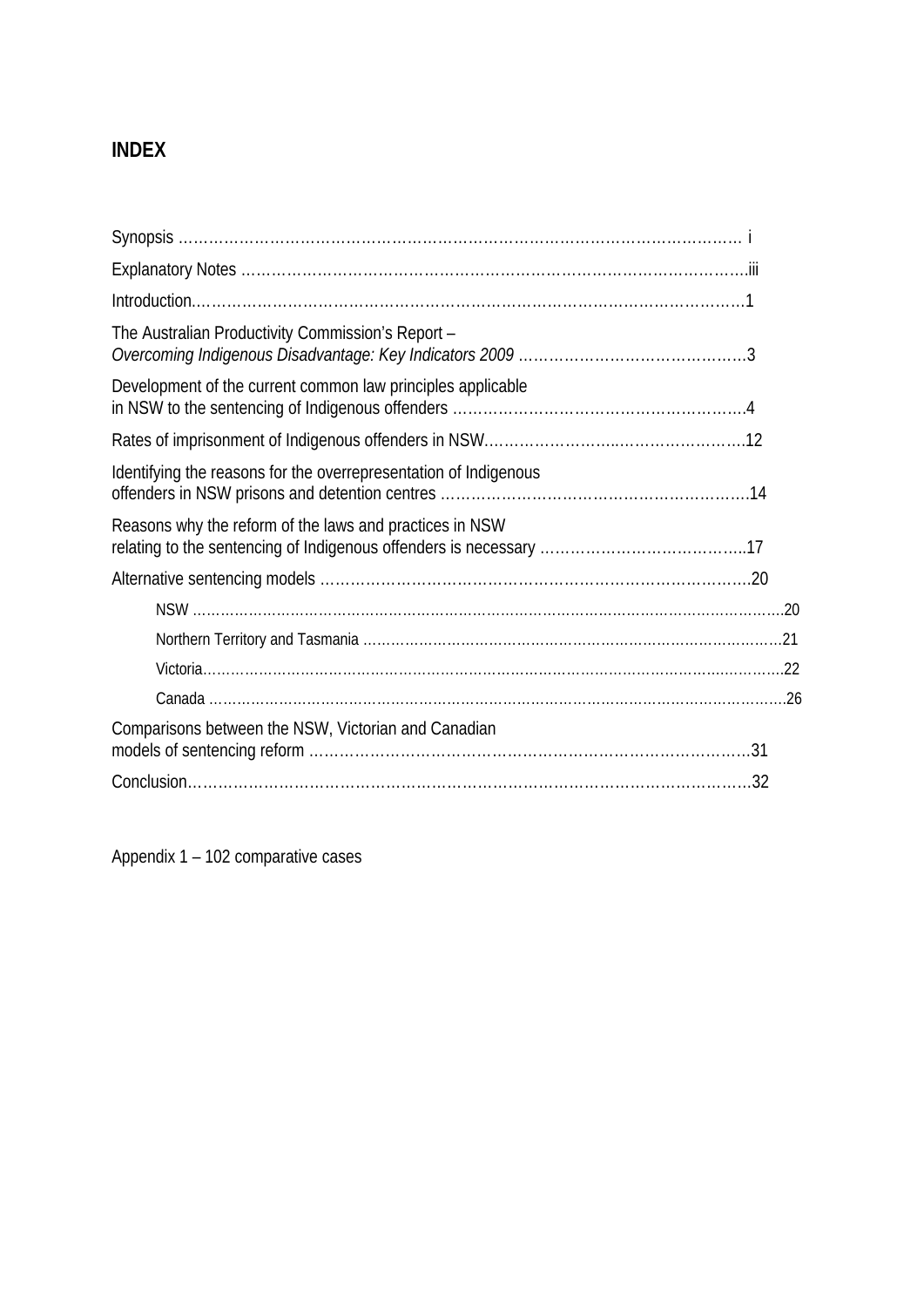### **Synopsis**

In R v Fernando (1992) 76 A Crim R 58, Wood J identified the common law principles relating to the sentencing of Indigenous offenders. Since Fernando, these principles have been applied unevenly in the appellate courts; it may be that the principles have been more frequently applied in courts of first instance although there is little research to support this. Between 1992 and 2009, the proportion of Indigenous offenders in custody in NSW relative to non-Indigenous offenders increased from 9% to 22.2%, an overrepresentation by a factor of nearly 10. Currently 29.4% of all women in custody in NSW are Indigenous. The proportion of (sentenced) Indigenous juveniles in custody in NSW has increased from 45.1% in 2002-2003 to 56.3% in 2007-2008. Statistical analysis shows that all of these percentages are steadily increasing. The Council of Australian Governments has identified the overrepresentation of Indigenous prisoners in Australian prisons as an area that requires urgent attention because of the interrelationship between offending behaviours and imprisonment, and other key indicators of Indigenous disadvantage. For example, Indigenous women are 35.1 times more likely than non-Indigenous women to be hospitalised as a result of spousal or partner violence. There is a significant social cost in the breakdown of Indigenous families, and the consequent intergenerational cycle of Indigenous offending. There is also a very significant financial cost associated with the disproportionate imprisonment rates of Indigenous people. In 2002 the Circle Sentencing model was introduced in NSW in an attempt to address Indigenous recidivism rates but recent BOCSAR research concluded that Circle Sentencing has not achieved any reduction at all in recidivism rates. If the overrepresentation of Indigenous offenders in prison is to be addressed in NSW, sentencing alternatives need to be implemented. From the Canadian experience, it appears that a reformulation of the common law principles and/or an amendment to Crimes (Sentencing Procedure) Act 1999 (NSW) s 23A(3) would not reduce disproportionate Indigenous imprisonment rates. By contrast, the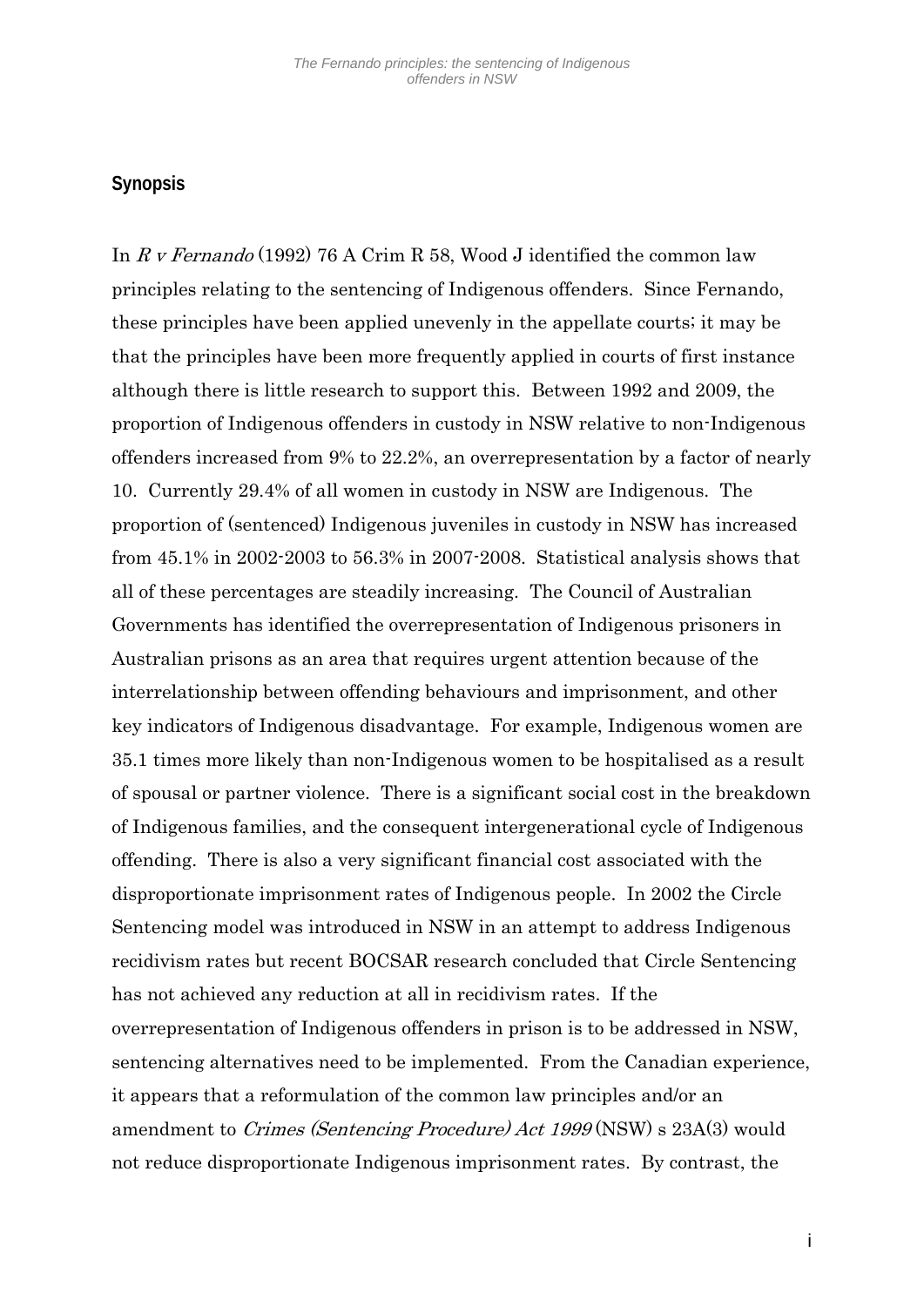success of the Victorian Koori Courts and Canadian Aboriginal Justice Program models suggests that the adoption of these models in NSW, in the Children's, Local and District Courts, would result in a reduction of Indigenous recidivism rates by about 50%.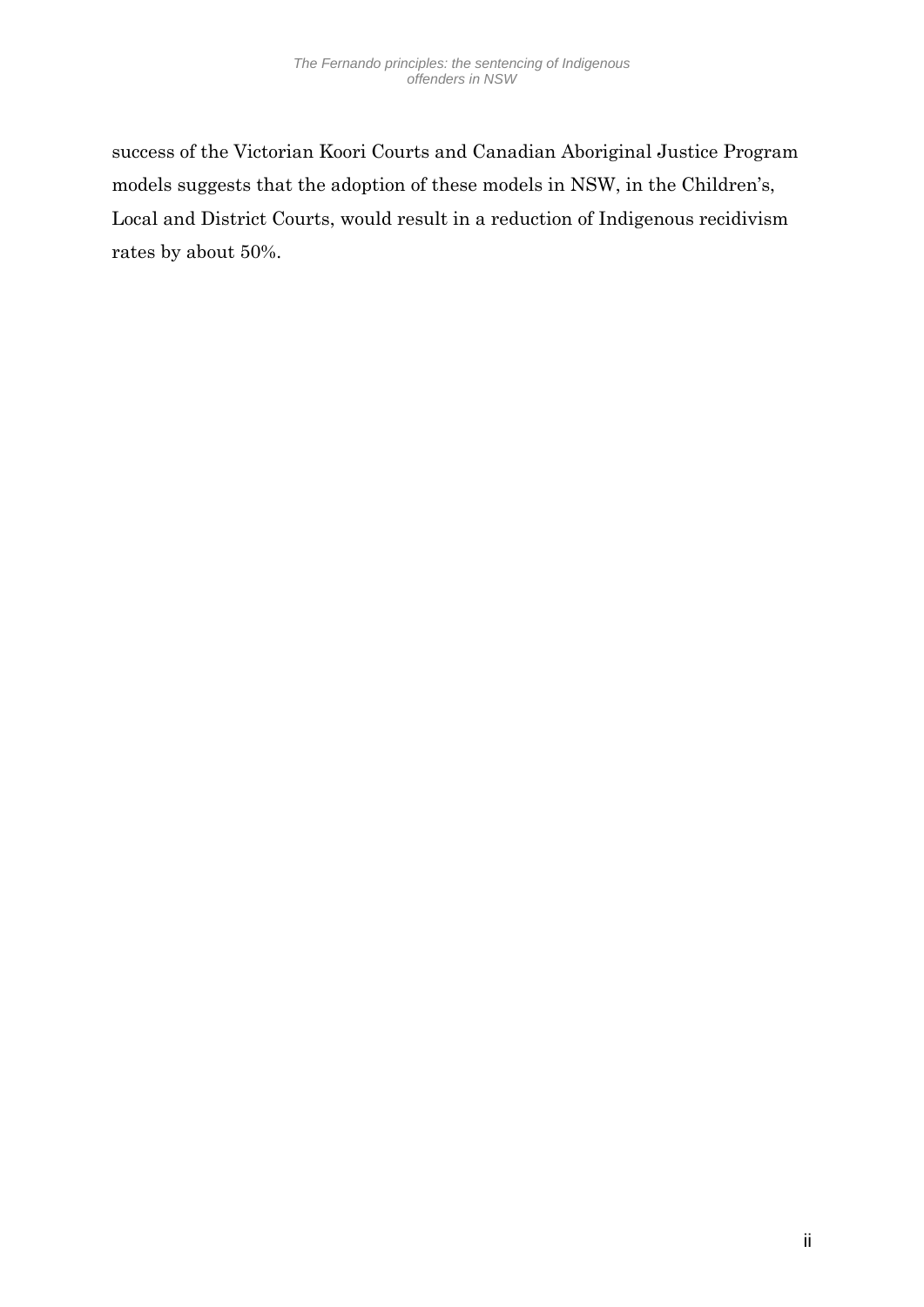## **Explanatory Notes**

<u>.</u>

The term "Indigenous" is used in this paper to describe the Aboriginal and Torres Strait Islander population.

The statistics in relation to the total Indigenous population in Australia are estimates calculated by the Australian Bureau of Statistics ('ABS'). It is thought that the census data undercounts Australia's Indigenous population, for reasons including an unwillingness on the part of some people to identify their racial or ethnic group in census completion, and the non-completion of census forms by a disproportionate part of the Indigenous population. For this reason, the ABS uses composite data sources to obtain its 'experimental estimates' of Australia's Indigenous population.

There is no one single source of statistics relating to the rates of the Indigenous imprisonment in Australia; the statistics used in this paper have come from a variety of sources (as footnoted) so, occasionally, there are inconsistencies in the data. It has been difficult at times to find statistics for correlating years, given the different data collection methods used.

Some of the available statistics relate to 'age-standardised data' whereas others (for example, those published by the Departments of Corrective Services and Juvenile Justice) do not.1 The ABS explains that the Australian Indigenous population has a younger age structure than Australia's non-Indigenous population, as a result of the higher mortality rates within the Indigenous population. As at 30 June 2006, the median age of the Australian Indigenous

<sup>1</sup> SCRGSP (Steering Committee for the Review of Government Service Provision) 2009, Overcoming Indigenous Disadvantage: Key Indicators 2009, (2009), ('the OID report'), Glossary: 'Age standardised rates enable comparisons to be made rates between populations that have different age structures. Age standardisation is often used when comparing the Indigenous and non-Indigenous populations because the Indigenous population is younger than the non-Indigenous population. Outcomes for some indicators are influenced by age, therefore, it is appropriate to age standardise the data when comparing the results. When comparisons are not being made between the two populations, the data are not age standardised'.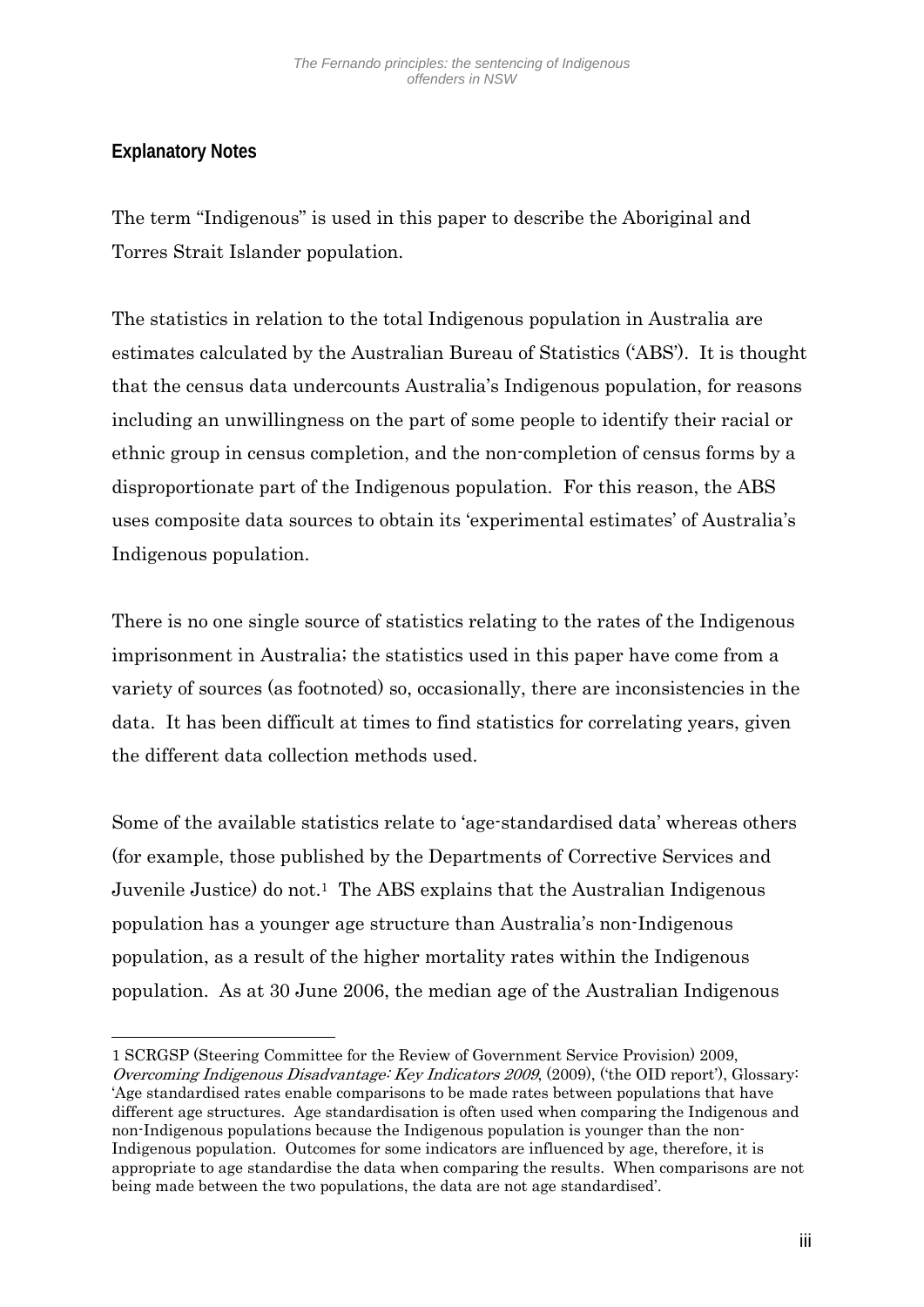population was 21.0 years, compared to a median age of 37.0 years for the non-Indigenous population, statistically a very significant difference of 16 years.2 It is preferable to use age-standardised data because of the relative youth of the Indigenous population to the general Australian population but it has not been possible to consistently obtain that data for the purposes of this paper.3,4

The Canadian statistics have been drawn from the Canadian government's statistics bureau, Statistics Canada. There are limitations in some of these statistics because the data is, in some instances, incomplete.

I am grateful for the assistance of Kath McFarlane, other Sentencing Council staff (particularly for the preparation of Appendix 1) and Chris Ronalds SC (for advice on anti-discrimination laws in NSW). I also thank Judge Martin Sides QC and Eric Wilson for their willingness to discuss these issues generally with me, and the late George "Bandit" Rose for his many years of wise counsel.

The opinions expressed in this paper are my own and do not necessarily reflect the views of my employer, The Department of Justice and Attorney General.

<sup>2</sup> Australian Bureau of Statistics, 3238.0.55.001 - Experimental Estimates of Aboriginal and Torres Strait Islander Australians, June 2006 available at:

http://www.abs.gov.au/ausstats/abs@.nsf/Latestproducts/3238.0.55.001Main%20Features1Jun%2 02006?opendocument&tabname=Summary&prodno=3238.0.55.001&issue=Jun%202006&num=& view=.

<sup>3</sup> Australian Bureau of Statistics ('ABS'), 4517.0 – Prisoners in Australia, 2008 (2008) http://www.abs.gov.au/Ausstats/abs@.nsf/Latestproducts/4517.0Main%20Features22008?opendoc ument&tabname=Summary&prodno=4517.0&issue=2008&num=&view= .

<sup>4</sup> The OID report draws on very diverse sets of statistics, necessarily so because of the lack of common indicators across the different departments of the Commonwealth, state and territory governments. The inconsistencies in data collection render reliable statistical analysis more difficult. This is an area which is currently receiving increased funding: OID report, Chapter 2.6 and Appendix 4.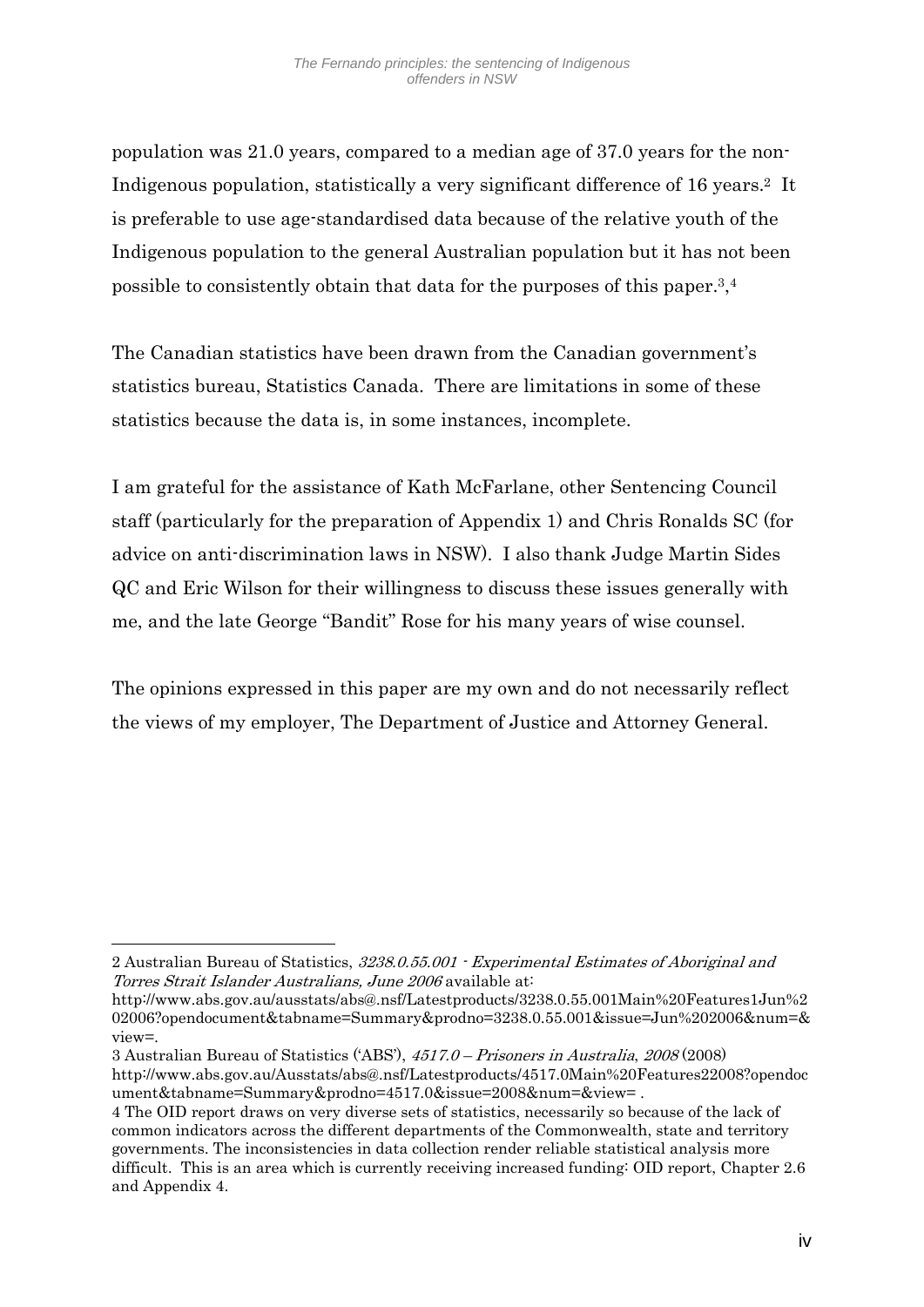## **Introduction**

1. As at June 2006, the Indigenous population in NSW was approximately 2.29% of the total population (male: 2.31%, female: 2.27%).1

- 2. In NSW correctional centres as at 30 June 2009:
	- (a) The Indigenous population of full-time custody inmates was 22.2%.2 This is an overrepresentation of Indigenous prisoners to non-Indigenous prisoners by a factor of 9.69;
	- (b) Indigenous males comprised 21.6% of all full-time custody male inmates.3 This is an overrepresentation of Indigenous male prisoners to non-Indigenous male prisoners by a factor of 9.35; and
	- (c) Indigenous females comprised 29.4% of full-time custody female inmates.4 This is an overrepresentation of Indigenous female prisoners to non-Indigenous female prisoners by a factor of 12.95.
- 3. In NSW, between 30 June 2000 and 30 June 2009:
	- (a) The proportion of Indigenous offenders to the total prison population increased from 15.9% to 22.2%;
	- (b) There was a steady increase in the proportion of Indigenous males incarcerated, from 15.5% to 21.6%; and
	- (c) There was an increase in the proportion of Indigenous females incarcerated, from 21.1% to 29.4%.

4. On the basis of the total NSW Indigenous population statistics as at June 2006 (2.29%), the NSW Department of Juvenile Justice's figures as at 30 June 2008 show that Indigenous juveniles overrepresent non-Indigenous juveniles by factors of 17.29 for remandees and 24.59 for detainees.5

- 5. In Australia, on an age-standardised basis:
	- (a) Indigenous people were 13 times more likely than non-Indigenous people to be imprisoned in 2008;
	- (b) The imprisonment rate increased by 46% for Indigenous women and by 27% for Indigenous men between 2000 and 2008; and

 $\overline{a}$ 

<sup>1.</sup> Australian Bureau of Statistics, Report 3238.0.55.001-Experimental Estimates of Aboriginal and Torres Strait Islander Australians, June 2006 (issued 19 August 2008).

<sup>2.</sup> Information provided by NSW Department of Corrective Services, 16 December 2009.

<sup>3.</sup> ibid.

<sup>4.</sup> ibid.

<sup>5.</sup> NSW Department of Juvenile Justice, Annual Report, (2008).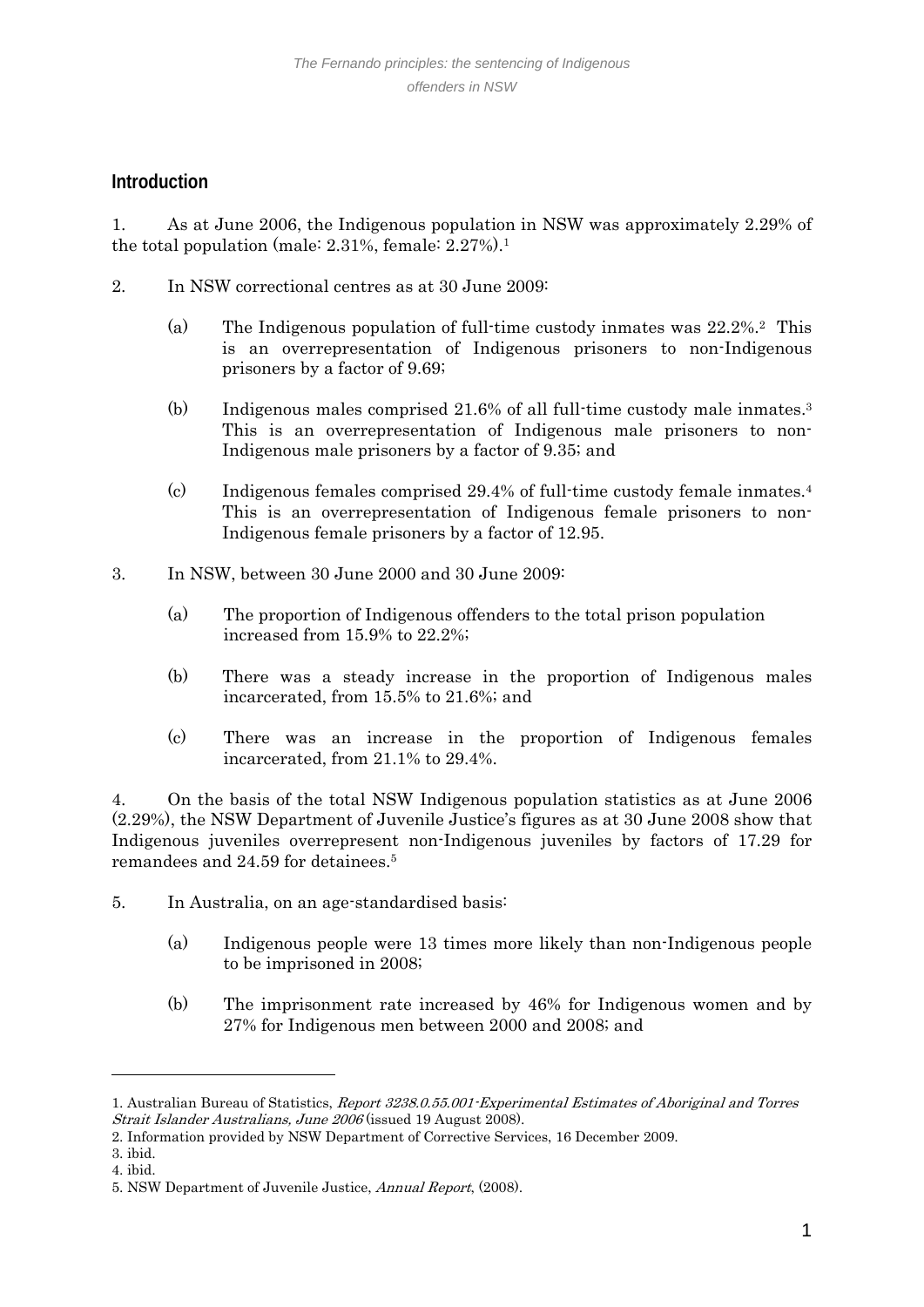(c) Indigenous juveniles were 28 times more likely to be detained than non- Indigenous juveniles at 30 June 2007. The Indigenous juvenile detention rate increased by 27% between 2001 and 2007.6

6. The rate of imprisonment of Indigenous prisoners varies considerably across Australian states and territories. In 2008, Indigenous prisoners represented 24.3% of the total Australian prison population, an increase from a total of 18.8% in 1998.7

7. A comparison of the statistics in relation to the imprisonment rates of Indigenous offenders in each Australian state and territory is as follows:8

| <b>State</b>         | Indigenous<br>population<br>(percentage of<br>total<br>population,<br>$2006)^9$ | Indigenous<br>prisoners as a<br>percentage of<br>total prisoners (as<br>at 30 June<br>2009)10,11 | Overrepresentation<br>of Indigenous<br>prisoners to non-<br>Indigenous prisoners<br>(by factor) |
|----------------------|---------------------------------------------------------------------------------|--------------------------------------------------------------------------------------------------|-------------------------------------------------------------------------------------------------|
| <b>NSW</b>           | 2.29%                                                                           | 22.2%                                                                                            | 9.69                                                                                            |
| Victoria             | 0.6%                                                                            | 5.8%                                                                                             | 9.67                                                                                            |
| Queensland           | 3.6%                                                                            | 27.0%                                                                                            | 7.5                                                                                             |
| South<br>Australia   | 1.7%                                                                            | 20.6%                                                                                            | 12.12                                                                                           |
| Western<br>Australia | 3.8%                                                                            | 41.2%                                                                                            | 10.84                                                                                           |
| Tasmania             | 3.4%                                                                            | 12.6%                                                                                            | 3.71                                                                                            |

<sup>6.</sup> SCRGSP (Steering Committee for the Review of Government Service Provision) 2009, Overcoming Indigenous Disadvantage: Key Indicators 2009, (2009) 28: ('the OID report').

<sup>7.</sup> See generally: Australian Bureau of Statistics, 4517.0 - Prisoners in Australia, 2008 (released 11 December 2008)

http://www.abs.gov.au/Ausstats/abs@.nsf/Latestproducts/4517.0Main%20Features22008?opendocument&ta bname=Summary&prodno=4517.0&issue=2008&num=&view= .

<sup>8.</sup> ibid.

<sup>9.</sup> Australian Bureau of Statistics, 4705.0 – Population, Distribution, Aboriginal and Torres Strait Islander Australians, 2006.

<sup>10.</sup> Australian Bureau of Statistics, 4517.0 - Prisoners in Australia, 2008, Data cube, 'Crude imprisonment rates, states and territories by Indigenous status, 1998-2008' at:

http://www.abs.gov.au/AUSSTATS/abs@.nsf/DetailsPage/4517.02008?OpenDocument.

<sup>11.</sup> These statistics are not age-standardised.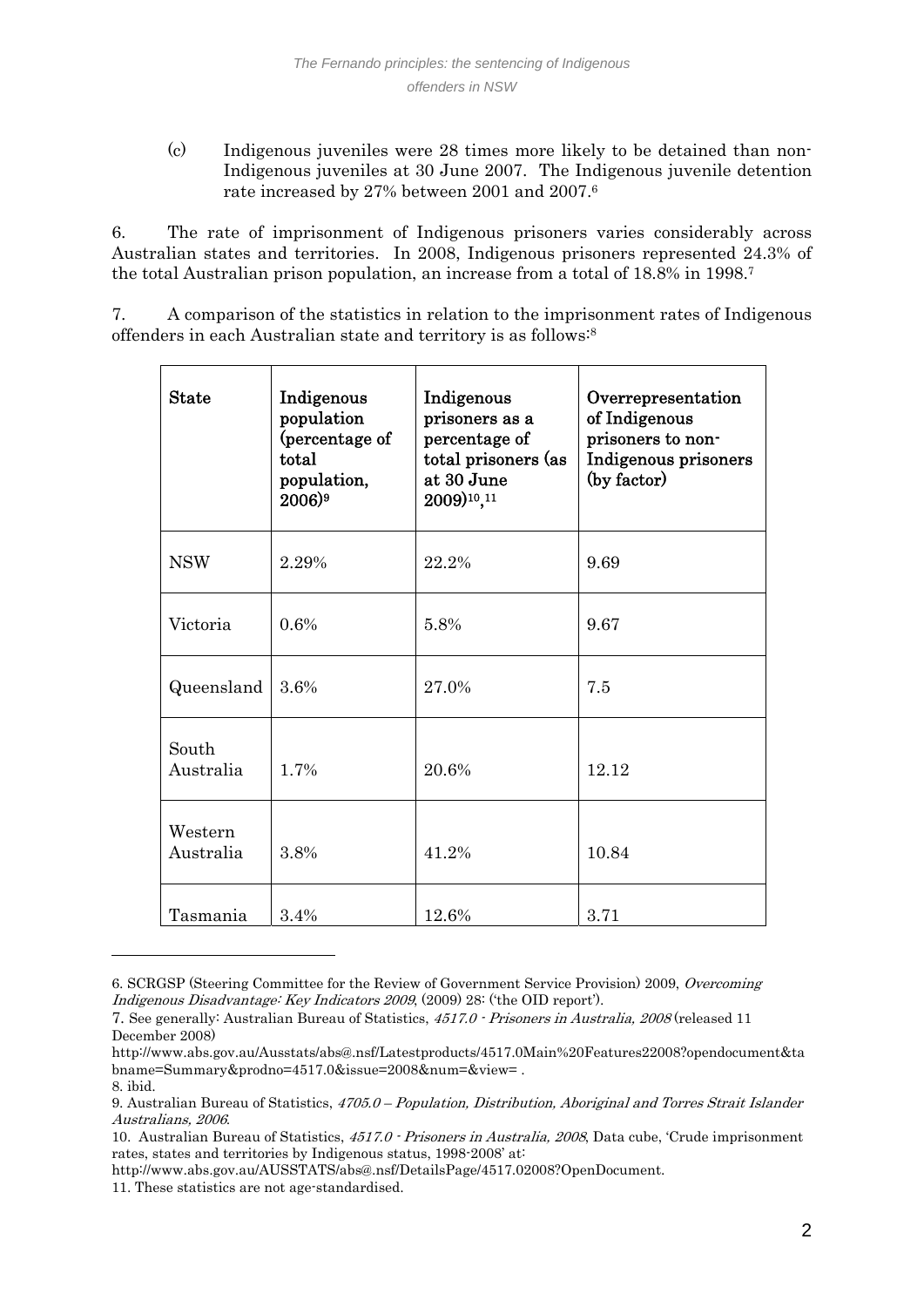| Northern<br>Territory | 31.6% | 83.2% | 2.63 |
|-----------------------|-------|-------|------|
| <b>ACT</b>            | 1.2%  | 10.4% | 8.67 |

8. Much has been written about the reasons for the disproportionate rates of Indigenous imprisonment in Australia; it is clear there are multiple contributing factors.12 Factors contributing to the disadvantage suffered by the Indigenous population have been identified to include family breakdown, alcohol and substance abuse, low educational levels, unemployment, poverty, low home ownership rates, poor health and high mortality rates.<sup>13</sup>

9. Considerable concern has been expressed, within Australia14 and  $intermationally<sup>15</sup>$ , at the disproportionate rates of Indigenous imprisonment in Australia.

10. This paper will consider what steps could be taken, if any, by the NSW legislature and/or the NSW courts in an effort to reduce the rates of Indigenous imprisonment in NSW. Consideration will also be given to the approaches taken by Tasmania, Victoria and Canada to the sentencing of Indigenous offenders.

11. The scope of this subject matter is vast and this paper seeks only to outline the relevant issues. Some further reading is footnoted but the Australian Productivity Commission's report, Overcoming Indigenous Disadvantage: Key Indicators 2009, is particularly recommended.

## **The Australian Productivity Commission's report –** *Overcoming Indigenous Disadvantage: Key Indicators 2009*

1

12. In 2002 the Australian Productivity Commission was commissioned by the Council of Australian Governments ('COAG') to provide governments with biennial reporting against key indicators of Indigenous disadvantage. The Productivity

<sup>12.</sup> See for example, Snowball, L. and Weatherburn, D., 'Indigenous Over-Representation in Prison – The Role of Offender Characteristics', (Crime and Justice Bulletin: Contemporary Issues in Crime and Justice No. 99, NSW BOCSAR, 2006) (and the extensive reference notes).

<sup>13.</sup> Australian Bureau of Statistics, 4704.0  $\cdot$  The Health and Welfare of Australia's Aboriginal and Torres Strait Islander Peoples, 2008 (latest issue, 29 April 2008).

http://www.abs.gov.au/AUSSTATS/abs@.nsf/ProductsbyCatalogue/366EED9FF642DD67CA2570B3007DEA 93?OpenDocument.

<sup>14.</sup> For instance, COAG's reference to the Productivity Commission on the rate of Indigenous imprisonment in Australia and the request for biennial reporting on key indicators of Indigenous disadvantage (the OID Report).

<sup>15.</sup> For example, clause 21 of the report by the UN Committee on the Elimination of Racial Discrimination, Consideration of reports submitted by states parties under Article 9 of the convention, 66th session, UN Doc CERD/C/AUS/CO/14 (2005) states:

<sup>&#</sup>x27;The Committee remains concerned about the striking overrepresentation of Indigenous peoples in prisons as well as the percentage of Indigenous deaths in custody. It has also been reported that Indigenous women constitute the fastest-growing prison population. The Committee recommends that the State Party [Australia] increase its efforts to remedy this situation. It wishes to receive more information about the implementation of the recommendations of the Royal Commission on Aboriginal Deaths in Custody.'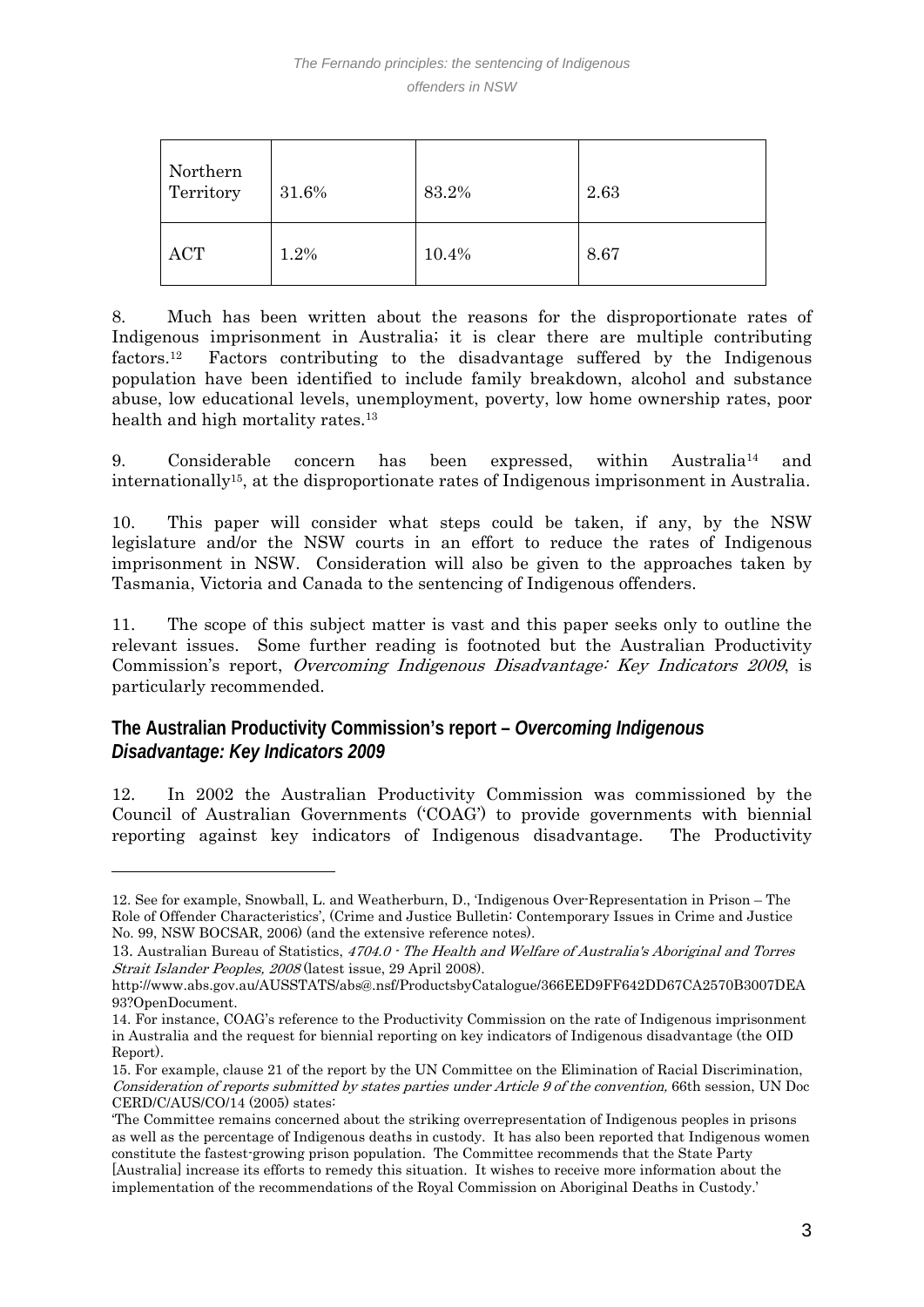Commission's Overcoming Indigenous Disadvantage: Key Indicators 2009 report is a comprehensive study of current Indigenous disadvantage in Australia (the 'OID Report').16

13. The Foreword to the 2009 Report reads, in part:

In March this year, the terms of reference were updated in a letter from the Prime Minister. The new terms of reference reaffirm governments' commitment to being accountable for improved outcomes for Indigenous Australians, with the OID [Overcoming Indigenous Disadvantage] serving as a public report card on progress against the COAG targets and other significant indicators.

The new terms of reference align the OID framework with COAG's six high level targets for Closing the Gap in Indigenous outcomes. The structure of the aligned framework remains very similar to that of previous reports, but highlights the COAG targets and priority areas for reform, as well as including additional indicators. The Steering Committee will be consulting further on the new framework.

The OID aims to help governments address the disadvantage that limits the opportunities and choices of many Indigenous people. However, it is important to recognise that most Indigenous people live constructive and rewarding lives, contributing to their families and wider communities. That said, across nearly all the indicators in the OID, there are wide gaps in outcomes between Indigenous and non-Indigenous Australians. While the gaps are narrowing in some areas, in too many cases outcomes are not improving, or are even deteriorating. We still have a long way to go to fulfil COAG's commitment to close the gap in Indigenous disadvantage.

Data from the past two Censuses show that Indigenous people have shared in the general economic prosperity of the past decade, with increases in employment, incomes and home ownership. A key challenge will be preserving and building on these gains and closing the gaps in a more difficult economic climate. In areas such as criminal justice, outcomes for Indigenous people have been deteriorating. Indigenous people and governments are grappling with ways to identify and address the underlying drivers of these outcomes. [emphasis added]<sup>17</sup>

14. Various references to the OID Report are made throughout this paper.

## **Development of the current common law principles applicable in NSW to the sentencing of Indigenous offenders**

15. In Neal v The Queen (1982) 149 CLR 305, an Indigenous man appealed to the High Court against a sentence imposed on him by the Queensland Court of Criminal Appeal, on the ground that the Court had erred in imposing a sentence higher than the sentence imposed at first instance, in the absence of a Crown appeal and in the absence from the Court of the appellant. In expressing what has become known as the 'substantial equality principle', Brennan J observed obiter (at 326):

<sup>16.</sup> SCRGSP (Steering Committee for the Review of Government Service Provision) 2009, Overcoming Indigenous Disadvantage: Key Indicators 2009, Productivity Commission, Canberra ('the OID report'). 17. OID Report, Foreword, iii.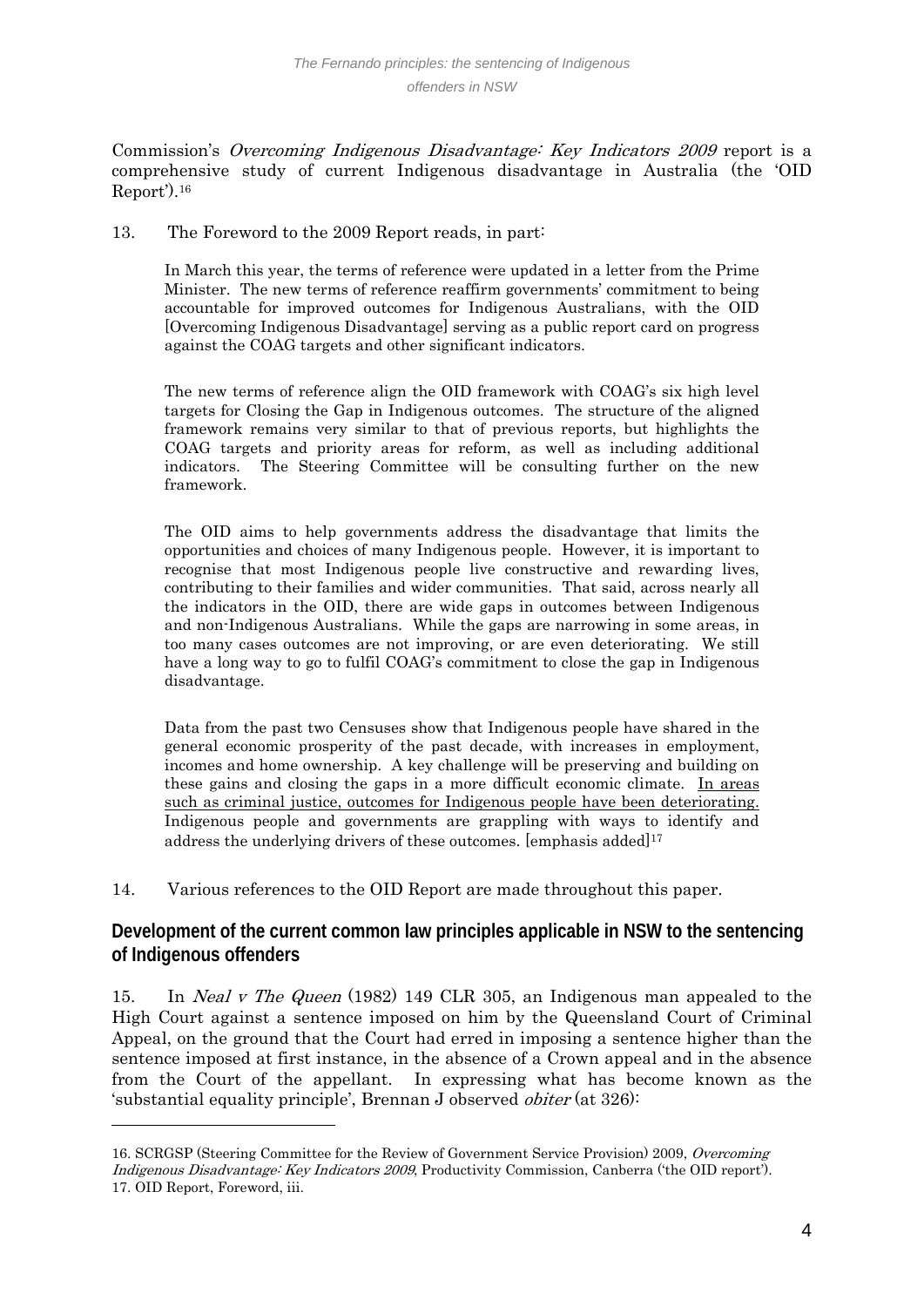The same sentencing principles are to be applied, of course, in every case, irrespective of the identity of a particular offender or his membership of an ethnic or other group. But in imposing sentences courts are bound to take into account, in accordance with those principles, all material facts including those facts which exist only by reason of the offender's membership of an ethnic or other group. So much is essential to the even administration of criminal justice. That done, however, the weight to be attributed to the factors material in a particular case, whether of aggravation or mitigation, is ordinarily a matter for the court exercising the sentencing discretion of first instance or for the Court of Criminal Appeal.

16. In R v Fernando (1992) 76 A Crim R 58, Wood J considered various reports, papers and authorities to distil sentencing principles relevant to Indigenous offenders. His Honour said (at 62-63):

As I read those papers and decisions they support the following propositions:

(A) The same sentencing principles are to be applied in every case irrespective of the identity of a particular offender or his membership of an ethnic or other group but that does not mean that the sentencing court should ignore those facts which exist only by reason of the offenders' membership of such a group.

(B) The relevance of the Aboriginality of an offender is not necessarily to mitigate punishment but rather to explain or throw light on the particular offence and the circumstances of the offender.

(C) It is proper for the court to recognise that the problems of alcohol abuse and violence which to a very significant degree go hand in hand within Aboriginal communities are very real ones and their cure requires more subtle remedies than the criminal law can provide by way of imprisonment.

(D) Notwithstanding the absence of any real body of evidence demonstrating that the imposition of significant terms of imprisonment provides any effective deterrent in either discouraging the abuse of alcohol by members of the Aboriginal society or their resort to violence when heavily affected by it, the courts must be very careful in the pursuit of their sentencing policies to not thereby deprive Aboriginals of the protection which it is assumed punishment provides. In short, a belief cannot be allowed to go about that serious violence by drunken persons within their society are treated by the law as occurrences of little moment.

(E) While drunkenness is not normally an excuse or mitigating factor, where the abuse of alcohol by the person standing for sentence reflects the socio-economic circumstances and environment in which the offender has grown up, that can and should be taken into account as a mitigating factor. This involves the realistic recognition by the court of the endemic presence of alcohol within Aboriginal communities, and the grave social difficulties faced by those communities where poor self-image, absence of education and work opportunity and other demoralising factors have placed heavy stresses on them, reinforcing their resort to alcohol and compounding its worst effects.

(F) That in sentencing persons of Aboriginal descent the court must avoid any hint of racism, paternalism or collective guilt yet must nevertheless assess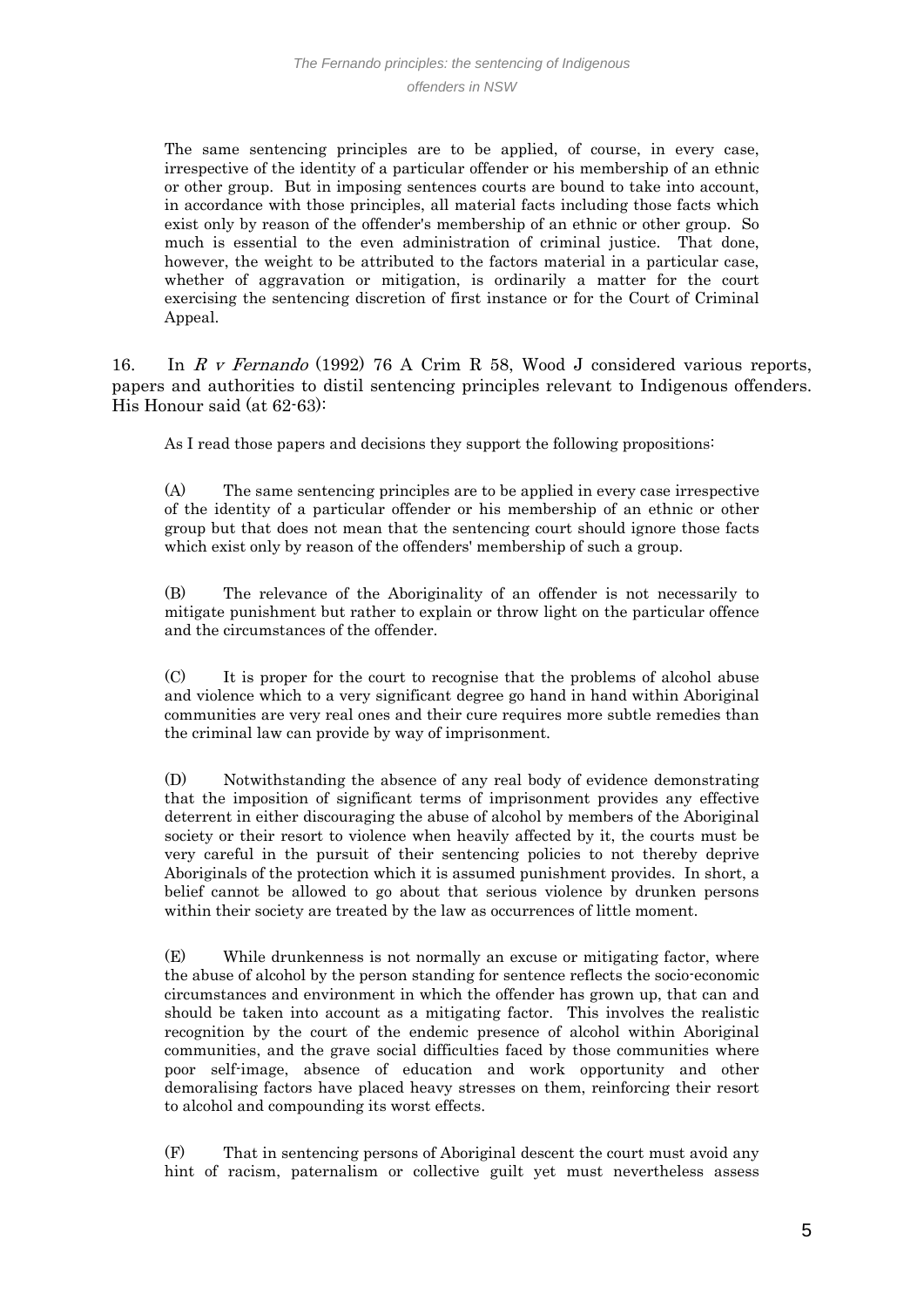realistically the objective seriousness of the crime within its local setting and by reference to the particular subjective circumstances of the offender.

(G) That in sentencing an Aborigine who has come from a deprived background or is otherwise disadvantaged by reason of social or economic factors or who has little experience of European ways, a lengthy term of imprisonment may be particularly, even unduly, harsh when served in an environment which is foreign to him and which is dominated by inmates and prison officers of European background with little understanding of his culture and society or his own personality.

(H) That in every sentencing exercise, while it is important to ensure that the punishment fits the crime and not to lose sight of the objective seriousness of the offence in the midst of what might otherwise be attractive subjective circumstances, full weight must be given to the competing public interest to rehabilitation of the offender and the avoidance of recidivism on his part.

17. The principles formulated by Wood J in Fernando have been frequently considered by the NSW Court of Criminal Appeal. In  $R$  v Hickey (unreported, NSWCCA, 27 September 1994: BC9403050) Simpson J said (at 3-4):

[The respondent to the Crown appeal] is an Aboriginal man, whose history displays too many features that courts have come to recognise as common to too many Australian citizens of Aboriginal descent. [The sentencing judge] put it in a nutshell when he said: 'It is perfectly clear that you have not had any advantage in life. You have been at a serious disadvantage most of time, and you sought solace in alcohol and you began your criminal career at a very early age.'

These disadvantages were fully spelled out in the [evidence given on behalf of the respondent]. They include alcohol abuse by his family, consequent lack of structure and discipline in the home environment, educational deprivation, and the failure to enter and maintain strong and supportive relationships. In the case of this respondent, as is becoming more frequent, to alcohol abuse can be added abuse of prohibited drugs, in this case heroin.

 It is a tragic truth well known to members of this court, that aboriginality is frequently accompanied by this very litany of disadvantage. So unfortunately common is it, that in *The Queen v Fernando* (unreported 14 March 1992), Wood J distilled from authoritative papers, precedents and reports, a series of propositions relating to the sentencing of Aboriginal offenders.

The first of these propositions is that sentencing principles are nondiscriminatory, in that they apply to all cases without differentiation by reason of the offender's membership of a particular racial or ethnic group. But this general proposition is followed by a recognition that those factors which constitute the disadvantage already described, and which may arise by reason of membership of that particular group, may have a role to play in the sentencing determination. Wood J in particular made mention of the need for 'realistic recognition' of the fact of alcohol abuse, and its impact on Aboriginals and their communities. So much can readily be accepted, and it seems clear that this must have been the factor which led [the sentencing judge] to impose the very lenient sentence he did.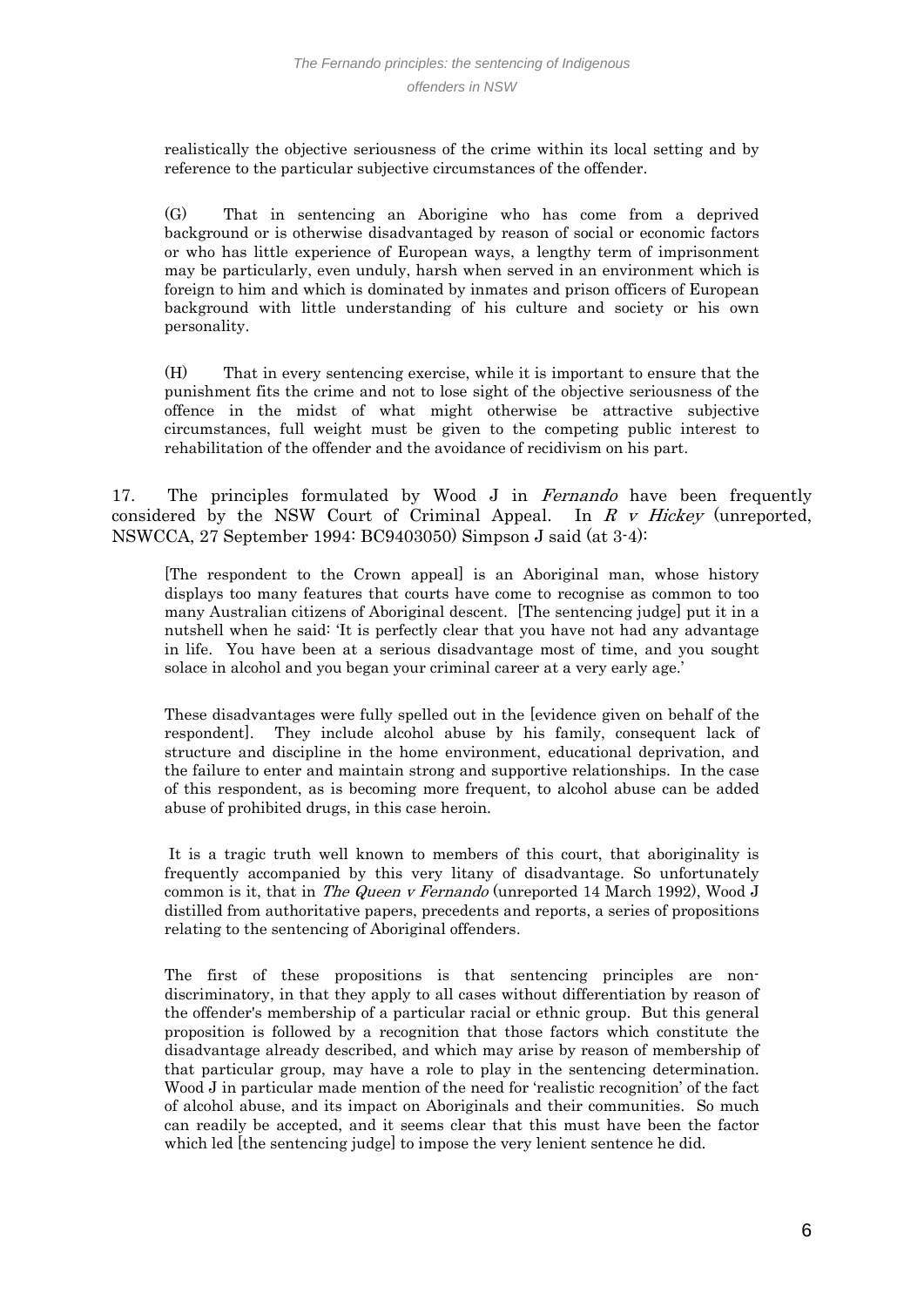### 18. In R v Powell [2000] NSWCCA 108, Simpson J further said (at  $[23]$ - $[24]$ ):

[On] behalf of the applicant in this Court considerable reliance was placed on the remarks on sentence reported in Fernando, 76 A Crim R 58. It is, in my opinion, a mistake to rely on *Fernando* as authority for a proposition that aboriginal heritage of itself is a mitigating circumstance. What I understood Wood J to have been saying in *Fernando* was that the well known social and economic problems that frequently attend aboriginal communities warrant a degree of leniency but it is the disadvantage associated too often with aboriginality that warrants that degree of leniency and not the fact of aboriginality, per se.

Care must also be taken to ensure that recognition of those problems and the principles stated in Fernando do not have the unintended consequence of apparently devaluing the effect of offences on victims, including circumstances where the victims are already themselves subject to the same pattern of disadvantage. That is the tight rope that the sentencing Judge was walking in this case. In these cases sentencing Judges have to perform an extremely difficult balancing exercise. In her remarks on sentence [the sentencing judge] did not refer to the extensive and very compelling medical material, including evidence of the attempted suicide that was before her. The attention paid by her to the applicant's 'troubled upbringing' suggests that insufficient appreciation was given to the extent of the disadvantage and dislocation evidenced by the whole of the material in this case.

19. In R v Ceissman  $(2001)$  119 A Crim R 535, Wood CJ at CL referred to his judgment in Fernando and said (at 539-540):

[It] appears to me that his Honour was at risk of misapplying the decision in *Fernando* (1992) 76 A Crim R 58, referred to with approval in *Stone* (1995) 84 A Crim R 218. As I endeavoured to explain in *Fernando*, the eight propositions there enunciated were not intended to mitigate the punishment of persons of Aboriginal descent, but rather to highlight those circumstances that may explain or throw light upon the particular offence, or upon the circumstances of the particular offender which are, referable to their aboriginality, particularly in the context of offences arising from the abuse of alcohol.

The present is not such a case, nor is it one which needs to be understood as having occurred in a particular local or rural setting, or one involving an offender from a remote community for whom imprisonment would be unduly harsh because it was to be served in an environment that was foreign to him or her.

That Fernando is not to be regarded as a decision justifying special leniency merely because of the aboriginality of the offender, was recognised in Hickey (unreported, Court of Criminal Appeal, NSW, No 60410 of 1994, 27 September 1994) where Simpson J noted that the first of the propositions stated by me in that decision 'is that sentencing principles are non-discriminatory in that they apply to all accused without differentiating by reason of the offender's membership of a particular racial or ethnic group'. This proposition is, however, varied by the recognition that those factors which constitute the disadvantage, and which may arise by reason of membership of the particular group, may have a role to play in the sentencing determination.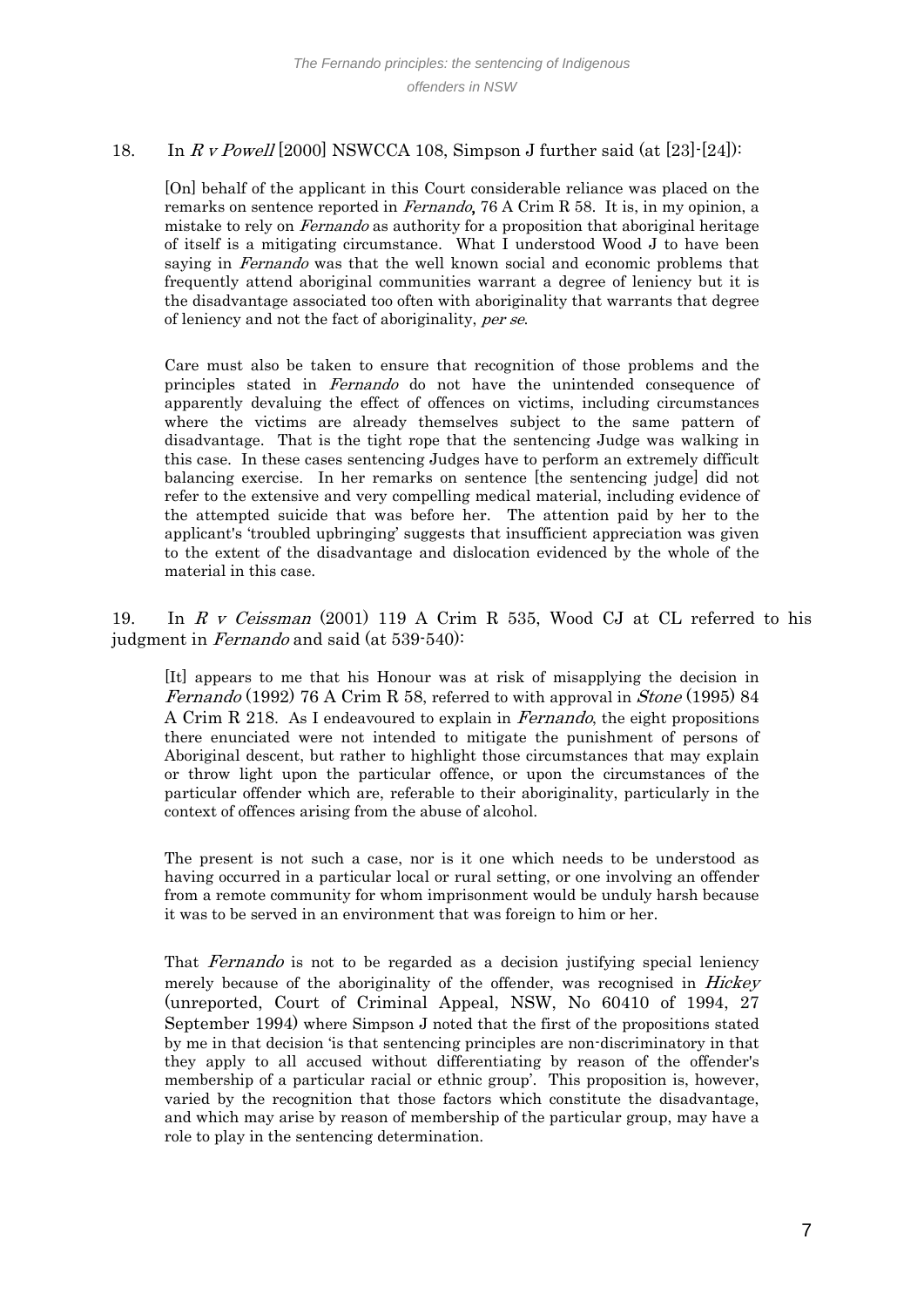The principles stated should not be elevated so as to create a special class of persons for whom leniency is inevitably to be extended, irrespective of the objective and special circumstances of the case. To do so would itself be discriminatory of others.

In the instant case, I am unable to see the existence of any factor arising from the fact that the respondent's grandfather was part Aboriginal that would, in accordance with Fernando, attract special consideration. That does not mean that his subjective circumstances were to be ignored or diminished. It simply means that Fernando did not require the application of any consideration additional to those applicable in every case of an offender with a deprived background.

#### 20. In  $R \, v \, Pitt [2001]$  NSWCCA 156, Wood CJ at CL also said (at [19] $-[21]$ ):

As I pointed out in Ceissman (2001) NSWCCA 73, there is a danger of misinterpreting Fernando (1992) 76 A Crim R 58 as a decision justifying special leniency on account of an offender's aboriginality. The error in that approach was recognised in Hickey (NSWCCA, 27 September 1994), where Simpson J noted that the first of the eight propositions stated by me in Fernando, was 'that sentencing principles are not discriminatory in that they apply to all accused without differentiating by reason of the offender's membership of a particular racial or ethnic group.'

In *Powell*, Simpson J similarly noted that it is a mistake to rely on *Fernando* as authority for a proposition that aboriginal heritage of itself is a mitigating circumstance, and warned that care must be taken to ensure that recognition of the social and economic problems that frequently attend aboriginal communities, and the principles stated in *Fernando*, do not have the unintended consequence of devaluing the effect of offences on victims.

What Fernando sought to do was to give recognition to the fact that disadvantages which arise out of membership of a particular group, which is economically, socially or otherwise deprived to a significant and systemic extent, may help to explain or throw light upon the particular offence and upon the individual circumstances of the offender. In that way an understanding of them may assist in the framing of an appropriate sentencing order that serves each of the punitive, rehabilitative and deterrent objects of sentencing.

21. A summary of 102 (mostly NSW) cases involving an Indigenous offender and decided after *Fernando* is attached: Appendix 1. An analysis of this summary reveals that the Fernando principles were considered in 27 of those cases, cited in 24, applied in 29, distinguished in 6, not followed in 10 and not mentioned in 6.

22. Various reasons have been given by the NSW Court of Criminal Appeal for not applying the Fernando principles in the sentencing of Indigenous offenders:

- (a) The offender's membership of, or identification with, an Indigenous community was not accepted by the Court:
	- $\bullet$  R v Ceissman (supra);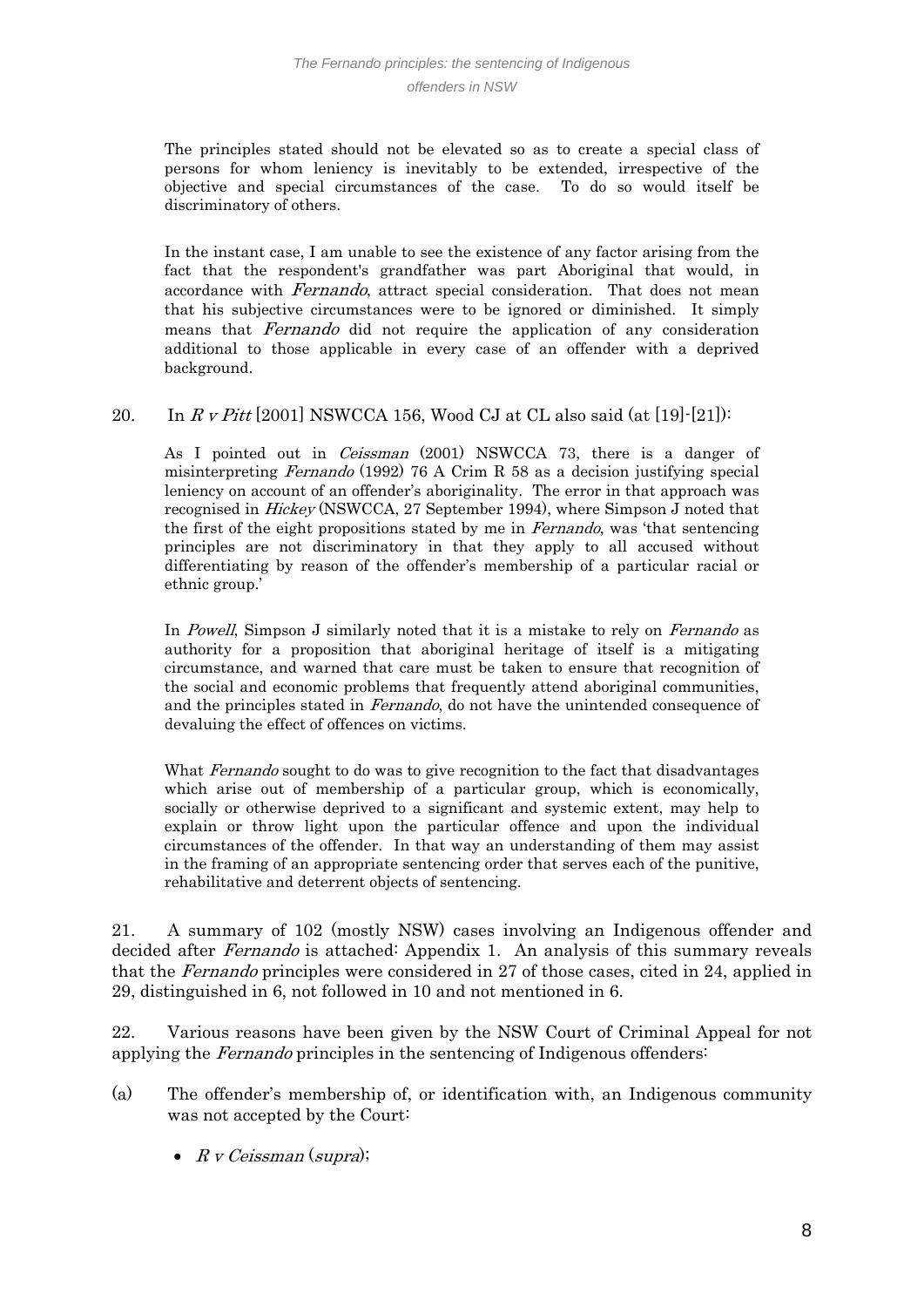- R v Newman and Simpson (2004) 145 A Crim R 361 (per Howie J at [59] $\cdot$ [68], McColl JA agreeing and Shaw J dissenting);
- (b) The degree of social disadvantage suffered by the particular Indigenous offender was not such as to attract the application of the principles:
	- $R \, v \, Pitt \, (supra);$
	- Anderson v  $R$  (2008) NSWCCA 211 (per McClellan CJ at CL, at [24], Hislop and Hoeben JJ agreeing);
	- R v Smith [2001] NSWCCA 420 (per Bell J at [27]-[28], Grove J agreeing); and
	- $R$  v Knight [2005] NSWCCA 241 (per Howie J at [80]-[82], Grove and Rothman JJ agreeing);

(c) The Fernando principles take 'into account a history and pattern of deprivation' that were not relevantly applicable:

•  $R v$  Dennis [2003] NSWCCA 137 (per Simpson J at [36], Hulme J agreeing);

(d) The offender's alcohol and/or substance abuse was the reason for offending, rather than any particular disadvantage arising from the offender's Indigenous status:

- R v Trindall [2005] NSWCCA 446 (per Hall J at [24]-[27], Hodgson JA and McClellan CJ at CL agreeing);
- $R$  v Vincent [2005] NSWCCA 135 (per Spigelman CJ at [11], Studdert and Greg James JJ agreeing);
- $R$  v Walter and Thompson [2004] NSWCCA 304 (per Grove, Sully and Kirby JJ at [57]-[58]); and
- $R$  v RLS [2000] NSWCCA 175 (per Hulme J at [11]-[15], Carruthers AJ agreeing);

(e) Defence counsel submitted that the principles were not applicable (despite what appears to have been a possible argument to the contrary):

•  $R \, v \, Price \, [2004]$  NSWSC 868 (per Barr J at [28]); and

(f) The offender had a prior criminal history and, therefore, prior contact with the criminal justice system, and the offender was not from a remote community:

- $R \text{ } v$  Morgan (2003) 57 NSWLR 533 (per Wood CJ at CL, at [22], Simpson and Adams JJ agreeing); and
- $R \text{ v}$  Mason [2005] NSWCCA 403 (per McClellan CJ at CL, at [45] $\cdot$ [46], Adams and Johnson JJ agreeing).

23. In R v Gordon (1994) 71 A Crim R 459, the Crown appealed against a sentence imposed on a 19 year old Indigenous offender for 6 counts of armed robbery, 2 counts of aggravated sexual assault, 3 counts of kidnapping, break and enter with intent to commit a felony of detaining the victim and indecent assault. Hunt CJ at CL did not refer to the *Fernando* principles in his judgment, despite evidence of the offender's family breakdown, his exposure to racism and his alcohol abuse from an early age. His Honour said (at 470):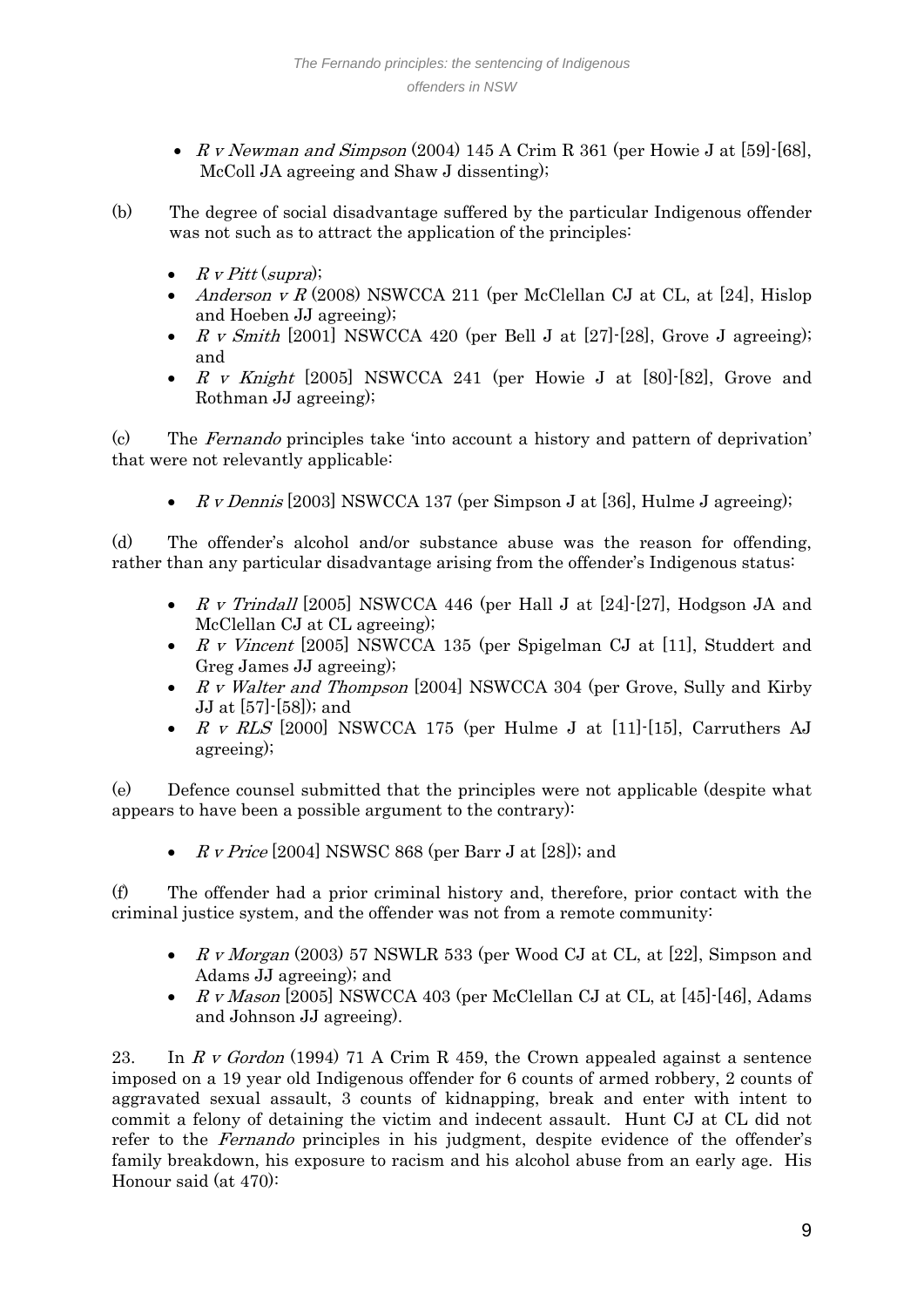It was also submitted on appeal that the community would not expect a young Aboriginal to be made an example of. That submission, with all due respect to its author, is a positively mischievous one; it completely misstates the obligation of the courts to give effect to the need for public deterrence whoever the offender may be. I accept that much of the respondent's deprivation as a child can be laid at the door of society's neglect in relation to the welfare of Aboriginals, but these were not the crimes which have unfortunately become common for young Aboriginals in some parts of the State - of offensive behaviour (through drunkenness), of assaulting police and of resisting arrest. These were, as counsel ultimately conceded, crimes which were completely remote from that troublesome and embarrassing area - they were what he described as white, middle-class crimes.

24. The application of the Fernando principles in the NSW Court of Criminal Appeal has been uneven; this may simply be a reflection of the protean nature of the objective and subjective circumstances of each case and/or the availability (or otherwise) of evidence as to the subjective circumstances of particular Indigenous offenders on sentence. However, some academics have criticised the way in which the NSW Court of Criminal Appeal has considered the Fernando principles; for instance, Flynn argues that the Court has, at times, seemed to assess whether an offender is 'aboriginal enough' before determining whether the Fernando principles apply. Flynn refers particularly to the decisions in Newman and Simpson, Ceissman and Morgan, questioning the criteria used by the courts to determine the Indigeneity of the offenders. Flynn notes that the evidence of the offenders' subjective circumstances in *Newman and Simpson* was scant and acknowledges the 'lesson' that relevant evidence of particular disadvantage suffered by a particular Indigenous offender should always be adduced on sentence. However, Flynn observes that the findings in Newman and Simpson, Ceissman and Morgan seemed to place undue emphasis on the urban environments in which the offenders lived, and gave little weight to the disadvantages frequently suffered by Indigenous people whether they lived in urban, country or remote Australia. This, Flynn argues, is counter to the 'substantial equality principle' expressed by Brennan J in *Neal v The* Queen when his Honour said that, '… in imposing sentences courts are bound to take into account, in accordance with those principles, all material facts including those facts which exist only by reason of the offender's membership of an ethnic or other group'.<sup>18</sup>

#### *Purpose of the Fernando principles*

1

25. The Fernando principles were not formulated with the express intention of reducing the number of Indigenous offenders in custody. Rather, the intention was to provide a framework for consideration of the issues of disadvantage often attending the subjective circumstances of individual Indigenous offenders. As Spigelman CJ said in  $R$ v (Stanley) Fernando [2002] NSWCCA 28 (at [67]):

Aborigines who commit crimes of violence are not accorded special treatment by the imposition of lighter sentences than would otherwise be appropriate having regard to all of the relevant considerations, including the subjective features of a particular case. An offender is not entitled to any special leniency by reason of his or her Aboriginality. The principle of equality before the law requires sentencing to occur without differentiation by reason of the offender's membership of any

<sup>18.</sup> Flynn, M., 'Fernando and Sentencing of Indigenous Offenders', (2004) 16(9) Judicial Officers Bulletin. See also Edney, R., 'The Retreat from Fernando and the Erasure of Indigenous Identity in Sentencing', (2006) 6(17) ILB 11, 8.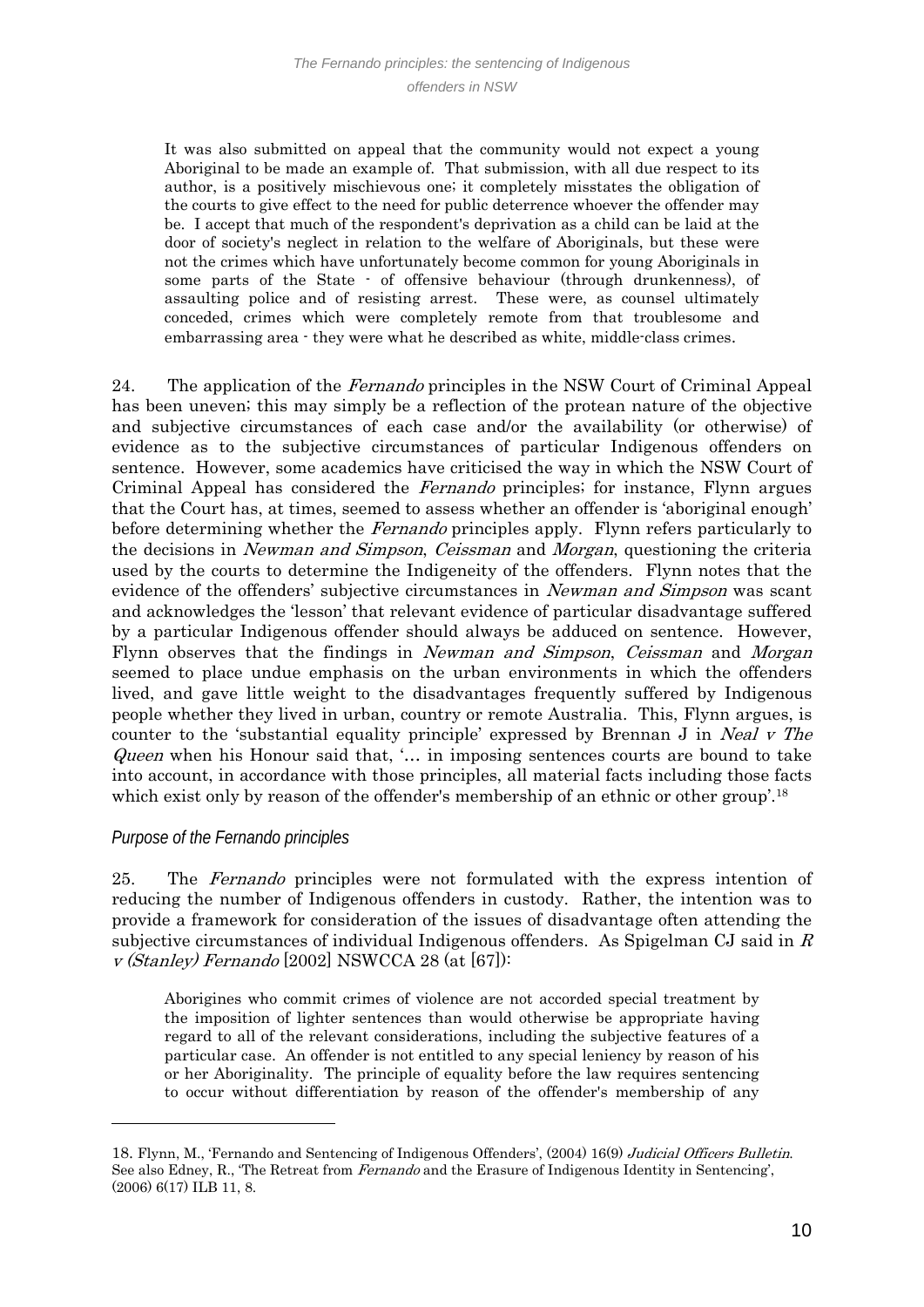particular racial or ethnic group. Nevertheless, particular mitigating factors may feature more frequently in some such groups than they do in others.

26. It is apparent that one of the reasons why the Fernando principles have proved uneven in their application is that the principles are statements of the common law to be applied in the context of the very different objective and subjective circumstances of each offender. But many questions, from the general to the specific, are raised as to how the Fernando principles translate, in practical terms, to the sentencing process. What does it mean to be an Indigenous person in NSW? How is the well-documented disadvantage of Australia's Indigenous population relevant in the context of NSW criminal law? Does that disadvantage differ depending on whether the offender grew up in urban, regional or remote areas of NSW? Has the particular Indigenous offender been relevantly disadvantaged by his or her Indigenous status? If so, how? How can this disadvantage be established forensically? Should a detailed report be tendered to the sentencing court summarising, for instance, the general effect of the findings of the OID Report, and analysing whether those findings are relevant to the disadvantaged Indigenous offender? Should a report of this type be tendered on behalf of every Indigenous offender who asserts disadvantage? If so, how can the tangible and intangible effects of all such disadvantages be meaningfully detailed in such a report for the sentencing court? Who will prepare such reports? Who will pay for them?

27. Two case law examples are illustrative of the current forensic difficulty in establishing that an offender has suffered disadvantages arising from his or her Indigenous status. In R v Pitt [2001] NSWCCA 156, although the evidence established that the offender was raised on an aboriginal mission outside Moree in a large family, was regularly subjected to violence throughout his childhood at the hands of his alcoholic father, frequently witnessed other violence in the community, had been employed only irregularly, had been frequently imprisoned since the age of 18 and had a drug addiction, Wood CJ at CL said (at [22]):

While the applicant's background and the unsatisfactory aspects of his bringing up were relevant to an understanding of his current situation, I am not persuaded that there were here present, to the requisite degree, the factors of the kind identified in Fernando that required mitigation of sentence, or that were not appropriately addressed by the reduction of the non-parole period.

28. In R v Trindall [2005] NSWCCA 446, although the evidence established that the offender was raised in Coonamble by a relative from the age of four (following the breakdown of her parents' relationship in Sydney), was reportedly sexually abused as a child by another relative, came to Sydney as a young teen where she lived without family support (but within the Indigenous community) and quickly became pregnant, developed a drug addiction and engaged in offending behaviour, Hall J said (at [26]- [27]):

Having considered this matter, I am of the view that the *Fernando* principles do not apply to the applicant. …

The applicant's family and social factors are, beyond question, tragic but are not referable to the applicant's membership of the Aboriginal society as such but are unfortunately more generally associated with the destructive effects of drug addiction. In other words, I do not consider that the applicant's Aboriginality is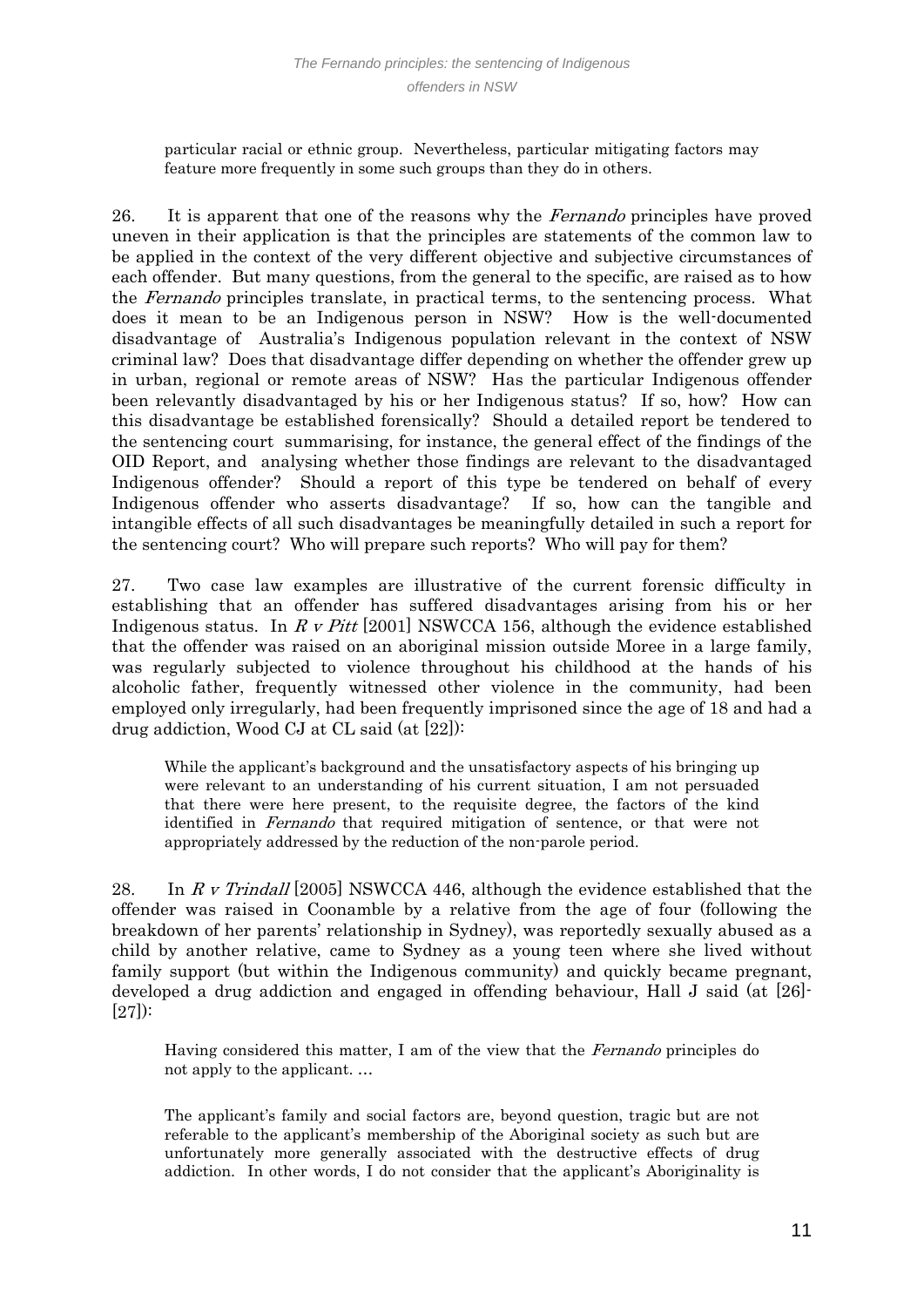relevant to explain or throw light on the particular offences and the circumstances of the applicant. It is but one factor in an otherwise complex set of negative factors.

29. If the *Fernando* principles have no application in cases such as *Pitt* and Trindall, a question is raised as to when those principles can or should be applied, given the number of Indigenous people who live in either NSW country towns or large urban areas (as opposed to 'remote' areas),19 the number of Indigenous recidivists who are wellfamiliar with the criminal justice system, the disproportionate rates of violence, abuse and breakdown in Indigenous families, and the disproportionate rate of drug and alcohol addiction in Indigenous communities.

30. Although there is an observable unevenness in the application of the Fernando principles in the NSW Court of Criminal Appeal, it may be that those principles are applied more evenly in the lower courts, especially in remote and regional areas of NSW where there are proportionately greater Indigenous populations; BOCSAR's research seems to indicate that this is the case.<sup>20</sup> It is also possible that in the absence of the Fernando principles, the disproportionate rate of Indigenous imprisonment in NSW would be higher than it is. However, whatever view one takes of the current applicability of the *Fernando* principles, it is apparent from the increasingly high disproportionate rates of Indigenous imprisonment in NSW that common law principles are a very blunt tool to use against increasing Indigenous imprisonment rates.

## **Rates of imprisonment of Indigenous offenders in NSW**

31. Since the formulation of the Fernando principles, the imprisonment rates of Indigenous offenders relative to non-Indigenous offenders have continued to increase in NSW. In 1992, the year Fernando was decided, 9% of all prisoners in NSW were Indigenous.<sup>21</sup> That figure had risen to 17% by 2002,<sup>22</sup> and had reached 22.2% by 30 June 2009.23

<sup>19.</sup> The Productivity Commission estimates that 32% of Australia's Indigenous population lives in major cities, 21% in inner regional areas, 22% in outer regional areas and 24% in remote or very remote areas: OID Report, Overview, 2. The number of Indigenous people in 'remote or very remote areas' in NSW is probably much fewer than this figure because the Australian statistics include the Indigenous populations in the Northern Territory, Western Australia and Queensland.

<sup>20.</sup> Snowball, L., 'Does a Lack of Alternatives to Custody Increase the Risk of a Prison Sentence?' (Crime and Justice Bulletin: Contemporary Issues in Crime and Justice No. 111, NSW BOCSAR, 2008). In her article, Snowball examined the Indigenous offender imprisonment rates in NSW; 97% of all such offenders were sentenced in the Local Courts. The imprisonment rate of Indigenous offenders is lower in remote and regional areas of NSW where there is a proportionately higher Indigenous population (eg. Dubbo, Bourke, Brewarrina and Walgett) than in inner metropolitan areas. The author comments that the reasons for this need further research but it would appear that the Indigenous status of offenders coming before the Local Court, at least in the far north west of the state, is considered a relevant factor on sentence.

<sup>21.</sup> Statistics for NSW Indigenous imprisonment rates in 1992 and 2002: Australian Bureau of Statistics, Report 1301.0 – Year Book Australia, 2004 (2004) at:

http://www.abs.gov.au/ausstats/abs@.nsf/94713ad445ff1425ca25682000192af2/E606FEF744E32C96CA2571 030034B28A?opendocument.

<sup>22.</sup> ibid.

<sup>23.</sup> Information provided by NSW Department of Corrective Services, 16 December 2009. Note figure of 22.2% refers to the percentage of Indigenous offenders in full-time custody.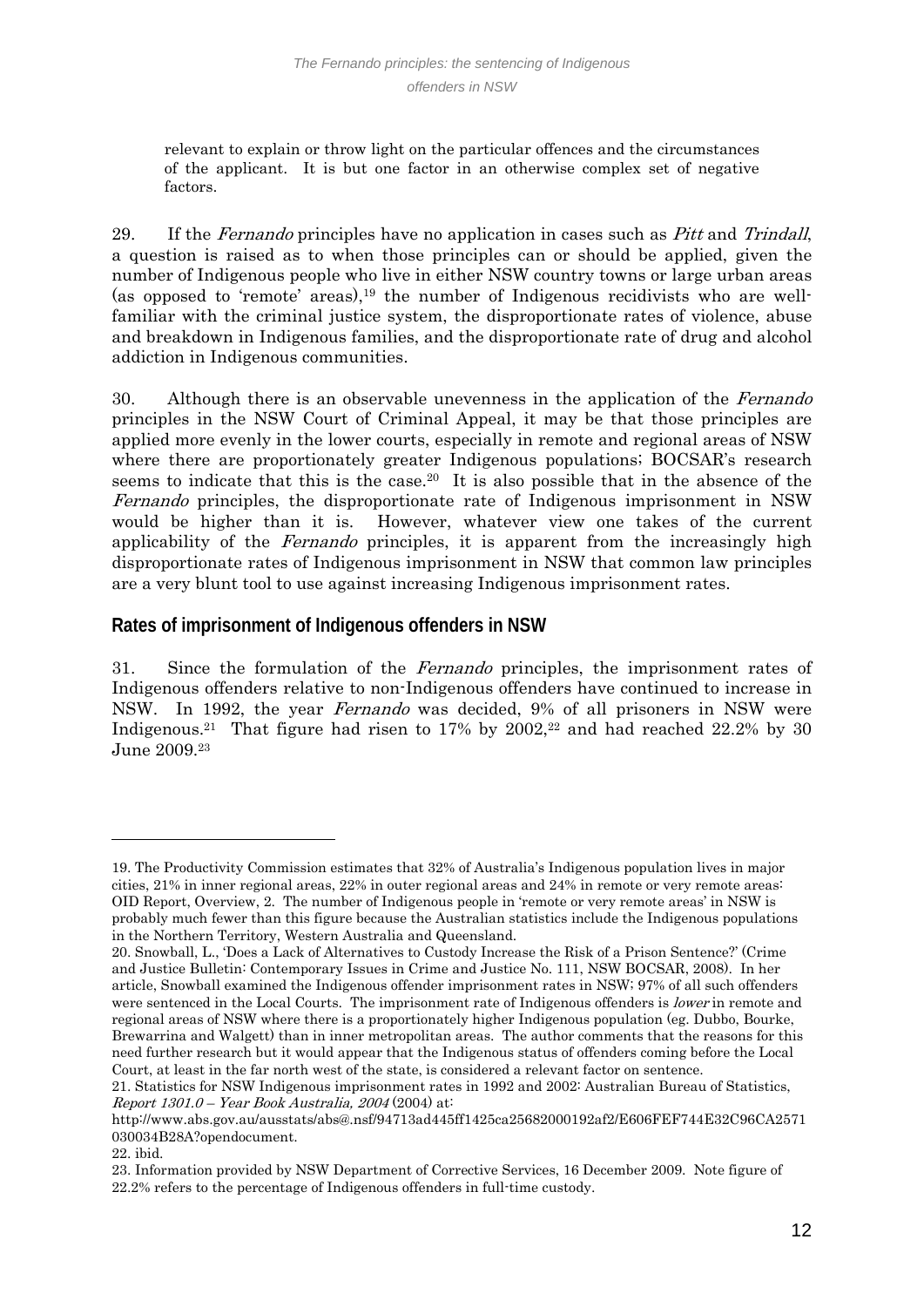32. The following graph of the NSW Department of Corrective Service's statistics between June 2004 and August 2009 suggests that the relative rate of Indigenous imprisonment in NSW is still on an upward path.24

| Date (week<br>ending) | Indigenous<br>prisoners<br>(total)<br>number) | Indigenous<br>offenders<br>(as<br>$\mathbf{a}$<br>percentage<br>of<br>total<br>prisoners | Indigenous<br>male<br>prisoners<br>(total<br>number) | Indigenous<br>male<br>prisoners<br>(a <sub>s</sub> )<br>a<br>percentage<br>total<br><sub>of</sub><br>male<br>prisoners) | Indigenous<br>female<br>$\,$ prisoners<br>(total)<br>number) | Indigenous<br>female<br>prisoners<br>(as<br>$\mathbf{a}$<br>percentage<br><sub>of</sub><br>total<br>female<br>prisoners) |
|-----------------------|-----------------------------------------------|------------------------------------------------------------------------------------------|------------------------------------------------------|-------------------------------------------------------------------------------------------------------------------------|--------------------------------------------------------------|--------------------------------------------------------------------------------------------------------------------------|
| 30 June<br>2004       | 1,529                                         | 17.8%                                                                                    | 1,377                                                | 17.2%                                                                                                                   | 152                                                          | 25.4%                                                                                                                    |
| 30 June<br>2005       | 1,640                                         | 18.2%                                                                                    | 1,472                                                | 17.6%                                                                                                                   | 168                                                          | 27.1%                                                                                                                    |
| 30 June<br>2006       | 1,915                                         | 21.0%                                                                                    | 1,705                                                | 20.2%                                                                                                                   | 210                                                          | 30.9%                                                                                                                    |
| 30 June<br>2007       | 1,993                                         | 20.9%                                                                                    | 1,779                                                | 20.1%                                                                                                                   | 214                                                          | 30.4%                                                                                                                    |
| 30 June<br>2008       | 2,080                                         | 21.1%                                                                                    | 1,866                                                | 20.4%                                                                                                                   | 214                                                          | 29.6%                                                                                                                    |
| 30 June<br>2009       | 2,301                                         | 22.2%                                                                                    | 2,071                                                | 21.6%                                                                                                                   | 230                                                          | 29.4%                                                                                                                    |

33. The relative rate of Indigenous juvenile detention in NSW is also increasing.25

<sup>24.</sup> ibid

<sup>25.</sup> NSW Department of Juvenile Justice, Annual Report 2007-2008 (2008) 23. This data is not agestandardised.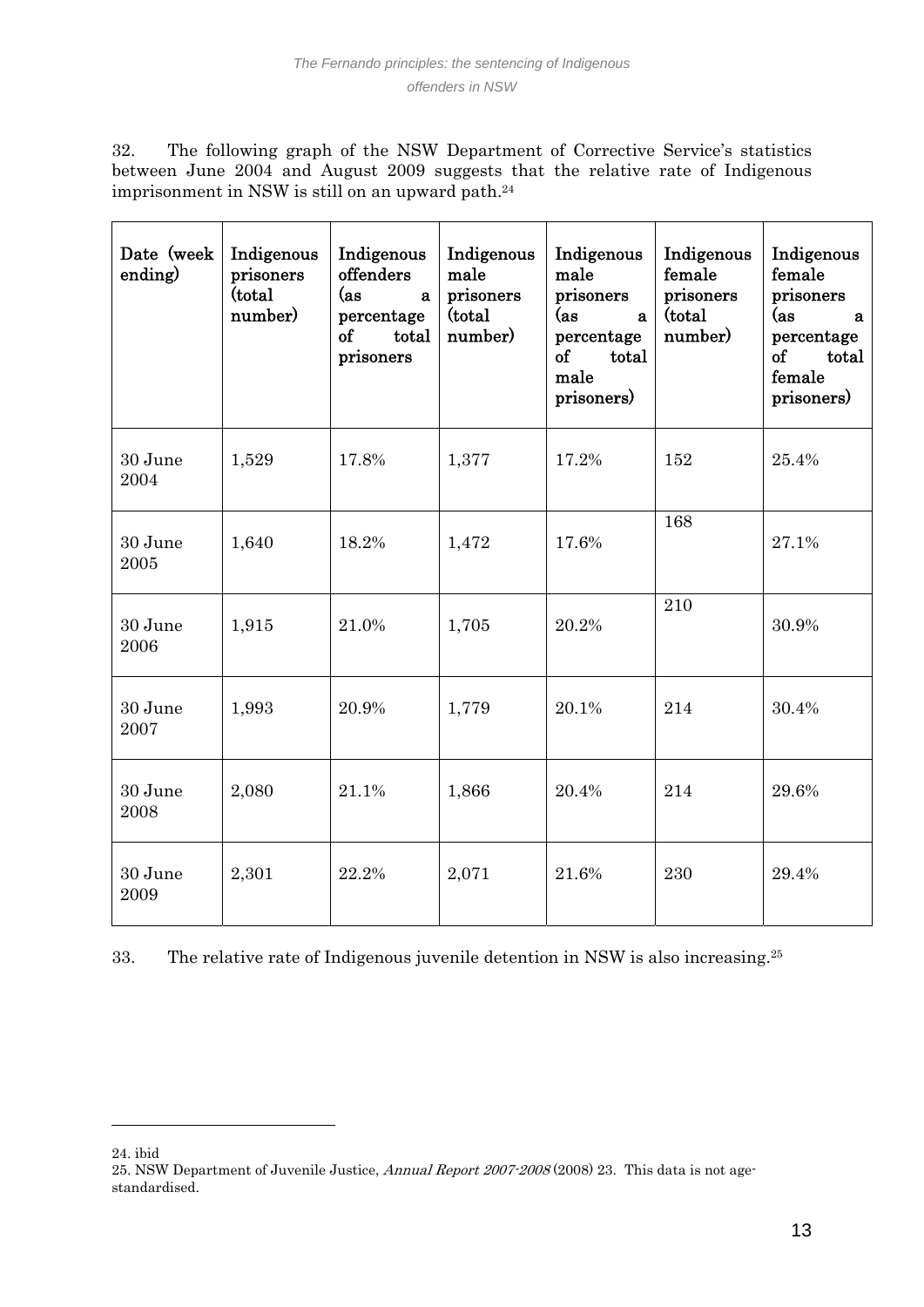| Year      | Proportion<br>of<br>Indigenous juveniles<br>to total juveniles<br>remanded in custody<br>(by percentage) | Proportion<br>of<br>Indigenous juveniles to<br>total juveniles<br>sentenced to detention<br>(by percentage) |
|-----------|----------------------------------------------------------------------------------------------------------|-------------------------------------------------------------------------------------------------------------|
| 2002-2003 | 38.4                                                                                                     | 45.1                                                                                                        |
| 2003-2004 | 39.6                                                                                                     | 48.8                                                                                                        |
| 2004-2005 | 37.8                                                                                                     | 47.4                                                                                                        |
| 2005-2006 | 37.3                                                                                                     | 47.5                                                                                                        |
| 2006-2007 | 37.8                                                                                                     | 54.7                                                                                                        |
| 2007-2008 | 39.6                                                                                                     | 56.3                                                                                                        |

34. It is evident from these statistics that the number of Indigenous adult prisoners and juvenile detainees has grown steadily in NSW in the years since the formulation of the Fernando principles.

35. If the common law principles expressed in Fernando cannot stem the disproportionate rates of Indigenous imprisonment in NSW (whether that was the intention or not), and if it is considered that the rates should be stemmed, the question must be asked: What can be done to decrease these rates?

## **Identifying the reasons for the overrepresentation of Indigenous offenders in NSW prisons and detention centres**

#### *Social disadvantages*

36. The Australian Productivity Commission found that Australia's Indigenous population continues to suffer chronic and disproportionate social disadvantage in the areas of health (including mental health)<sup>26</sup>, drug abuse and addiction<sup>27</sup>, child abuse<sup>28</sup>, family violence<sup>29</sup>, education<sup>30</sup>, employment<sup>31</sup>, housing<sup>32</sup> and mortality rates<sup>33</sup>. The

<sup>26.</sup> ibid, chapter 7.

<sup>27.</sup> ibid, chapters 10.3 & 10.4.

<sup>28.</sup> ibid, chapter 4.10.

<sup>29.</sup> ibid, chapter 4.11.

<sup>30.</sup> ibid, chapter 6.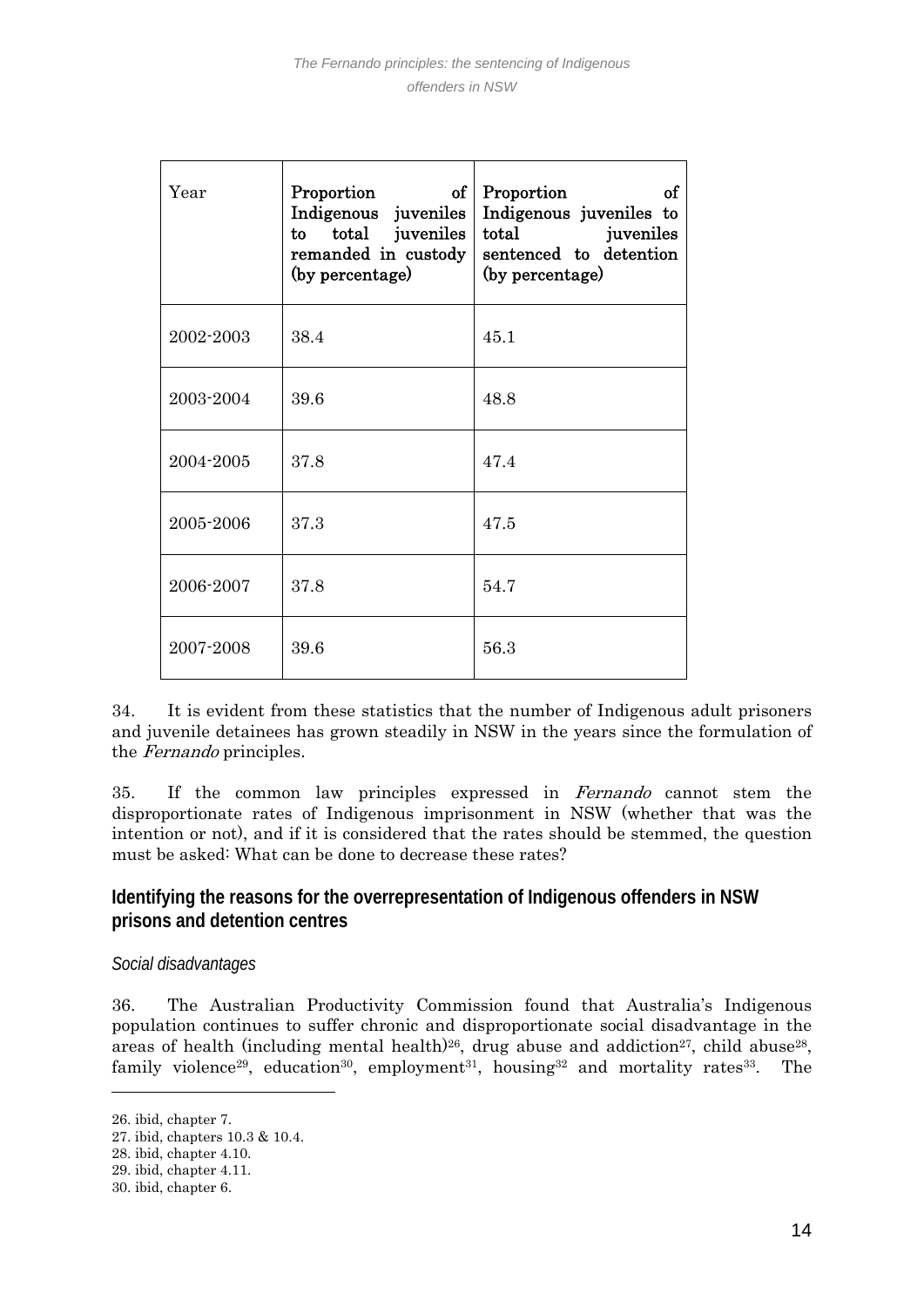number of Indigenous children receiving out-of-home care is significantly disproportionate to non-Indigenous children<sup>34</sup> and the number of children removed from their families by the NSW Department of Community Services increased by 15% between 2008 and 2009.35 Many of these disadvantages translate into poverty and the Indigenous community's sense of disconnection from the non-Indigenous population.

## *Court practices*

37. Against the background of these social disadvantages, the reasons for the overrepresentation of Indigenous offenders in NSW prisons and detention centres may include:

(a) A lack of understanding on the part of judges, magistrates, prosecutors and defence lawyers as to the multiplicity and depth of the disadvantages facing Indigenous communities;

(b) An intention on the part of the judiciary not to breach anti-discrimination laws or to be seen to be 'favouring' Indigenous offenders;

(c) The continued under-funding of specialist Indigenous legal services, which frequently results in the employment of inexperienced, under-resourced and/or overworked lawyers;

(d) The sense of alienation experienced by Indigenous offenders from a court system perceived as delivering 'white man's justice';

(e) Inadequate awareness of Indigenous cultures on the part of Probation and Parole, and Juvenile Justice officers;

(f) The limited availability of early intervention or diversionary programs tailored for Indigenous offenders, both adult and juvenile;

(g) Limited sentencing options (often dictated by the lack of resources to provide very intensive supervision for offenders, and the limited availability of community work, periodic detention, mental health resources, drug and alcohol counselling, and placements in culturally appropriate rehabilitation programs, particularly in country and regional NSW);36 and

(h) Failure of the courts, lawyers and social services to recognise that the particular disadvantages facing Indigenous juvenile offenders (such as high rates of child abuse,

<sup>31.</sup> ibid, chapter 8.

<sup>32.</sup> ibid, chapter 9.

<sup>33.</sup> ibid, chapter 7.3.

<sup>34.</sup> Wood, The Hon. J., Report of the Special Commission of Inquiry into Child Protection Services in NSW, (November 2008) 736. It appears that about 30% of NSW children in out-of-home care are Indigenous (although Indigenous children constitute only about 4% of the child population in NSW). This statistic does not include Indigenous children who have been placed either temporarily or permanently outside their homes without the knowledge of DoCS.

<sup>35.</sup> NSW Department of Community Services, NSW State Budget 2009-2010, 2:

http://www.community.nsw.gov.au/DOCSWR/\_assets/main/documents/BUDGET09.PDF. 36 Note, however, the comments at paragraph 30.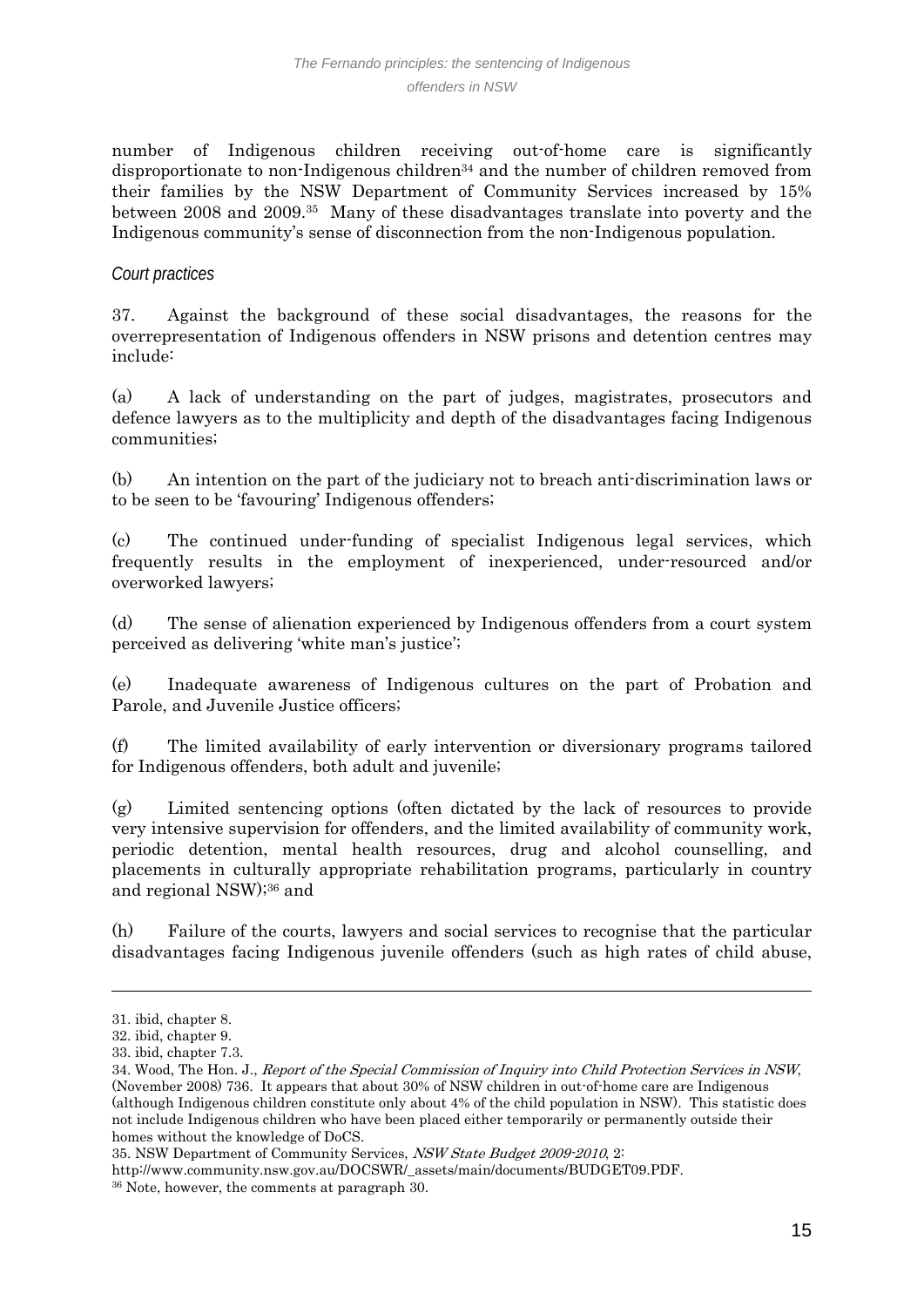family and community violence, the breakdown of family relationships bringing the loss of cultural identity, education failure, unemployment, youth pregnancy, first consciousness of racism and high levels of exposure to substance abuse within the community) are overlaid on the usual social adjustment difficulties facing even the best supported, most advantaged young people.

38. It is probable that all of these factors play a role, to a greater or lesser extent, in the overrepresentation of Indigenous offenders in Australian prisons.

#### *Recidivism*

39. In the OID Report it is noted that:

A greater proportion of Indigenous prisoners (73.0%) than non-Indigenous prisoners (49.6%) had prior adult imprisonment in 2008. There was no significant change at the national level in the proportion of Indigenous prisoners with prior adult imprisonment from 2000 to 2008.

Studies on juvenile offenders carried out in NSW, Queensland, WA and SA show that Indigenous juveniles experienced a higher number of court reappearances and higher rates of repeat offending than non-Indigenous juveniles.

Repeat offending, sometimes called recidivism, is a significant issue. Research has shown that once Indigenous offenders come into contact with the criminal justice system, they are more likely than non-Indigenous offenders to have further contact with it. Furthermore, Indigenous offenders are more likely to begin offending regularly at younger ages.

Indigenous children are more likely to have a parent imprisoned at some point in their lives than non-Indigenous children. Incarceration of one generation affects later generations through the breakdown of family structures, and has ramifications for the rehabilitation and employment prospects of individuals, and the socio-economic capacity of families to function (Standing Committee on Law and Justice 1999). Children of prisoners are more likely than children in the general community to commit offences that result in their own imprisonment (Standing Committee on Law and Justice 1999, 2000; Woodward 2003).

Several factors contribute to recidivism and, in many cases, these are the same as those that resulted in the initial incarceration (Standing Committee on Social Issues 2008; Willis and Moore 2008).

Given the extent of Indigenous imprisonment, it is important that people who have contact with the criminal justice system have the opportunity to integrate back into the community and lead positive and productive lives, which may also break the intergenerational offending cycle. Many social barriers faced by Indigenous offenders can be overcome to some extent through intervention programs aimed at addressing those barriers (Willis and Moore 2008). The Standing Committee on Social Issues (2008) found that a major factor leading to recidivism was the lack of suitable support to ex-offenders integrating back to society. Borzycki and Baldry (2003) found that there were only a small number of programs in Australia to help Indigenous and non-Indigenous people make the transition from prison to society and to break the cycle of re-offending.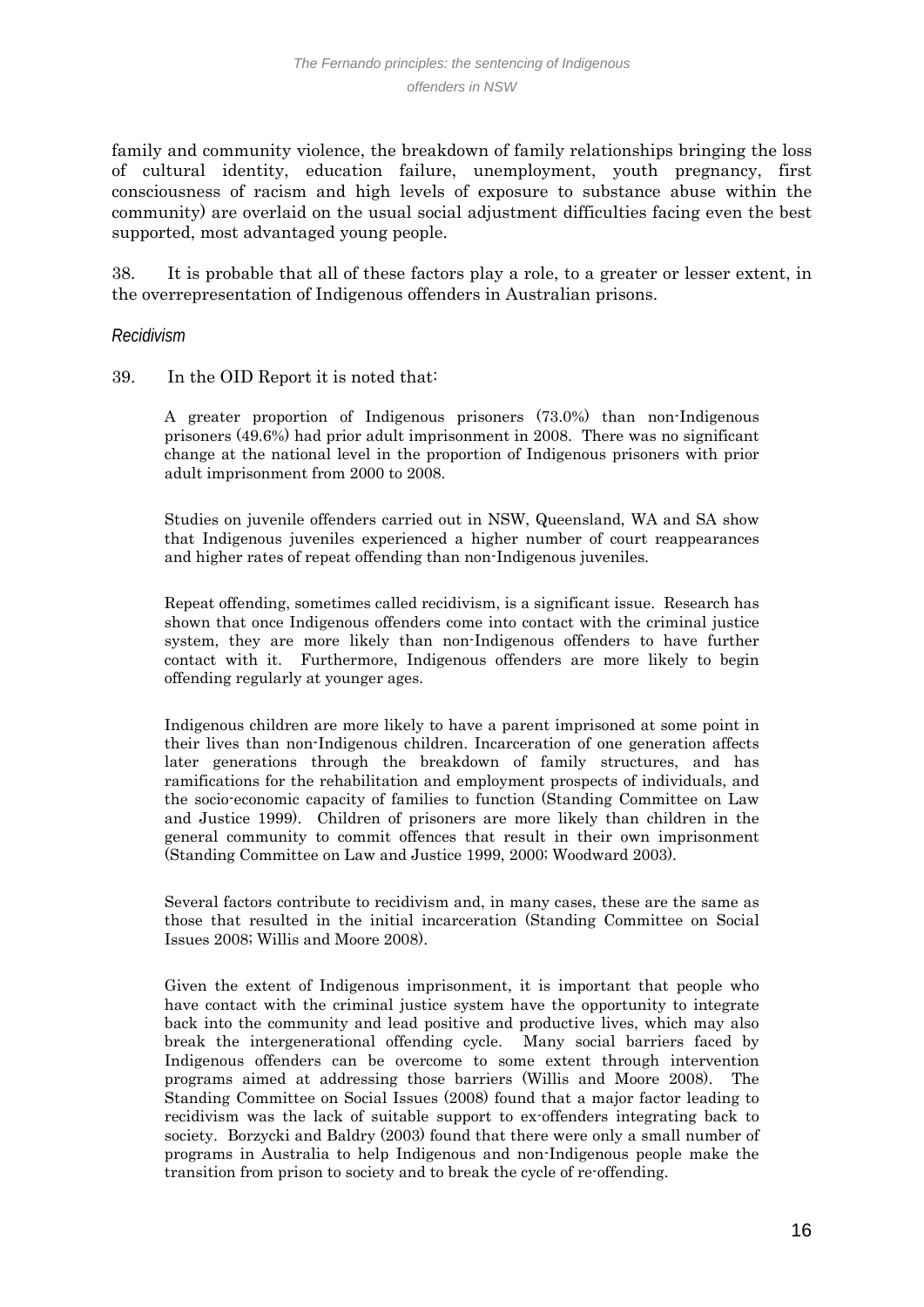Services that aim to support Indigenous offenders with the experience of imprisonment can also help lower the rate of re-offending. These services can enhance rehabilitative outcomes and the reintegration process by helping Indigenous offenders remain in contact and involved with the community. These services can include: visits by elders, contact with community liaison officers, official Indigenous visitors and access to chaplains (including specified Indigenous chaplains) (Willis and Moore 2008).37 [some references omitted]

40. It is clear that if the disproportionate rate of the imprisonment of Indigenous offenders is to be reduced, then measures additional to those already being taken need to be implemented to reduce the recidivism rate amongst such offenders.

## **Reasons why the reform of the laws and practices in NSW relating to the sentencing of Indigenous offenders is necessary**

41. COAG has identified the urgent need to reduce the rate of Indigenous recidivism and imprisonment throughout Australia. There are many reasons why fundamental reform to the sentencing laws and practices relating to Indigenous offenders in Australia is needed; not least because high rates of Indigenous offending and imprisonment bring with them the further breakdown of Indigenous communities and cultures, and intergenerational offending behaviours. There are also significant (and growing) financial costs incurred by Australian taxpayers in the form of prisons, juvenile detention centres and other corrective services, hospitals and other medical services, social support agencies and child welfare services.

42. The OID Report highlights the necessity of reform in the sentencing of Indigenous offenders: if the whole of the COAG targets are to be met, NSW and the other states and territories must reduce their overrepresentation of Indigenous prisoners; if the disproportionate number of Indigenous victims of crime is to be reduced, the recidivism rates of Indigenous offenders must be reduced and juvenile offenders must be diverted; if the rate of family breakdown within Indigenous communities is to lessen, Indigenous offenders must be treated within their communities by way of multiple early interventions (diversionary sentencing programs, drug and alcohol rehabilitation, counselling and employment).

43. It is clear from the OID Report and the vast amount of other material written about the multiple disadvantages suffered by Indigenous people in Australia, that any reforms to the sentencing laws and practices relating to Indigenous offenders in NSW can only be a small part of wider social, legal and political reform in Australia. Before any real improvements can be made to the problem of Indigenous overrepresentation in NSW prisons, reforms must be interlinked with initiatives being undertaken by other NSW Government Departments, with the broader COAG targets kept firmly in mind.

## *Overrepresentation of Indigenous victims of crime*

44. One consideration that complicates this question of reform is the frequency with which Indigenous people are the victims of offences committed by Indigenous offenders. The OID Report found:

<sup>37.</sup> OID Report, 10.42-10.43.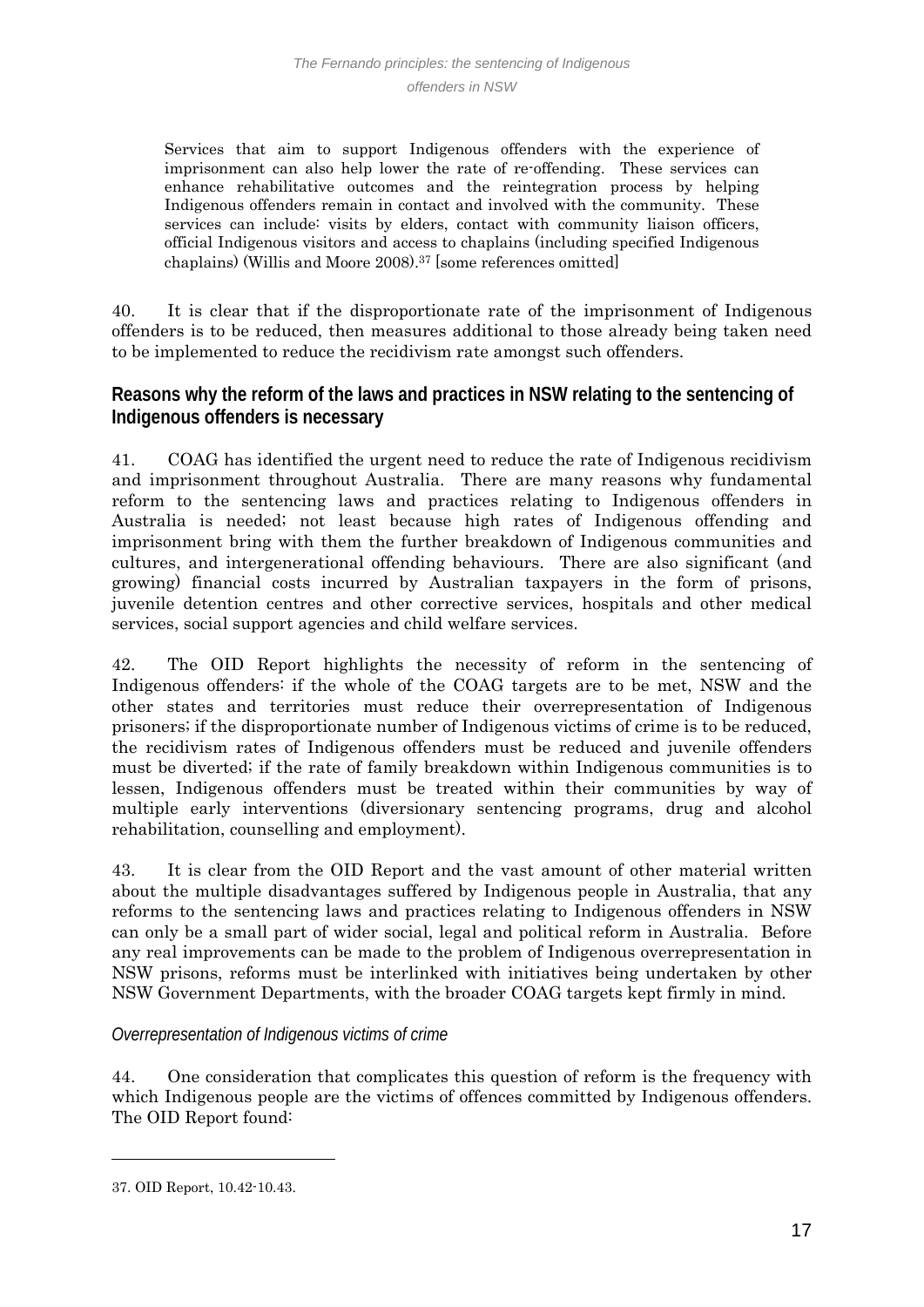(a) Indigenous people were hospitalised as a result of spouse or partner violence at 33.9 times the rate of non-Indigenous people. Indigenous females and males were 35.1 and 21.4 times as likely to be hospitalised due to family violence related assaults as non-Indigenous females and males;

(b) Indigenous females sought Supported Accommodation Assistance Program assistance in 2006-2007 to escape family violence at the rate of 45.0 per 1,000 population compared with 3.3 per 1,000 population for non-Indigenous females; and

(c) Nationally, the Indigenous homicide death rate (5.9 per 100,000 population) was 7.4 times the non-Indigenous homicide death rate (0.8 per 100,000 population) between 2003 and 2007.38

45. Although not all of these offences would have been committed by Indigenous offenders, since there is a family element in these statistics (at least in respect of the spousal and domestic violence offences),<sup>39</sup> it is likely that a substantial proportion of the offenders responsible for these offences would themselves be Indigenous.

46. Simpson J considered the plight of Indigenous victims of crime in  $R \, v \, Powell$  (at  $[24]$ , saying:

Care must also be taken to ensure that recognition of those problems and the principles stated in Fernando do not have the unintended consequence of apparently devaluing the effect of offences on victims, including circumstances where the victims are already themselves subject to the same pattern of disadvantage.

47. The disproportionate rate at which Indigenous people, and particularly women, are victims of crime is alarming. The rate is all the more alarming when it is considered that only the worst injuries suffered by Indigenous victims would have resulted in hospitalisation; it cannot be doubted that the statistics relating to Indigenous victims of violent crime must represent only the 'tip of the iceberg'.

48. It is not only the effect of crimes committed disproportionately by Indigenous offenders on Indigenous victims that is cause for very serious concern. The effect of domestic violence on children has been well-documented; it can lead to their lifelong dysfunction within the community, substance abuse and intergenerational offending behaviours, all of which in turn lead to high imprisonment rates. Domestic violence also leads to the breakdown of the family unit and intervention by other government departments: in NSW as at 20 June 2008, the ratio of Indigenous children on care and protection orders was 9.3 times greater than non-Indigenous children.40

<sup>38.</sup> OID Report, Overview, 26.

<sup>39.</sup> In relation to domestic violence offences, the OID Report noted (at Overview, 27):

<sup>&#</sup>x27;There is no nationally agreed definition of domestic violence or family violence. To many people, domestic violence implies violence by a partner, and may also be known as intimate partner violence, spousal violence, spousal abuse, wife abuse and personal violence or battering. Family violence is often regarded as a broader category, including violence by extended family or household members. The lack of a common definition means that accurately reporting and comparing data on family and community violence is difficult.'

<sup>40.</sup> OID Report, 4.123.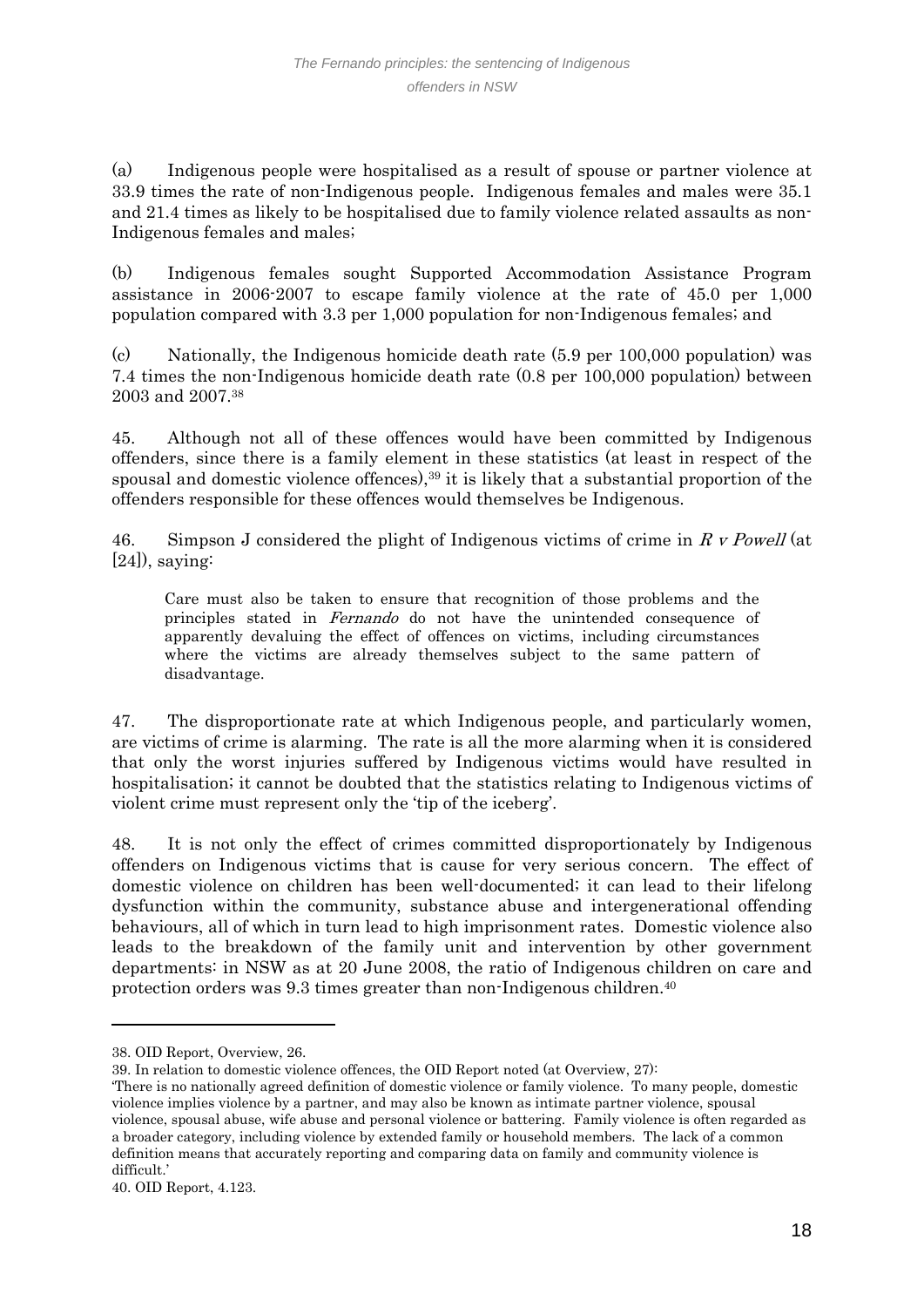49. What can be done to reduce the greatly disproportionate numbers of Indigenous victims? The increasing rate of imprisonment of Indigenous offenders does not appear to be stemming the rate of offences committed against Indigenous victims. More fundamentally however, the increasing rate of imprisonment does not appear to be addressing the underlying problem of domestic violence happening at a disproportionate rate in the first place.

50. A dilemma with sentencing reform in respect of Indigenous offenders who commit offences upon Indigenous victims is therefore this: differential sentencing of Indigenous offenders has the potential to convey to Indigenous victims that they are also being treated differentially, but the message needs to be clearly conveyed to all in the community that the protection of Indigenous victims is as important as the protection of non-Indigenous victims. On the other hand, it needs to be recognised that Indigenous offenders have often themselves been the victims of (or at least witnesses to) domestic violence, and also that the removal of Indigenous offenders from their families and homes following offences committed upon Indigenous victims often leads to a breakdown of the family structure, which often in turn leads to disproportionate offending rates within the next generation of that family.

51. In whatever way this dilemma is considered, it is clear from the very high (and increasing) rates of Indigenous victims and the very high (and increasing) rates of Indigenous imprisonment that the current round-robin model of offending, imprisonment, recidivism and then intergenerational offending is not working. It is difficult to argue that the current regime of sentencing Indigenous offenders in respect of domestic violence offences is, in any way, mitigating the negative effect of domestic violence in Indigenous communities.

52. If COAG targets are to be met, urgent action is required to address the disproportionate rate of domestic violence with Indigenous communities in NSW.

## *Financial cost to the community*

1

53. Many of the financial costs arising specifically out of the high rate of Indigenous offending are hidden; for instance, although we know that Indigenous females are 35.1 times more likely than non-Indigenous females to be hospitalised following domestic assaults, there are no statistics readily available as to the actual cost of these hospitalisations. Similarly, there are definite but incalculable costs arising from the disproportionate need to provide, for example, other health services, emergency refuge accommodation, police services and care facilities.

54. The cost of imprisonment in NSW is however more readily identifiable. The annual cost of correctional services in NSW in 2007-2008 (recurrent and capital expenditure) was  $$1,046$  million.<sup>41</sup> In the same financial year, the average recurrent expenditure per inmate per day was \$210.48, an increase of five percent from the previous year and above the national average of \$187.10 for the previous year.42 NSW taxpayers therefore spent more than \$76,000 on each prisoner and detainee in 2007-

<sup>&</sup>lt;sup>41</sup> NSW Department of Corrective Services, Facts and Figures: Corporate Research, Evaluation and Statistics (May 2009):<br><sup>42</sup> NSW Department of Corrective Services, Annual report 2007-08, 34.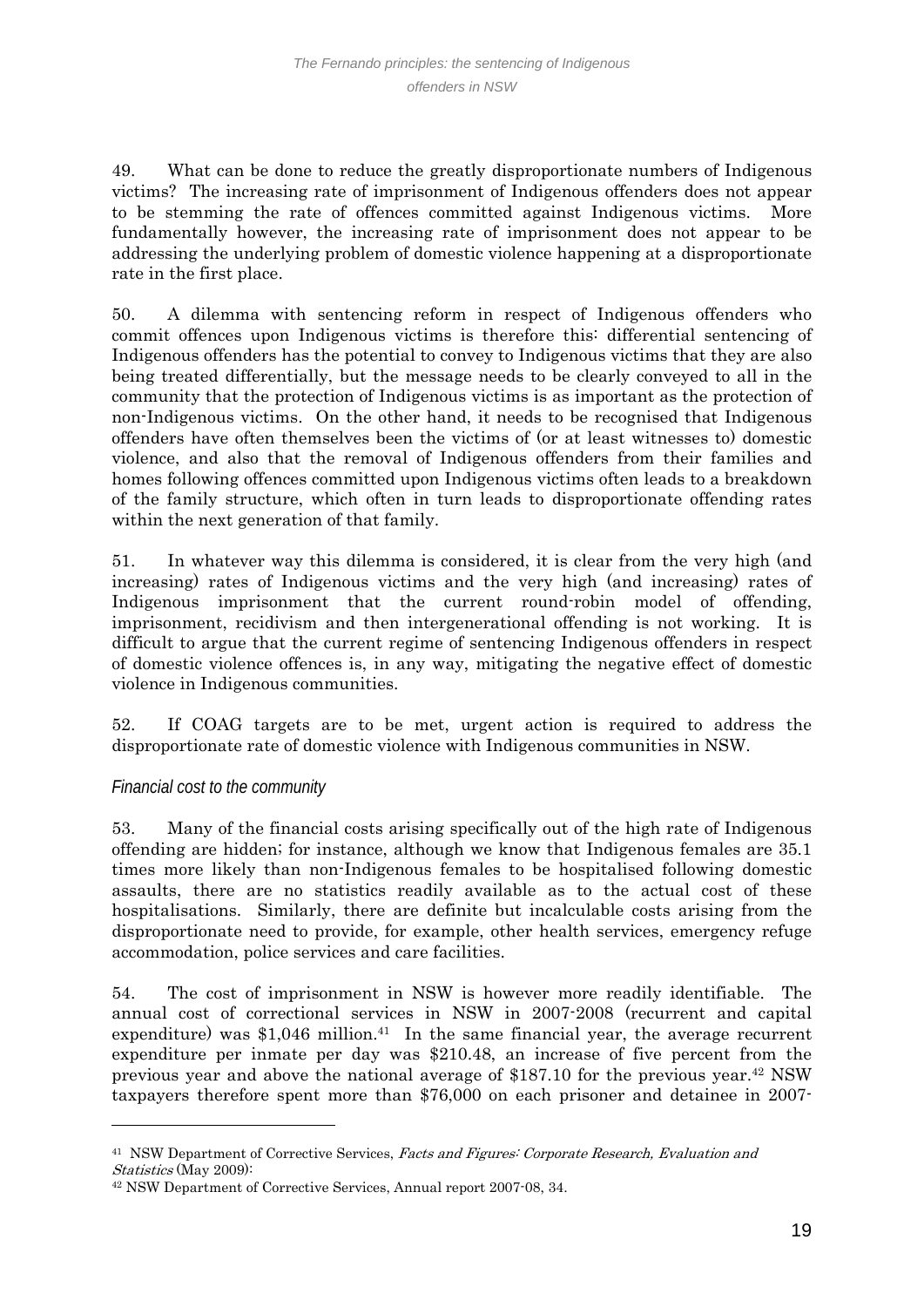2008 (by comparison, the daily cost of supervision of a 'community based offender' was \$12.40, an annual cost of just over \$4,500).43

### **Alternative sentencing models**

#### NSW

55. The NSW Circle Sentencing program currently operates under Criminal Procedure Regulation 2005 Reg. 19, Schedule 4. Clause 7, Part 4 of Schedule 4 provides:

The objectives of the program are as follows:

(a) to include members of Aboriginal communities in the sentencing process,

(b) to increase the confidence of Aboriginal communities in the sentencing process,

(c) to reduce barriers between Aboriginal communities and the courts,

(d) to provide more appropriate sentencing options for Aboriginal offenders,

(e) to provide effective support to victims of offences by Aboriginal offenders,

(f) to provide for the greater participation of Aboriginal offenders and their victims in the sentencing process,

(g) to increase the awareness of Aboriginal offenders of the consequences of their offences on their victims and the Aboriginal communities to which they belong,

(h) to reduce recidivism in Aboriginal communities.

56. The program commenced operation in Nowra in 2002 and as at May 2008 Circle Sentencing was operating in Armidale, Bourke, Brewarrina, Dubbo, Kempsey, Lismore, Mt Druitt and Nowra. Nearly half of all Circle Sentences involve an offence of common assault, with the next most prevalent offences being unlicensed driving and breaches of apprehended violence orders.

57. The program was recently evaluated by BOCSAR at the request of the NSW Attorney-General's Department. In a paper entitled, 'Does Circle Sentencing Reduce Aboriginal Offending?', Fitzgerald considered whether Circle Sentencing had achieved any effect on the following outcomes:

- (a) A reduction in the frequency of participants' offending;
- (b) An extended period between participants' re-offending; and
- (c) A reduction in the seriousness of participants' [re-]offending.

<sup>43.</sup> ibid.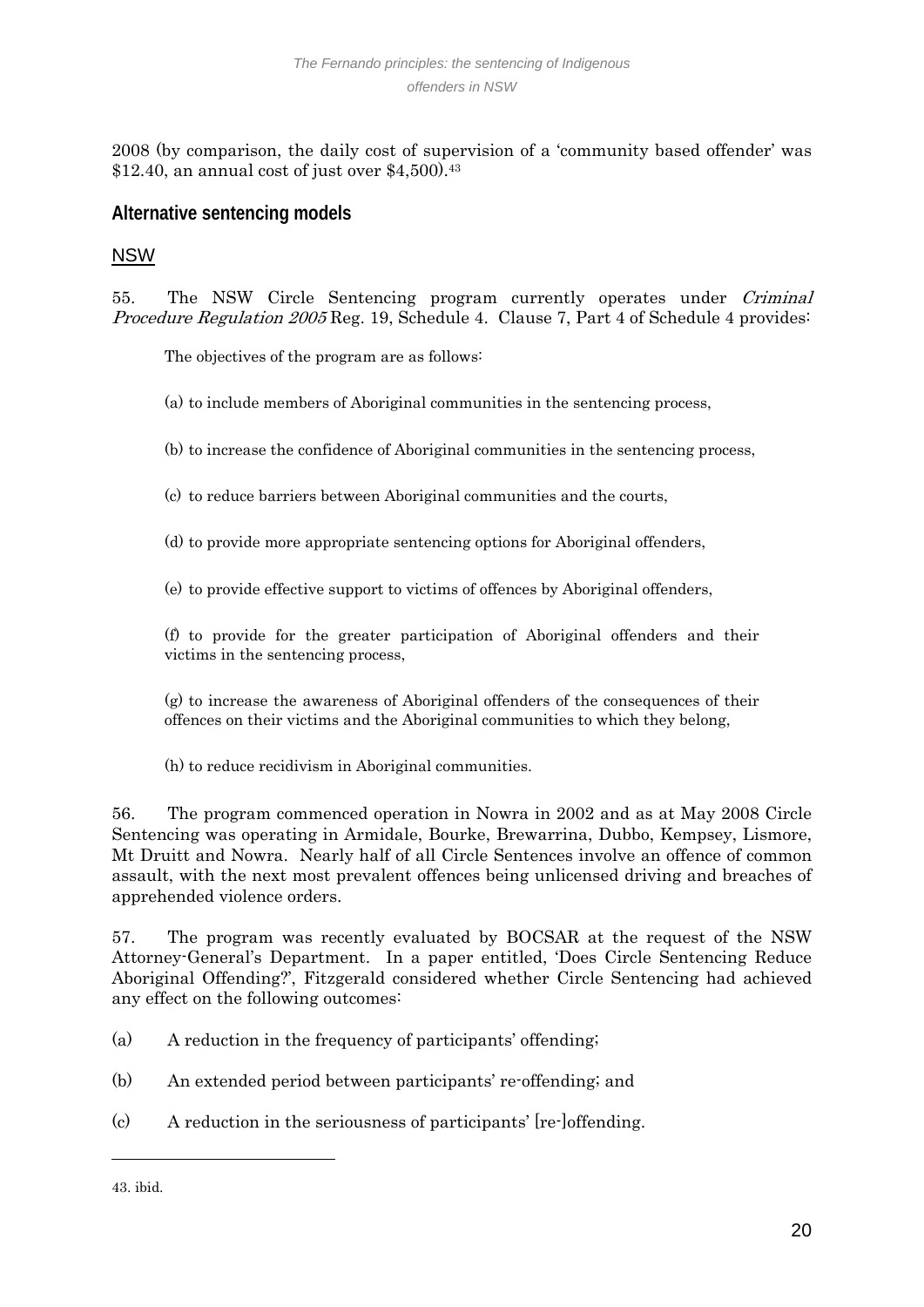58. After comparing the data available in respect of the Circle Sentencing program with data obtained from control groups (offenders charged with similar offences but dealt with by the Local Court), Fitzgerald found that there was no difference in any of the identified outcomes.

59. Fitzgerald argues that it 'should not be concluded that Circle Sentencing has no value simply because it does not appear to have any short-term impact on re-offending'. She says that the program may be strengthening informal social controls within Indigenous communities because of the involvement of Indigenous elders in the sentencing process. However, Fitzgerald argues that, by itself, Circle Sentencing is not enough to have any impact on re-offending rates and that further measures should be adopted in conjunction with the program, such as cognitive behavioural therapy, drug and alcohol treatment, and remedial education.44

## Northern Territory and Tasmania

 $\overline{a}$ 

60. The Northern Territory has the lowest rate of overrepresentation of Indigenous prisoners in Australia; its Indigenous population is 31.6% and its Indigenous prison population is 83.2%, resulting in overrepresentation by a factor of 2.63. With the Northern Territory's significantly higher Indigenous population than NSW, a comparison between Northern Territory and NSW practices is not instructive.

61. Although Tasmania has the second lowest rate of overrepresentation of Indigenous prisoners of any Australian state or territory (with a factor of 3.71), it does not make any special provision for the sentencing or imprisonment of Indigenous offenders.45

62. An Austlii search of Tasmanian Supreme Court decisions since 1987 using the (separate) search criteria 'aboriginal', 'Indigenous' and 'Fernando' does not produce any relevant results, which suggests that the Tasmanian courts have not had to grapple with the problems presented by the overrepresentation of Indigenous offenders.

63. Although Tasmania's low rates of overrepresentation of Indigenous people in imprisonment are noteworthy when compared to the rates in other Australian states and territories, very little research appears to have been done to explain the reasons for this. It may be that social disadvantage amongst the Indigenous population in Tasmania is not as stark as it is elsewhere in Australia, but further examination of relative social advantage as a reason for lower Indigenous imprisonment rates is beyond the scope of this paper.

<sup>44.</sup> Fitzgerald, J., 'Does Circle Sentencing Reduce Aboriginal Offending?' (Crime and Justice Bulletin: Contemporary Issues in Crime and Justice No.115. NSW BOCSAR, 2008).

<sup>45.</sup> There are very minor exceptions: for instance, Youth Justice Act 1997 (Tas) ss 11, 14, 30 provide for participation of Indigenous elders in the administration of cautions to Indigenous children and in Community Conferences ordered by the court and s 129 provides that an Indigenous child in detention has a right to have his or her cultural needs met.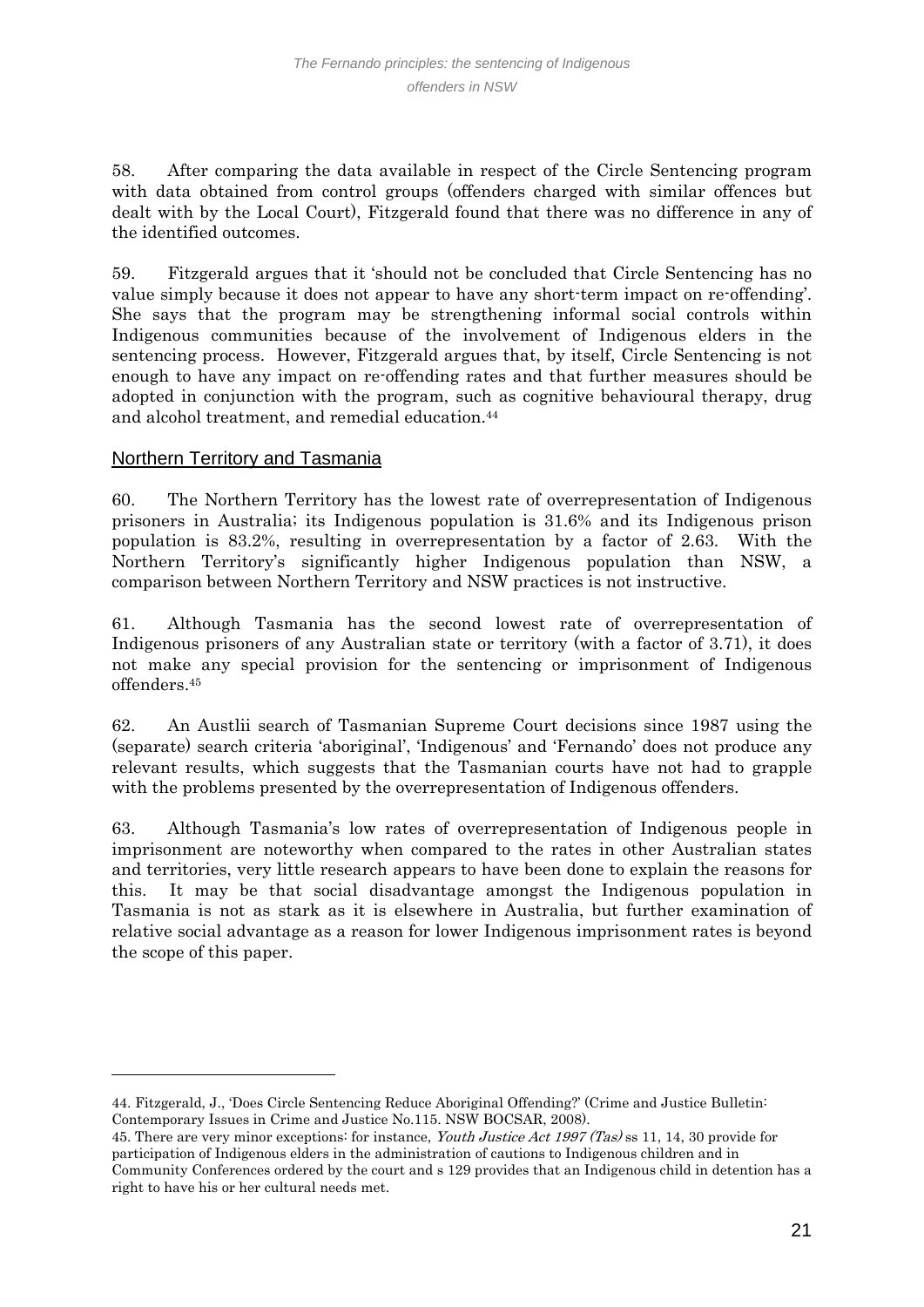## Victoria

64. The statistics relating to the imprisonment of Indigenous offenders in Victoria between 2003 and 2008 are:46

| $\operatorname*{Year}% \left( X\right) \equiv\operatorname*{Year}X$ | Total<br>prisoners | Total<br>Indigenous<br>prisoners | Percentage<br><sub>of</sub><br>Indigenous<br>prisoners to<br>total<br>prisoners | Over-<br>representati<br>оf<br>on<br>Indigenous<br>prisoners<br>(by factor) <sup>47</sup> |
|---------------------------------------------------------------------|--------------------|----------------------------------|---------------------------------------------------------------------------------|-------------------------------------------------------------------------------------------|
| 2003-2004                                                           | 3,009              | 149                              | 4.95%                                                                           | 8.25                                                                                      |
| 2004-2005                                                           | 3,043              | 170                              | 5.59%                                                                           | 9.32                                                                                      |
| 2005-2006                                                           | 3,168              | 165                              | 5.20%                                                                           | 8.67                                                                                      |
| 2006-2007                                                           | 3,375              | 181                              | 5.36%                                                                           | 8.93                                                                                      |
| 2007-2008                                                           | 3,413              | 195                              | 5.71%                                                                           | 9.52                                                                                      |

65. Although these statistics suggest an increasing rate of overrepresentation of Indigenous offenders in Victorian prisons between 2003 and 2008, a breakdown of the statistics shows that there was a *decrease* in the number of sentences of less than 1 year that were imposed on Indigenous offenders; it is only the number of sentences greater than 1 year, and specifically those between 1 to 10 years, that increased significantly in this period. The statistics relating to sentences imposed, by length, on Indigenous offenders in Victoria are:48

| Year | Less   1.5 years   5.10 years   10 years and Total |
|------|----------------------------------------------------|
| than | over (including)                                   |

<sup>46.</sup> Sentencing Advisory Council, Victoria, Imprisonment rate per 100,000 adults and 100,000 Indigenous Adults in Victoria (2008).

<u>.</u>

http://www.sentencingcouncil.vic.gov.au/wps/wcm/connect/Sentencing+Council/Home/Sentencing+Statistics/ Adult+Prisoners/Indigenous+Rates/SENTENCING+-

<sup>+</sup>Imprisonment+rate+per+100,000+adults+and+Indigenous+adults .

<sup>47.</sup> The Indigenous population of Victoria is 0.6% of the total Victorian population, see FN 9.

<sup>48.</sup> Ibid.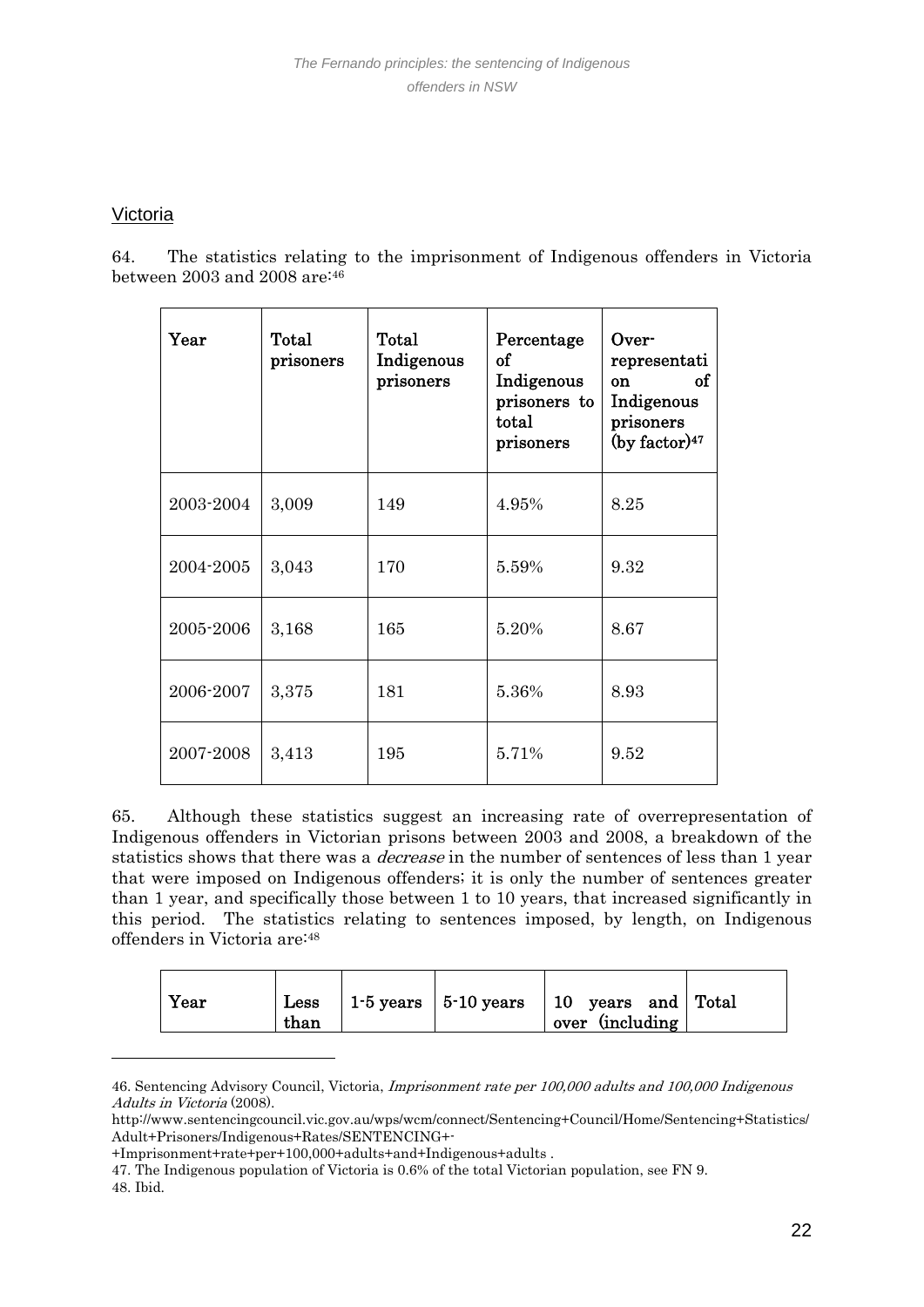*The Fernando principles: the sentencing of Indigenous offenders in NSW*

|           | 1 year |     |    | indeterminate) |     |
|-----------|--------|-----|----|----------------|-----|
| 2003-2004 | 61     | 66  | 13 | 9              | 149 |
| 2004-2005 | 73     | 74  | 14 | 9              | 170 |
| 2005-2006 | 60     | 77  | 16 | 12             | 165 |
| 2006-2007 | 61     | 93  | 15 | 12             | 181 |
| 2007-2008 | 59     | 103 | 22 | 11             | 195 |

66. The question is raised as to why the number of Indigenous offenders sentenced to terms of imprisonment of less than 1 year marginally decreased, when the number of Indigenous offenders sentenced to terms of between 1-5 years and 5-10 years increased by about 56% and 69% respectively. The answer might lie in the reforms made by the Victorian government in 2002.

67. In Victoria, the first Aboriginal Justice Agreement was signed in 2000 ('AJA Phase 1').<sup>49</sup> In 2006, Phase 2 of the Agreement was signed ('AJA Phase 2').<sup>50</sup> AJA Phase 1 was signed following the Royal Commission into Aboriginal Deaths in Custody; its stated purpose was 'to reduce the high level of disadvantage and inequity suffered by Aboriginal people'. The Attorney-General made prefatory observations to AJA Phase 1 as to the rates of overrepresentation of Indigenous offenders in the custody of police, prisons and juvenile detention centres: in this respect, the Attorney-General said the AJA was to provide a framework for 'justice agencies and the Aboriginal community to work together to address the complex issues that underpin overrepresentation'. The signatories to the AJA were the Attorney-General, government Ministers (Police and Emergency Services, Corrections, Aboriginal Affairs and Community Services), ATSIC, the Victorian Aboriginal Justice Advisory Committee and two Indigenous Regional Councils.

68. As part of the AJA Phase 1 initiative, so-called 'Koori Courts' were set up in Victoria in June 2002: Magistrates' Court (Koori Court) Act 2002 (Vic). Magistrates' Court Act 1989 (Vic) s 4D provides:

Establishment of Koori Court Division

<u>.</u>

<sup>49.</sup> Victorian Department of Justice, Victorian Aboriginal Justice Agreement 2000: Phase 1 (2004) available at:

http://www.justice.vic.gov.au/wps/wcm/connect/DOJ+Internet/resources/file/eb0d4b0ad85e729/Vic\_Aborigin al\_Justice\_Agreement\_2004.pdf.

<sup>50.</sup> Victorian Department of Justice, Victorian Aboriginal Justice Agreement: Phase 2 (2006) available at: http://www.justice.vic.gov.au/wps/wcm/connect/DOJ+Internet/resources/file/ebd27a0309d4a1b/Aboriginal%2 0Justice%20Agreement%20(Phase%202).pdf.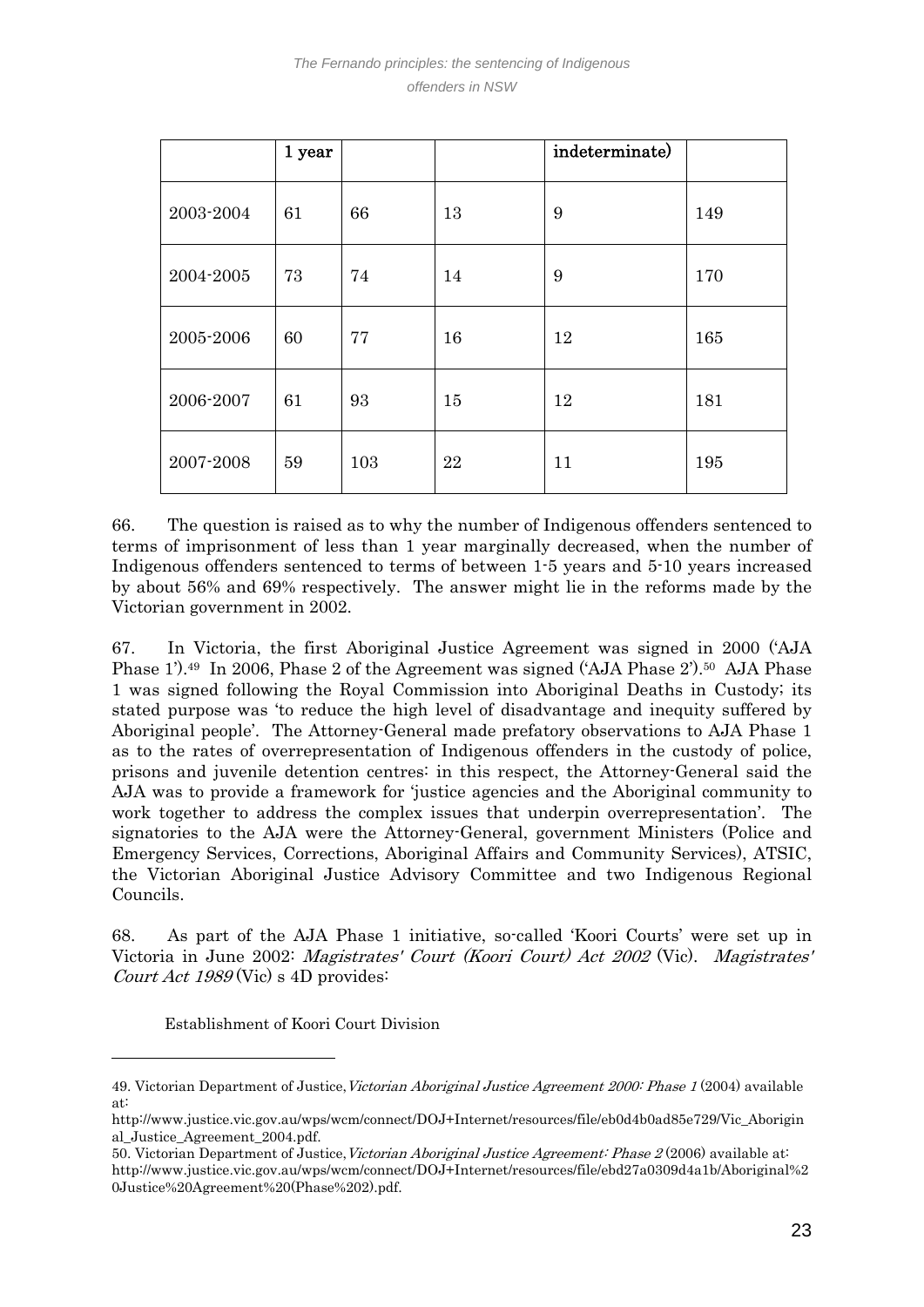#### 4D. Establishment of Koori Court Division

(1) The Court has a Koori Court Division.

(2) The Koori Court Division has such of the powers of the Court as are necessary to enable it to exercise its jurisdiction.

(3) Despite anything to the contrary in this Act, the Koori Court Division may only sit and act at a venue of the Court specified by the Chief Magistrate by notice published in the Government Gazette.

(4) The Koori Court Division must exercise its jurisdiction with as little formality and technicality, and with as much expedition, as the requirements of this Act and the Sentencing Act 1991 and the proper consideration of the matters before the Court permit.

(5) The Koori Court Division must take steps to ensure that, so far as practicable, any proceeding before it is conducted in a way which it considers will make it comprehensible to-

(a) the defendant; and

1

(b) a family member of the defendant; and

(c) any member of the Aboriginal community who is present in court .

(6) Subject to this Act, the regulations and the rules, the Koori Court Division may regulate its own procedure.

69. The Magistrates' Koori Court program has expanded since 2002 to include Shepparton, Broadmeadows, Warrnambool, Mildura, Latrobe Valley and Bairnsdale (which are all country courts except Broadmeadows), as well as Children's Koori Courts in Melbourne and Mildura.

70. In a 2-year evaluation of the Magistrates' Koori Courts at Shepparton and Broadmeadows by Dr Mark Harris, the rate of participants' re-offending was noted to have decreased from about 30% in both courts to 12.5% (Shepparton) and 15.5% (Broadmeadows).51

71. Since the Magistrates' Koori Court exercises summary jurisdiction over Indigenous offenders, it seems likely that it is the operation of the program that has resulted in the (marginal but against trend) decrease of sentences of less than 1 year being imposed on Indigenous offenders.

<sup>51.</sup> Victorian Department of Justice, 'Joint push to help Koories have their say', Koori Justice (August 2007) 5. Report by Harris, Dr M., 'A Sentencing Conversation': Evaluation of the Koori Courts Pilot Program October 2002 - October 2004, (2006) 8. The report can be found at:

http://www.justice.vic.gov.au/wps/wcm/connect/DOJ+Internet/resources/file/ebb369085925f87/Evaluation\_of \_the\_Koori\_Courts\_Pilot\_Program.pdf.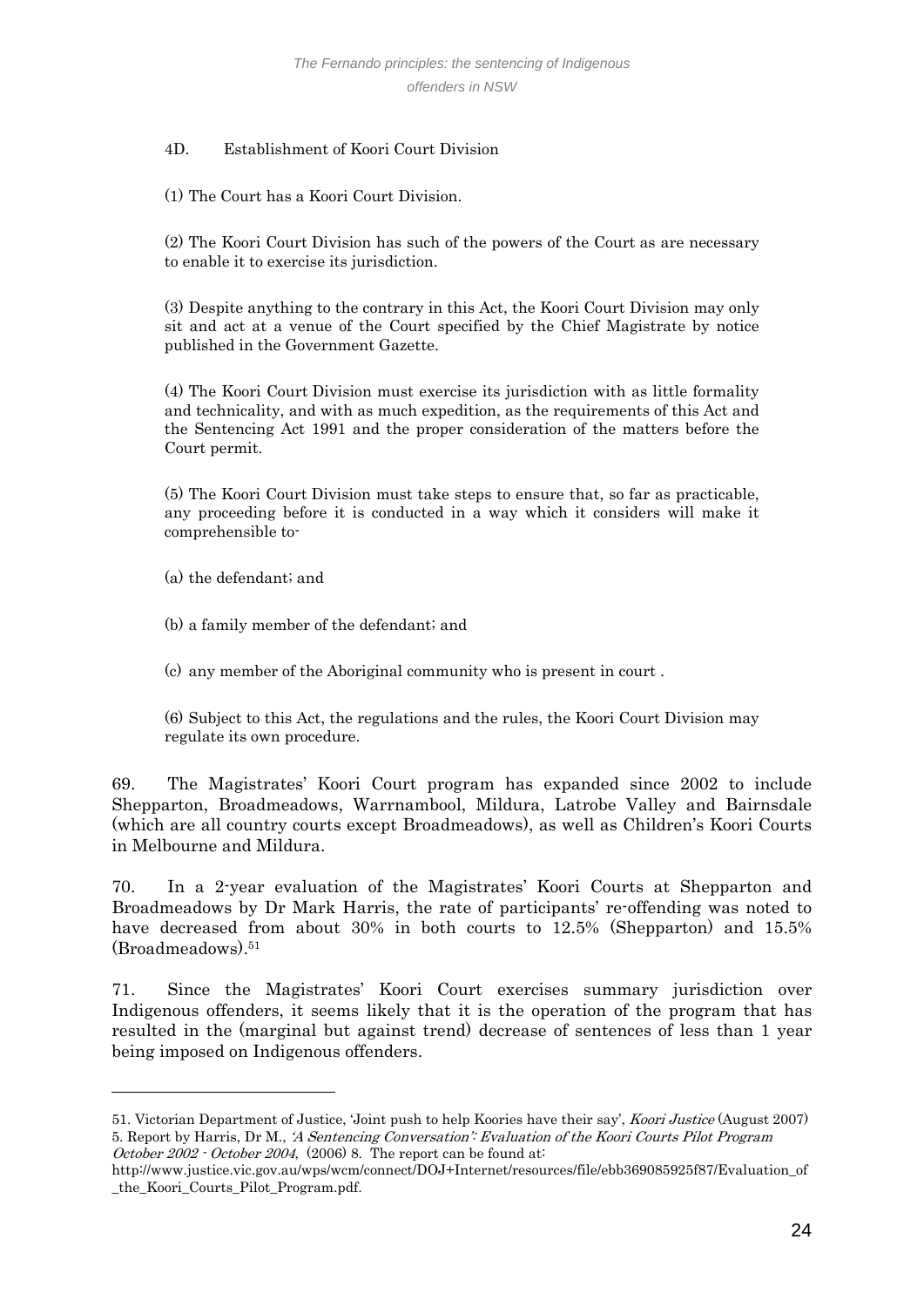72. In November 2008 the *County Court Act 1959* (Vic) was amended to establish a Koori Court division, known as the County Koori Court. In his Second Reading Speech, the Victorian Attorney-General said that the establishment of the County Koori Court followed on from the success of the Magistrates' Koori Courts. The Attorney-General set out the proposed model as follows:

The key emphasis is on creating an informal and accessible atmosphere. The model allows greater participation in the court and sentencing process by the Indigenous community through the Aboriginal elder or respected person, Koori court officer, Indigenous defendant and their extended families or connected kin and if desired, victims. Additionally a corrections officer or juvenile justice officer, the defendant's legal representative and prosecutor will be involved in the plea discussion to explore the offenders' sentencing needs. The model is designed to break down the disengagement that many Indigenous people have experienced with the criminal justice system.

…

The Aboriginal elder or respected person will assist the court by providing information on the background of the defendant and possible reasons for the offending behaviour. They may also explain relevant kinship connection, how a particular crime has affected the Indigenous community as well as advice on cultural practices, protocols and perspectives relevant to sentencing. The judge may confer with the Aboriginal elder or respected person and discuss the most appropriate sentence including the conditions placed on a sentence.

…

Following the conclusion of the plea discussion, the judge may ask the [County] Koori Court officer about the availability of appropriate local services and programs. This is consistent with the case management approach which will be adopted by the division to address the individual sentencing needs of the Indigenous offender. … This partnership approach aims to maximise the rehabilitation prospects of the defendant and incorporate locally based support services to meet the needs of an individual defendant. The sentencing stage in the [County] Koori Court division will follow the same procedure as the general County Court. The court has the same sentencing dispositions available to it and the judge will sit alone at the bench to deliver the sentencing order. This reinforces to observers that the judge is the ultimate decision maker.

The County Court criminal division hears more serious criminal offences than those heard in the Magistrates' Court, with a greater likelihood of a custodial sentence being imposed. Aboriginal elders or respected persons will therefore be trained accordingly to address the needs of higher criminal jurisdiction.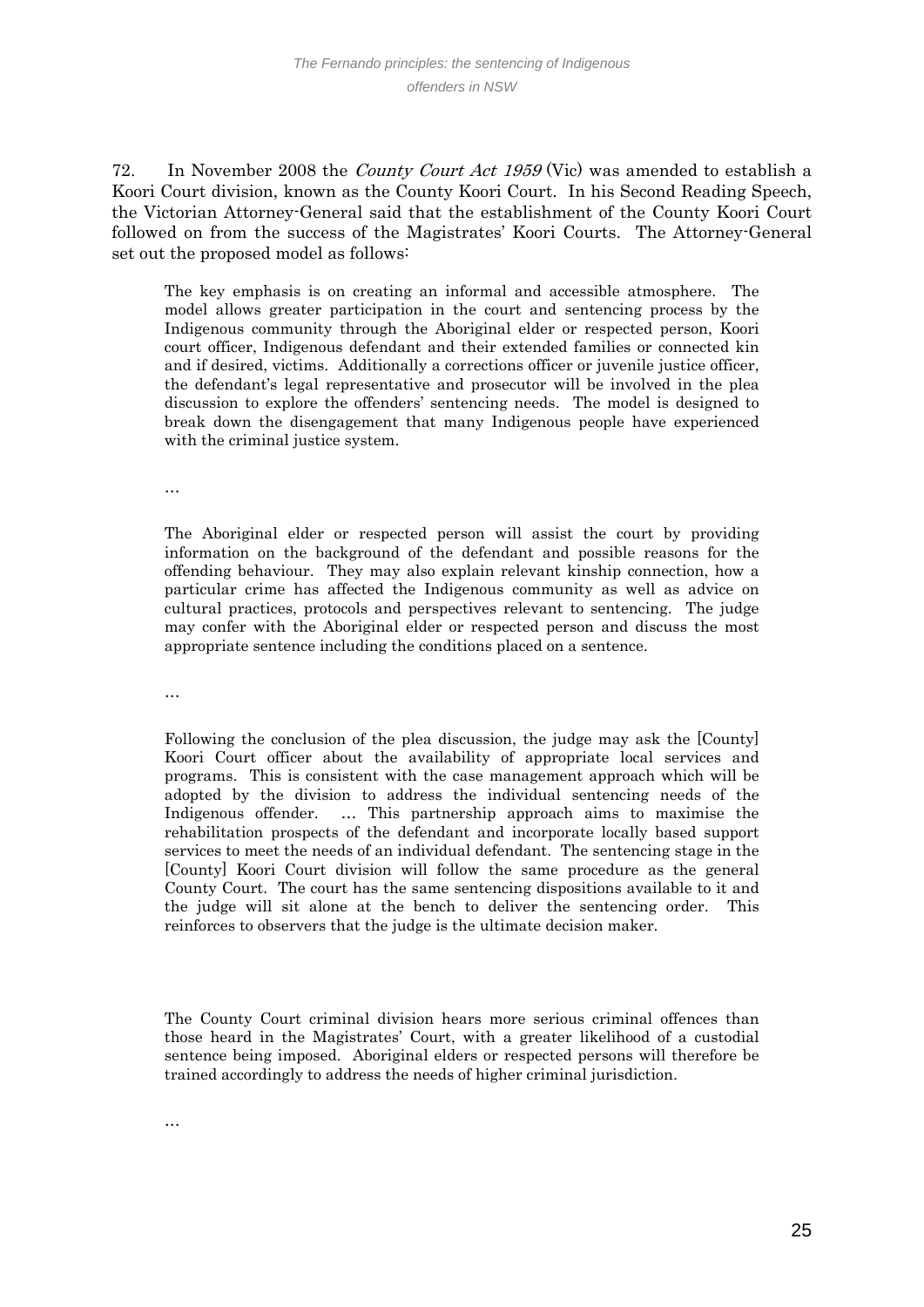The [County] Koori Court division will be supported by a range of significant local support services which will complement sentencing orders. These include a Koori drug and alcohol worker based in the Latrobe Valley Magistrates Court, a mentoring program and a learning place, located in nearby Yarram, which is a culturally appropriate residential learning place for up to 20 men undertaking community-based orders.52

73. The County Koori Court model is almost identical to the Magistrates' Koori Court model: *County Court Act 1959* (Vic) s 4A. The County Koori Court has the same sentencing jurisdiction as the Victorian County Court, except in respect of certain sexual offences and contraventions of family violence intervention orders or family violence safety notices: s 4E. It also has jurisdiction to determine sentence (but not conviction) appeals from the Magistrates', Children's, and Magistrates' and Children's Koori Courts.53

74. The first County Koori Court was established in Morwell, in the Latrobe Valley, on 19 November 2008. Clearly it is too early yet to determine its efficacy. However, in a press release issued by the Victorian Attorney-General on the opening of the County Koori Court, it was stated that, 'offenders who face their Elders in the Koori (Magistrates' or Children's) Court are 50 per cent less likely to re-offend than those who have gone through the mainstream court system'.<sup>54</sup> The expectation of the Victorian government appears to be that the recidivism and imprisonment rates of Indigenous offenders will fall in the County Koori Court in the same manner as they have done in Magistrates' and Children's Koori Courts.

## Canada

1

75. The adult Indigenous population of Canada was 3.1% in 2001. Indigenous prisoners currently overrepresent non-Indigenous prisoners in Canada by a factor of about 6.55

76. In a paper recently published in Statistics Canada's journal Juristat<sup>66</sup>, Perreault identifies the areas of disadvantage which are predictors of Indigenous incarceration in Canada: age, low educational levels, unemployment and greater rehabilitation needs<sup>57</sup>.

77. Revised sentencing provisions came into effect in Canada on 3 September 1996: Part XXIII of the Canadian *Criminal Code*. Enactment of the new provisions was:

<sup>52.</sup> County Court Amendment (Koori Court) Bill: Victoria, Parliamentary Debates, Legislative Assembly, 31 July 2008, 2883-6 (Rob Hulls, Attorney General). A copy can be found at:

http://www.parliament.vic.gov.au/downloadhansard/pdf/Assembly/Jul-

Dec%202008/Assembly%20Extract%2031%20July%202008%20from%20Book%2010.pdf.

<sup>53.</sup> That is, appeals to the County Koori Court are not restricted to first instance decisions from the Magistrates' and Children's Koori courts.

<sup>54.</sup> The Hon. R. Hulls, 'Australia's First County Koori Court Opened in Morwell' (Press Release, 19 November 2008): http://www.premier.vic.gov.au/attorney-general/australias-first-county-koori-court-openedin-morwell.html.

<sup>55.</sup> Perreault, S., 'The Incarceration of Aboriginal people in adult correctional services', (2009) 29(3) Juristat.

This paper can be found at: http://www.statcan.gc.ca/pub/85-002-x/2009003/article/10903-eng.htm#a5. 56. Ibid.

<sup>57.</sup> The term 'greater rehabilitation needs' covers prisoners' needs for housing and employment assistance, relationships counselling, and drug and alcohol counselling.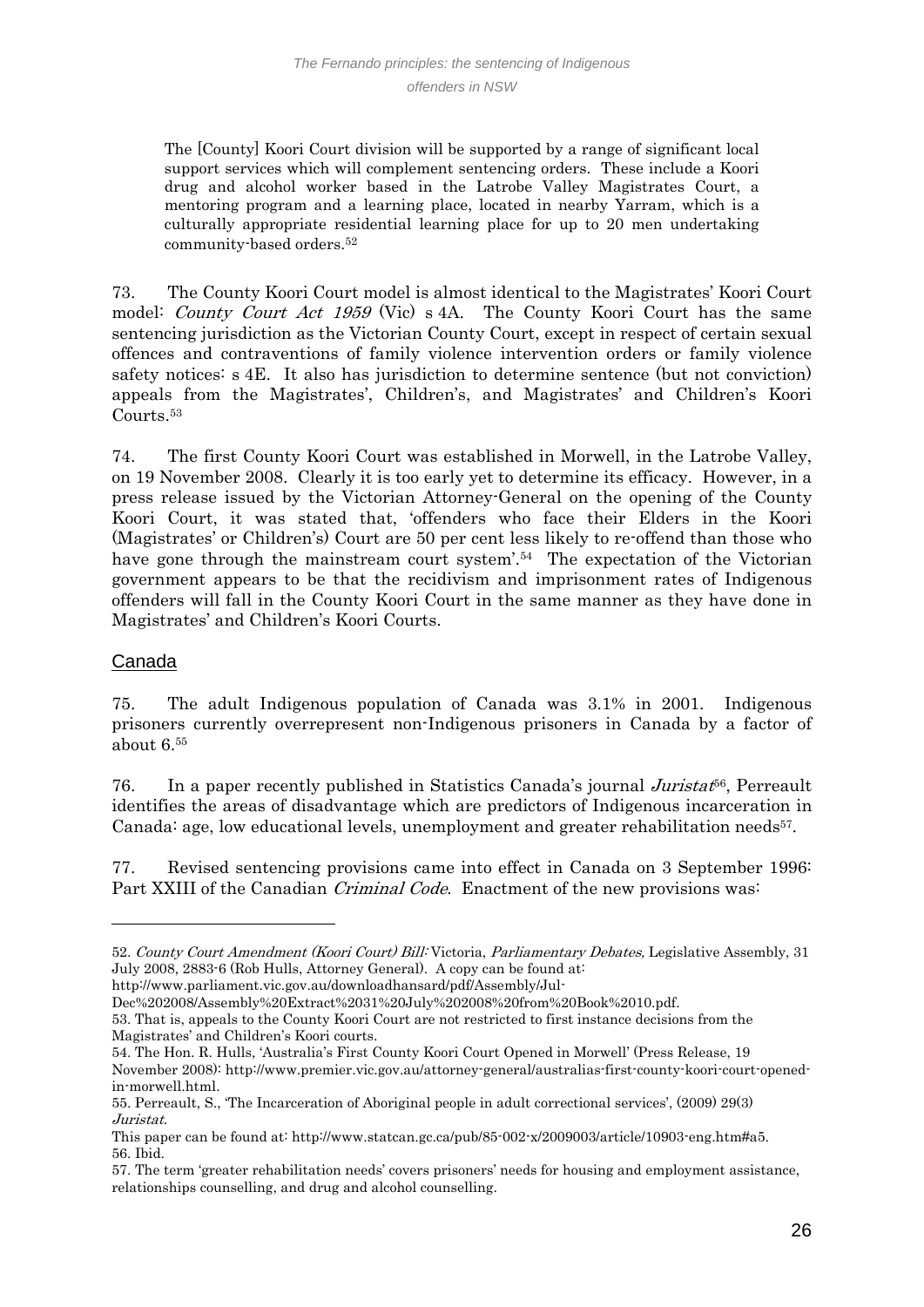… in large part a response to the problem of overincarceration in Canada. … Canada's incarceration rate of approximately 130 inmates per 100,000 population places it second or third highest among industrialized democracies.58

78. Part XXIII of the Criminal Code included the new s 718.2, a provision which echoes Crimes (Sentencing Procedure) Act 1999 (NSW) s 23A.

79. Unlike Crimes (Sentencing Procedure) Act 1999 (NSW) s 23A, the Canadian Criminal Code gives statutory recognition to Indigenous offenders. Specifically, s 718.2(e) of the Code provides:

A court that imposes a sentence shall also take into account the following principles:

(e) all available sanctions other than imprisonment that are reasonable in the circumstances should be considered for all offenders, with particular attention to the circumstances of aboriginal offenders. [emphasis added]

80. The Canadian Supreme Court considered the operation of s 718.2(e) as it applied to the sentencing of Indigenous offenders in R v Gladue [1999] 1 S.C.R. 688.<sup>59</sup> Essentially, the common law principles and social issues considered by the Court in Gladue were the same as those considered by Wood J in Fernando, in the additional context of the 'affirmative action' statutory framework provided by s  $718.2(e).$ <sup>60</sup>

81. In their judgment, Cory and Iacobucci JJ (with the agreement of the Court) said (at [93]):

Let us see if a general summary can be made of what has been discussed in these reasons.

1. Part XXIII of the *Criminal Code* codifies the fundamental purpose and principles of sentencing and the factors that should be considered by a judge in striving to determine a sentence that is fit for the offender and the offence.

2. Section 718.2(e) mandatorily requires sentencing judges to consider all available sanctions other than imprisonment and to pay particular attention to the circumstances of aboriginal offenders.

3. Section 718.2(e) is not simply a codification of existing jurisprudence. It is remedial in nature. Its purpose is to ameliorate the serious problem of overrepresentation of aboriginal people in prisons, and to encourage sentencing judges to have recourse to a restorative approach to sentencing. There is a judicial duty to give the provision's remedial purpose real force.

4. Section 718.2(e) must be read and considered in the context of the rest of the factors referred to in that section and in light of all of Part XXIII. All

<sup>58.</sup> R v Proulx [2000] 1. S.C.R. 61 per Lamer CJ at [16].

<sup>59.</sup> The judgment in  $R$  v Gladue [1999] 1 S.C.R. 688 can found at:

http://www.canlii.org/en/ca/scc/doc/1999/1999canlii679/1999canlii679.html.

<sup>60.</sup> The constitutional validity of Criminal Code s 718.2(e) was not in argument.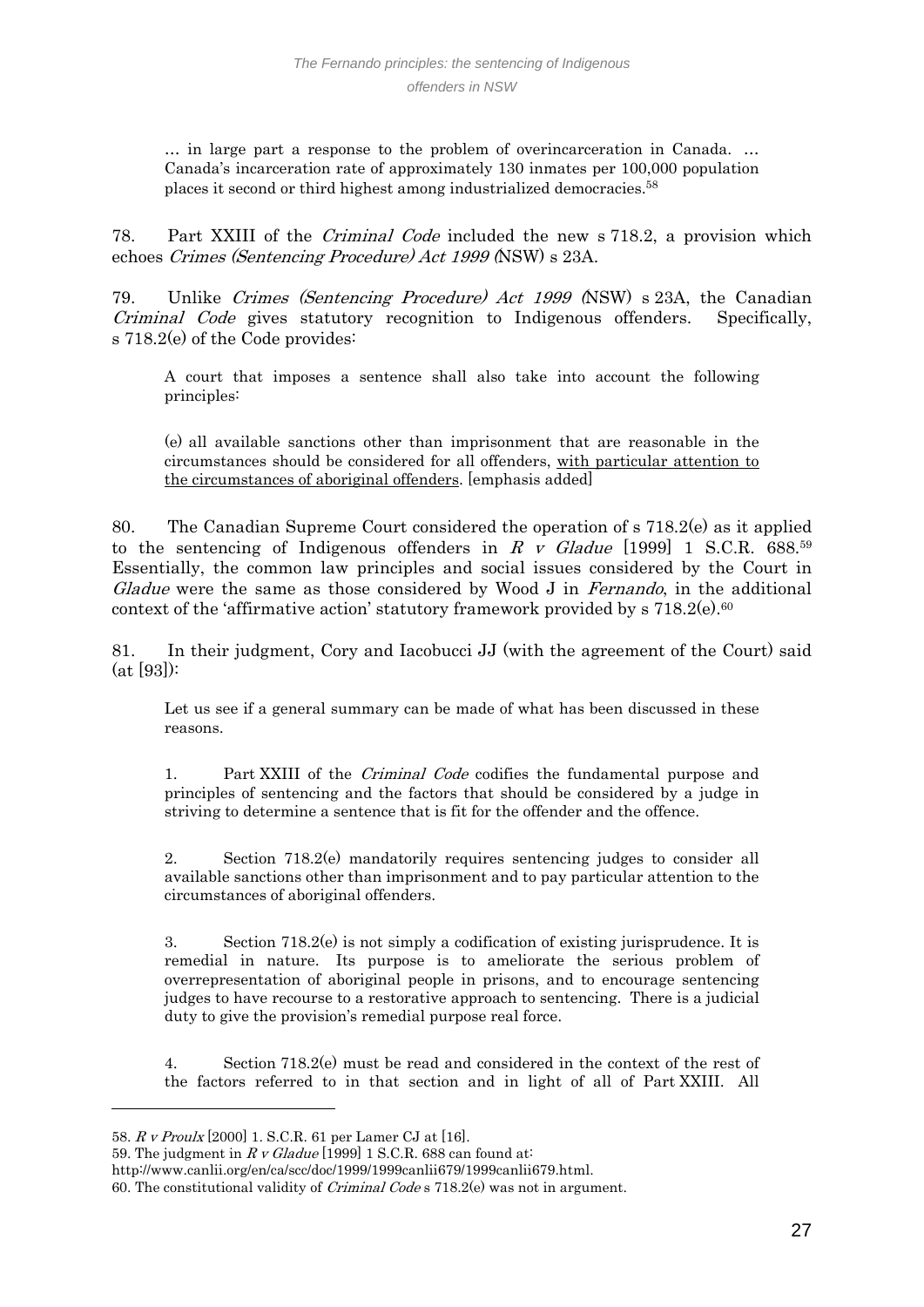principles and factors set out in Part XXIII must be taken into consideration in determining the fit sentence. Attention should be paid to the fact that Part XXIII, through ss. 718, 718.2(e), and 742.1, among other provisions, has placed a new emphasis upon decreasing the use of incarceration.

5. Sentencing is an individual process and in each case the consideration must continue to be what is a fit sentence for this accused for this offence in this community. However, the effect of s. 718.2(e) is to alter the method of analysis which sentencing judges must use in determining a fit sentence for aboriginal offenders.

6. Section 718.2(e) directs sentencing judges to undertake the sentencing of aboriginal offenders individually, but also differently, because the circumstances of aboriginal people are unique. In sentencing an aboriginal offender, the judge must consider:

(A) The unique systemic or background factors which may have played a part in bringing the particular aboriginal offender before the courts; and

(B) The types of sentencing procedures and sanctions which may be appropriate in the circumstances for the offender because of his or her particular aboriginal heritage or connection.

7. In order to undertake these considerations the trial judge will require information pertaining to the accused. Judges may take judicial notice of the broad systemic and background factors affecting aboriginal people, and of the priority given in aboriginal cultures to a restorative approach to sentencing. In the usual course of events, additional case-specific information will come from counsel and from a pre-sentence report which takes into account the factors set out in #6, which in turn may come from representations of the relevant aboriginal community which will usually be that of the offender. The offender may waive the gathering of that information.

8. If there is no alternative to incarceration the length of the term must be carefully considered.

82. Canadian Indigenous imprisonment rates following the introduction of *Criminal* Code s  $718.2$ (e), and before and after the decision in Gladue are:<sup>61</sup>

<sup>61.</sup> These statistics are taken from Statistics Canada's website at: http://www.statcan.gc.ca/pub/85-002 x/2009003/article/10903/tbl/t3-eng.htm. It is noted that statistics were not available in relation to Indigenous imprisonment rates in some of the Canadian provinces.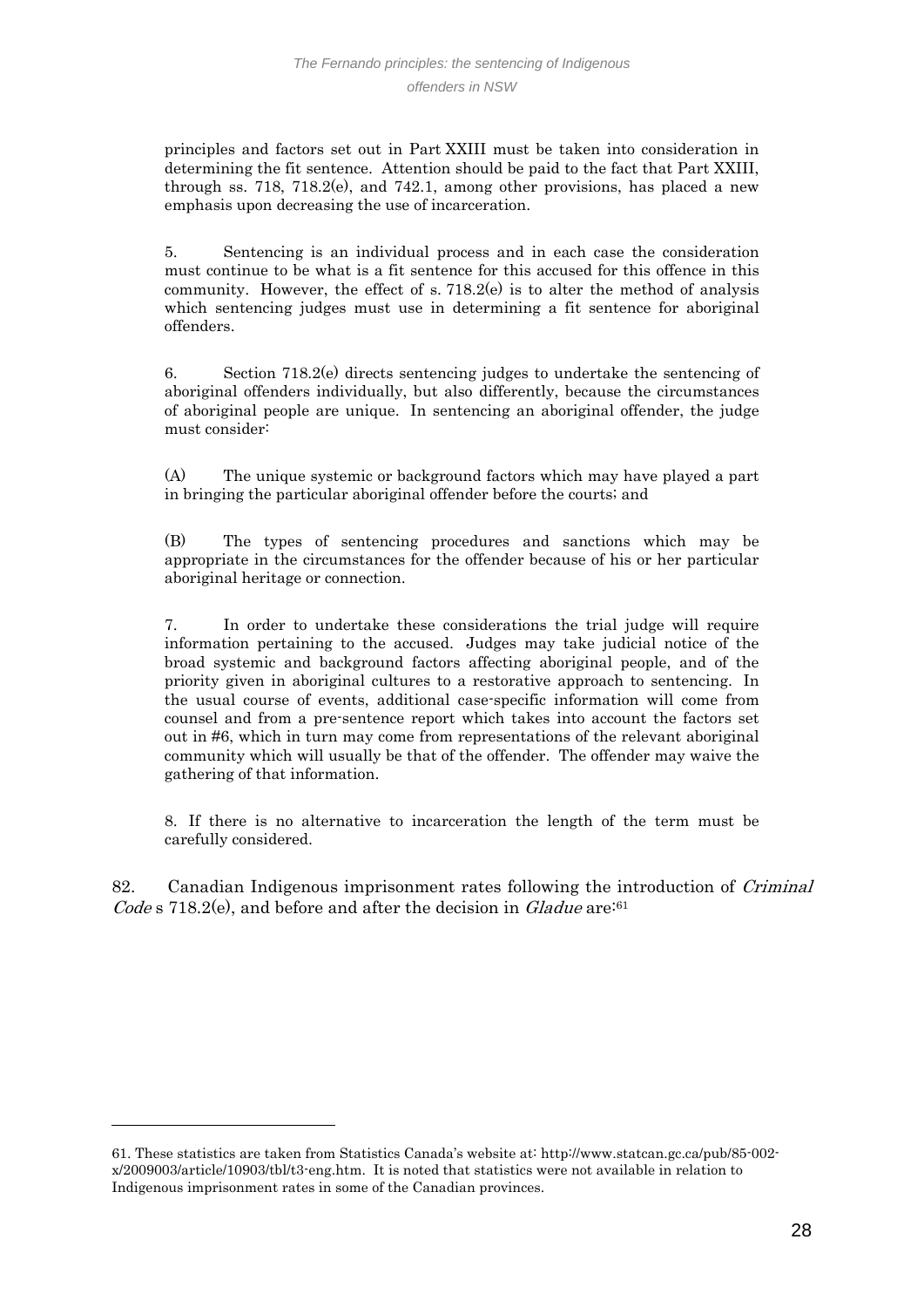| Year             | Federal<br>Indigenous<br>prisoners (as<br>a percentage<br>$\mathrm{of}$<br>$_{\rm total}$<br>Federal<br>prisoners) | Provincial<br>Indigenous<br>prisoners (as $a \mid$<br>percentage of<br>total<br>provincial<br>prisoners) | Provincial<br>male<br>Indigenous<br>prisoners (as a<br>percentage<br>of  <br>total<br>male<br>provincial<br>prisoners) | Provincial female<br>Indigenous<br>prisoners (as a<br>percentage<br>of<br>female<br>total<br>provincial<br>prisoners) |
|------------------|--------------------------------------------------------------------------------------------------------------------|----------------------------------------------------------------------------------------------------------|------------------------------------------------------------------------------------------------------------------------|-----------------------------------------------------------------------------------------------------------------------|
| 1998-<br>1999    | 18                                                                                                                 | 13                                                                                                       | 13                                                                                                                     | 17                                                                                                                    |
| 1999-<br>2000    | 17                                                                                                                 | 14                                                                                                       | 14                                                                                                                     | 18                                                                                                                    |
| 2000-<br>2001    | 18                                                                                                                 | 15                                                                                                       | 15                                                                                                                     | 18                                                                                                                    |
| $2001 -$<br>2002 | 18                                                                                                                 | 15                                                                                                       | 15                                                                                                                     | 20                                                                                                                    |
| 2002-<br>2003    | 18                                                                                                                 | 16                                                                                                       | 16                                                                                                                     | 21                                                                                                                    |
| 2003-<br>2004    | 18                                                                                                                 | 17                                                                                                       | 17                                                                                                                     | 21                                                                                                                    |
| 2004-<br>2005    | 18                                                                                                                 | 17                                                                                                       | 17                                                                                                                     | 21                                                                                                                    |
| 2005-<br>2006    | 19                                                                                                                 | 18                                                                                                       | 18                                                                                                                     | $\bf 22$                                                                                                              |
| 2006-<br>2007    | 19                                                                                                                 | 18                                                                                                       | 18                                                                                                                     | 23                                                                                                                    |
| 2007-<br>2008    | 18                                                                                                                 | 18                                                                                                       | 17                                                                                                                     | 24                                                                                                                    |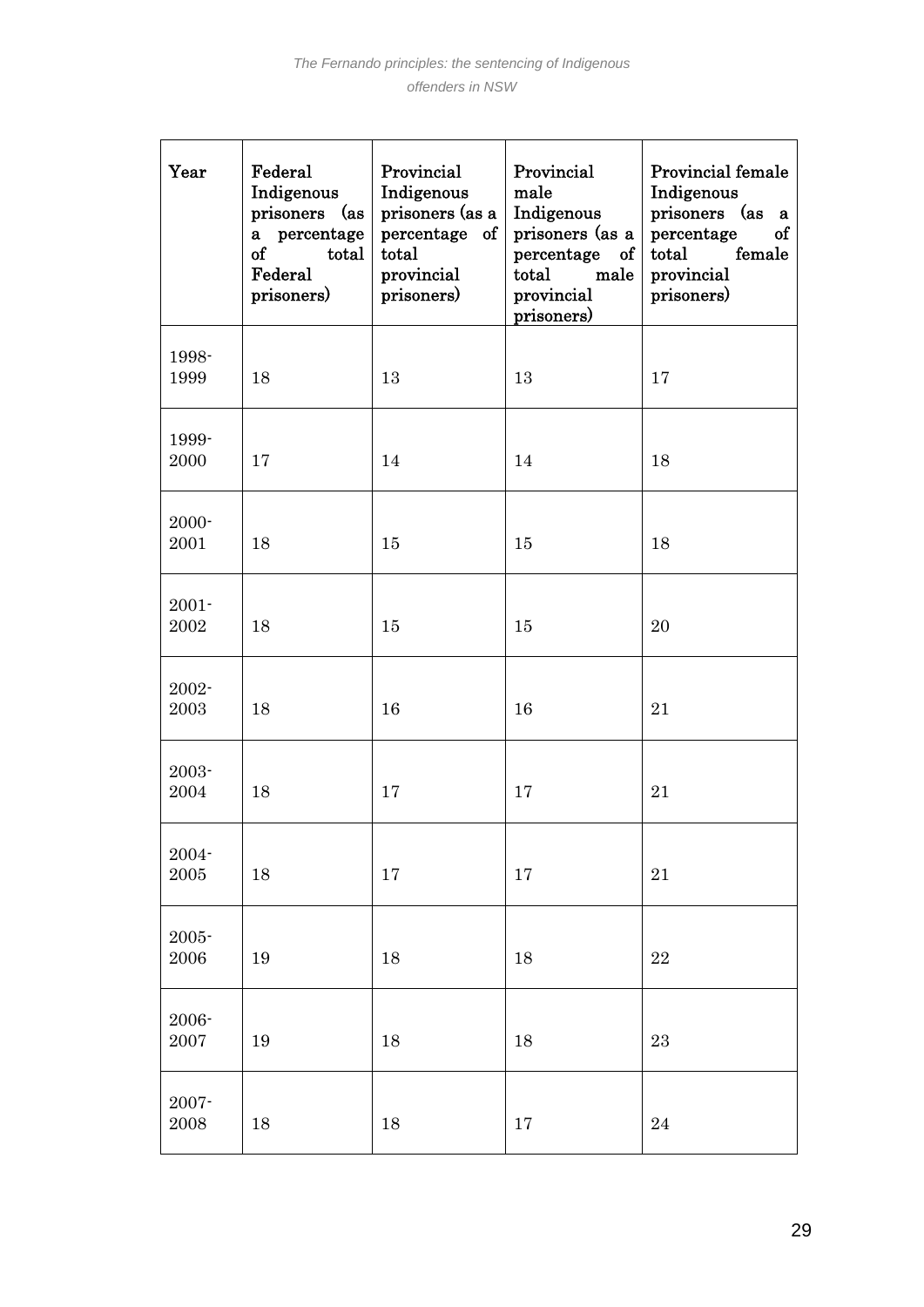83. It is apparent from these statistics that the proportional rates of Indigenous imprisonment have not decreased in Canada since the enactment of Criminal Code s 718.2(e) and the judgment in Gladue. Notably however, although the Federal rates of Indigenous imprisonment remained stable between 1998 and 2008, the provincial rates of imprisonment increased significantly for both Indigenous males and females (increases of 30.77% and 41.18% respectively).

### *The Canadian government's response to Gladue*

84. In response to the *Gladue* judgment, a system of community-based justice programs, known as the Aboriginal Justice Strategy ('AJS'), has been established in every Canadian state and province. Perhaps the best known of these programs is the Toronto Aboriginal (Gladue) Court. This Court operates in a very similar manner to the model outlined by the Victorian Attorney-General in his Second Reading Speech on the introduction of the County Court Amendment (Koori Court) Bill, with the significant exception that it does not accept any violent offenders into its programs.<sup>62</sup> Given that Fitzgerald (BOCSAR) found that about half of the participants in the NSW Circle Sentencing program had pleaded guilty to assault, and given the disproportionate rates of Indigenous victims of domestic violence identified in the OID Report, the Canadian prohibition on such offenders in AJS programs must necessarily considerably reduce the number of otherwise eligible Indigenous participants.

85. The success of the AJS programs has been reviewed by the Canadian Department of Justice in a series of 'Summative Evaluations'.63 The Department recently compared recidivism rates between AJS participants and non-participants, with the results as follows: 64

| Percentage who re-<br>offended after | AJS participants | Non-participants |
|--------------------------------------|------------------|------------------|
| 6 months                             | 6%               | 13%              |
| 4 years                              | 27%              | 49%              |
| 8 years                              | 32%              | 59%              |

86. Significantly, these comparative recidivism rates are very similar to those found by Harris in his evaluation of the Magistrates' Koori Courts in Victoria.

63. http://www.justice.gc.ca/eng/sch-rch/sch-

1

rch.asp?SearchIn=general&SearchTerms=evaluation+aboriginal+justice+strategy+&search=Search. 64. Department of Justice (Canada), Aboriginal Justice Strategy, Summative Evaluation (last updated 31

July 2009): http://www.justice.gc.ca/eng/pi/eval/rep-rap/07/ajs-sja/p4.html.

<sup>62.</sup> For further reading, there is a considerable amount of material about the Toronto Aboriginal (Gladue) Court available on the internet, including a report entitled, Evaluation of the Aboriginal Legal Services of Toronto Gladue Caseworker Program, Oct 2005-Sept 2006 (2006) (prepared by Campbell Research Associates) at: http://aboriginallegal.ca/docs/Year\_2.pdf.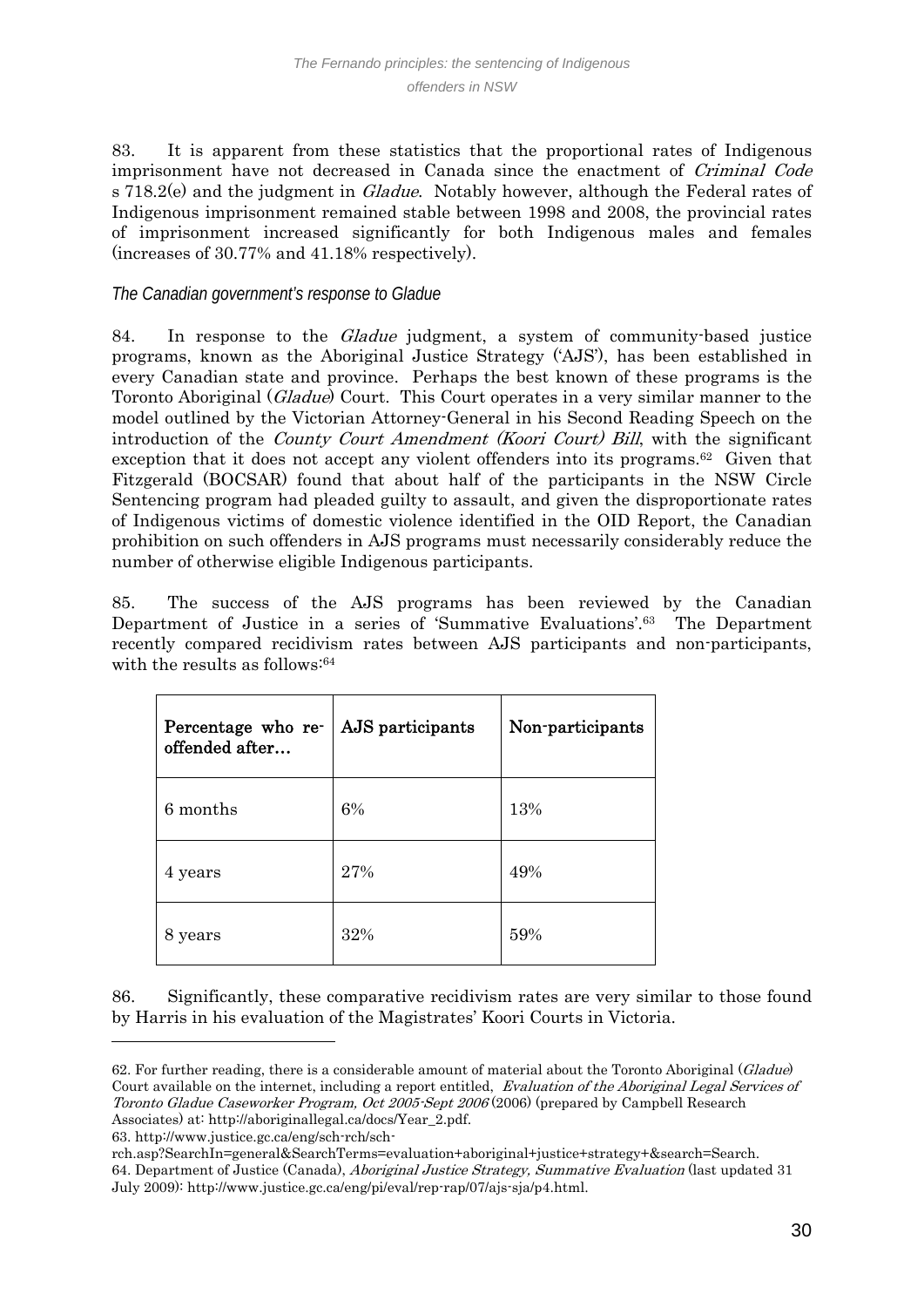87. Despite the use of the AJS model in Canada, the rates of overrepresentation of provincial Indigenous prisoners have increased. One of the reasons given by the Department of Justice for this is that the program is limited in its reach: only about 21% of Indigenous offenders are placed on an AJS program.65

88. It has been argued by Canadian commentators that the sentencing reforms as they relate to Indigenous offenders are not succeeding in reducing the overrepresentation of Indigenous prisoners because of an increased number of remand prisoners<sup>66</sup> and because of the differential focus in  $Gladue$  on violent and non-violent offences (with the consequent non-availability of AJS programs to violent offenders). It is also argued that a systemic human rights approach is needed to facilitate further reform.67

## **Comparisons between the NSW, Victorian and Canadian models of sentencing reform**

89. By comparison with the Victorian and Canadian models, it is clear from Fitzgerald's BOCSAR research that the current NSW model of Circle Sentencing is an inadequate mechanism to reduce Indigenous recidivism rates. Unlike the Victorian and Canadian models of reform, the rate of Indigenous recidivism remained unchanged after two years of Circle Sentencing in NSW. It is unclear why Circle Sentencing has not worked to decrease recidivism rates while the Victorian and Canadian models have; in addition to the possible reasons outlined by Fitzgerald, it may also be that the process of 'shaming' Indigenous offenders in Circle Sentencing is counter-productive.

90. Unlike the NSW and Victorian models, Canada legislated to introduce an amendment to its sentencing laws so that 'particular attention to the circumstances of aboriginal offenders' could be paid. This, of itself, does not appear to have had any impact. Despite all Canadian courts (and not just the Indigenous courts and programs) being required to apply *Criminal Code* s 718.2(e) to the sentencing of Indigenous offenders and also being bound by the common law authority of Gladue, it is only those participants in the AJS programs whose rates of recidivism have been reduced. It seems that the legislative amendments and the application of the *Gladue* principles only have a remedial effect on the overrepresentation of Indigenous offenders if they are applied in the context of a specialist sentencing court program.

91. The decreases in the rates of Indigenous offenders' recidivism rates following participation in either the Magistrates' Koori Court or an AJS program are consistently around 50%. In light of the OID Report's finding that, 'A greater proportion of Indigenous prisoners (73.0%) than non-Indigenous prisoners (49.6%) had prior adult imprisonment in 2008', any reduction in Indigenous recidivism rates would be expected to assist in reducing the overrepresentation of Indigenous offenders in custody.

<sup>65.</sup> ibid, at 4.1.5.

<sup>66.</sup> Although the percentage of Canadian male Indigenous prisoners who were on remand between 1998 and 2008 remained stable at 16%, the percentage of female Indigenous prisoners on remand in that same period increased steadily from 17% to 22%.

<sup>67.</sup> See for instance: Hughes, J., 'Sentencing Reform in Canada: The Impact on Aboriginal Prisoners', (Paper presented at the annual meeting of The Law and Society Association, Berlin, Germany, 25 July 2007);

Gandhi, U., 'Aboriginal People Overrepresented in Saskatchewan Jails', *Globe and Mail* (online) 3 June 2005 (at http://www.prisonjustice.ca/starkravenarticles/overrep\_sask\_0605.html).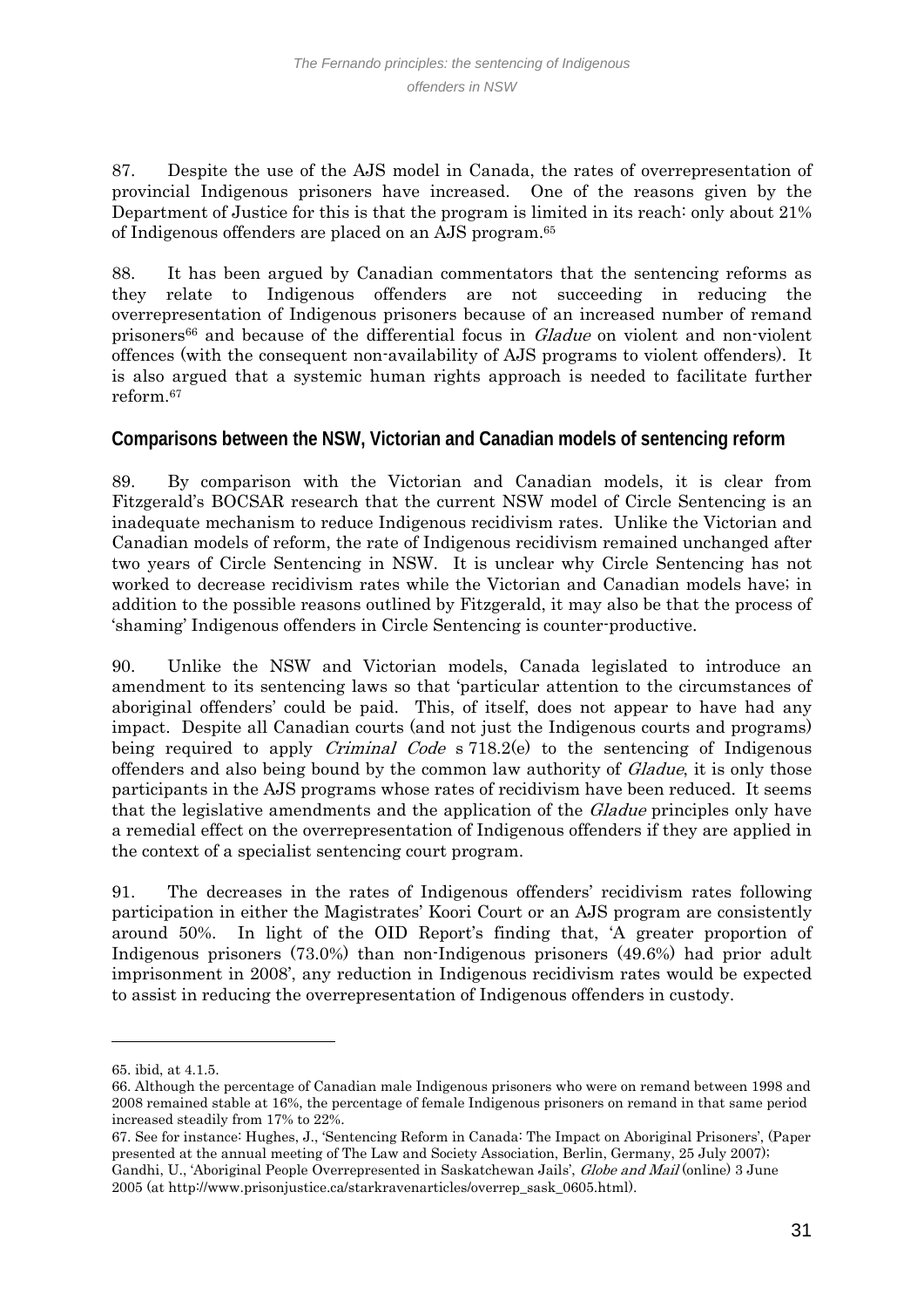92. Between 2002 and 2008, the decreased number of sentences of less than 1 year that were imposed on Indigenous offenders in Victoria is significantly against the trend of sentences imposed on Indigenous offenders for periods of more than 1 year. Probably the most likely explanation for this is that many Indigenous offenders who would otherwise have received a sentence of less than 1 year imprisonment were diverted from gaol by the operation of the Magistrates' Koori Court.68

93. An overview of the statistics and evaluative studies from NSW, Victoria and Canada indicates that the most effective means of reducing Indigenous offenders' recidivism rates is the establishment of an Indigenous court program, staffed by judges, prosecutors, defence counsel and Indigenous case workers who have been specially trained in the multiple areas of disadvantage suffered by Indigenous offenders, and complemented by a wide range of non-custodial sentencing options tailored specifically for Indigenous offenders.

## **Conclusion**

1

94. Overall, the rate of Indigenous overrepresentation in prisons and detention centres is increasing throughout Australia. Despite the formulation of the Fernando principles in 1992, the proportion of Indigenous prisoners and detainees in NSW has increased from 8.7% to 22.2% in the 17 years from 1992 to 2009, an overrepresentation of Indigenous to non-Indigenous offenders by a factor of nearly 10.

95. It seems that the formulation of common law principles alone is an inadequate tool to reduce the rate of Indigenous overrepresentation in prisons. Similarly to the NSW experience, the formulation of the Gladue principles has not, of itself, reduced the rate of Indigenous overrepresentation in prisons in Canada.

96. It also seems, from the Canadian experience, that an amendment to the Crimes (Sentencing Procedure) Act 1999 (NSW) s 23A(3) along the lines of Criminal Code (Canada) s 718.2(e) is unlikely, of itself or in combination with the existing (or modified) common law principles of Fernando, to result in any reduction in the overrepresentation rates.

97. BOCSAR's research shows that the NSW initiative of Circle Sentencing has not achieved any demonstrable reduction in Indigenous recidivism rates.

98. It is only in those jurisdictions where a specialist court (or a specialist program within a court) operates that any decreases in the rates of Indigenous imprisonment overrepresentation are evident. Although these decreases appear modest in real terms, when the decreases are compared with the rates of increased imprisonment overrepresentation in other parts of the same jurisdictions, the striking success of the specialist court or program model can be seen.

99. By recently legislating for the extension of the Koori Court model to the County Court jurisdiction and by providing funding for a pilot County Koori Court in the

<sup>68.</sup> It is possible that at least some of the Indigenous offenders who would otherwise have received a sentence of less than 1 year imprisonment entered the Magistrates' or Children's Koori Court program and failed to avail themselves of the programs offered, and that the Magistrate then took a more negative view of the offender's rehabilitation prospects and imposed a sentence of greater than 1 year imprisonment.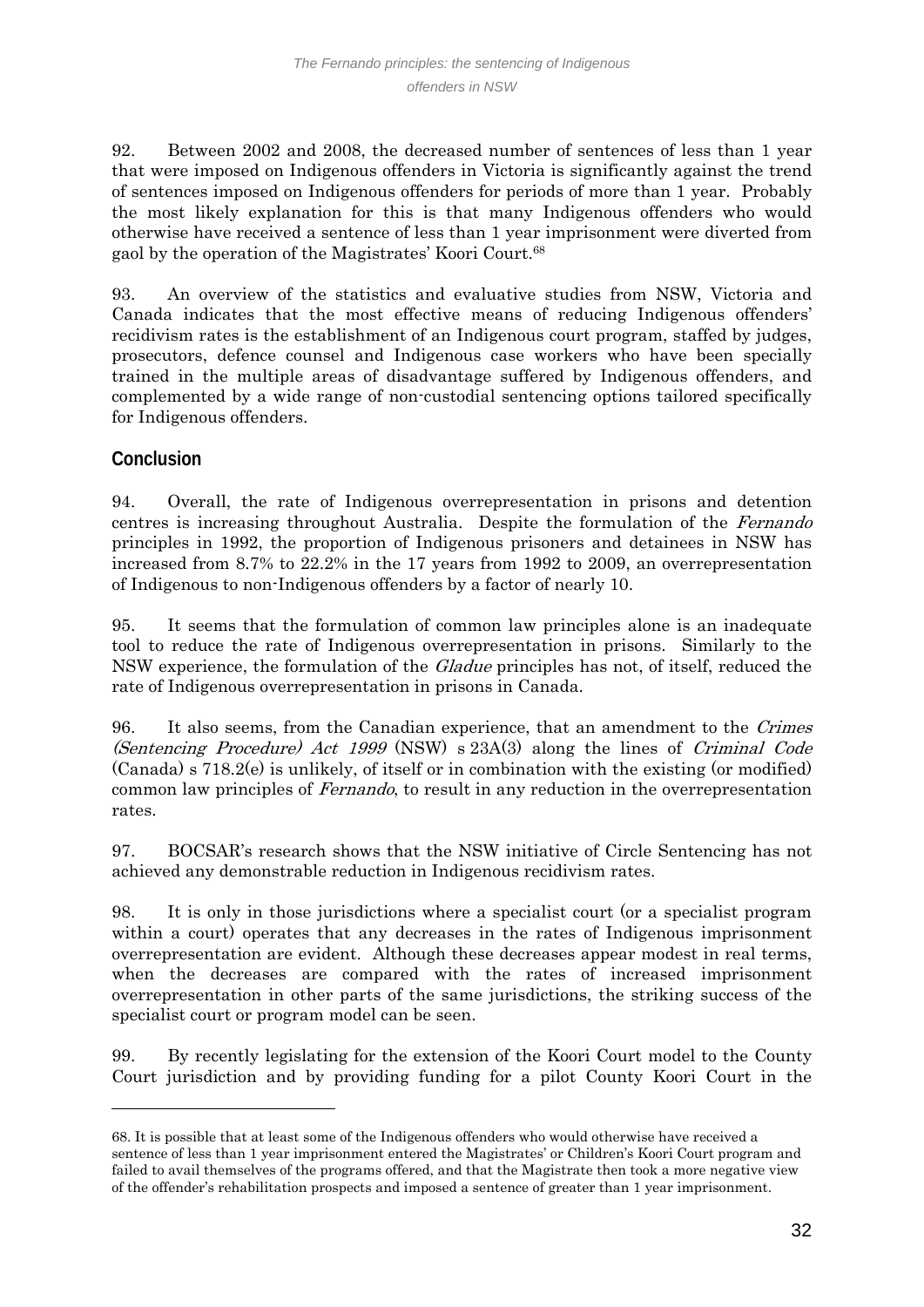Latrobe Valley, it seems the Victorian government is confident that this model is achieving its goal of reducing Indigenous overrepresentation in prisons.

100. With the equivocal impact of the Sentencing Circle model, and the increasingly disproportionate rates of imprisonment and detention of Indigenous offenders in NSW, it is recommended that consideration be given to the adoption of the Victorian Koori Court model in NSW, in the Children's, Local and District Courts. The establishment of Indigenous sentencing courts in NSW would be permissible under current NSW antidiscrimination laws: Anti-Discrimination Act 1977 (NSW) ss 21 and 54.

101. The success of such a model in NSW would be dependent upon the co-operation of the interdepartmental agencies of the Departments of Corrective Services, Juvenile Justice, Health, Education, Employment and Community Services. Given the interplay of the various areas of social disadvantage suffered by NSW's Indigenous population identified in the OID Report, if recidivism rates amongst Indigenous offenders in NSW can be reduced in a sustained manner over a number of years then it is likely that there would be a correlating reduction in other areas of Indigenous disadvantage.

102. Given the multiplicity and depth of the social and other disadvantages experienced by Indigenous communities in Australia, as identified in the OID Report, and given the high overrepresentation of Indigenous offenders in NSW, the rates of Indigenous imprisonment overrepresentation in NSW may be slow to decrease. However, if the positive outcomes obtained from the Victorian Koori Court model can be successfully replicated in NSW, there is some cause for some optimism.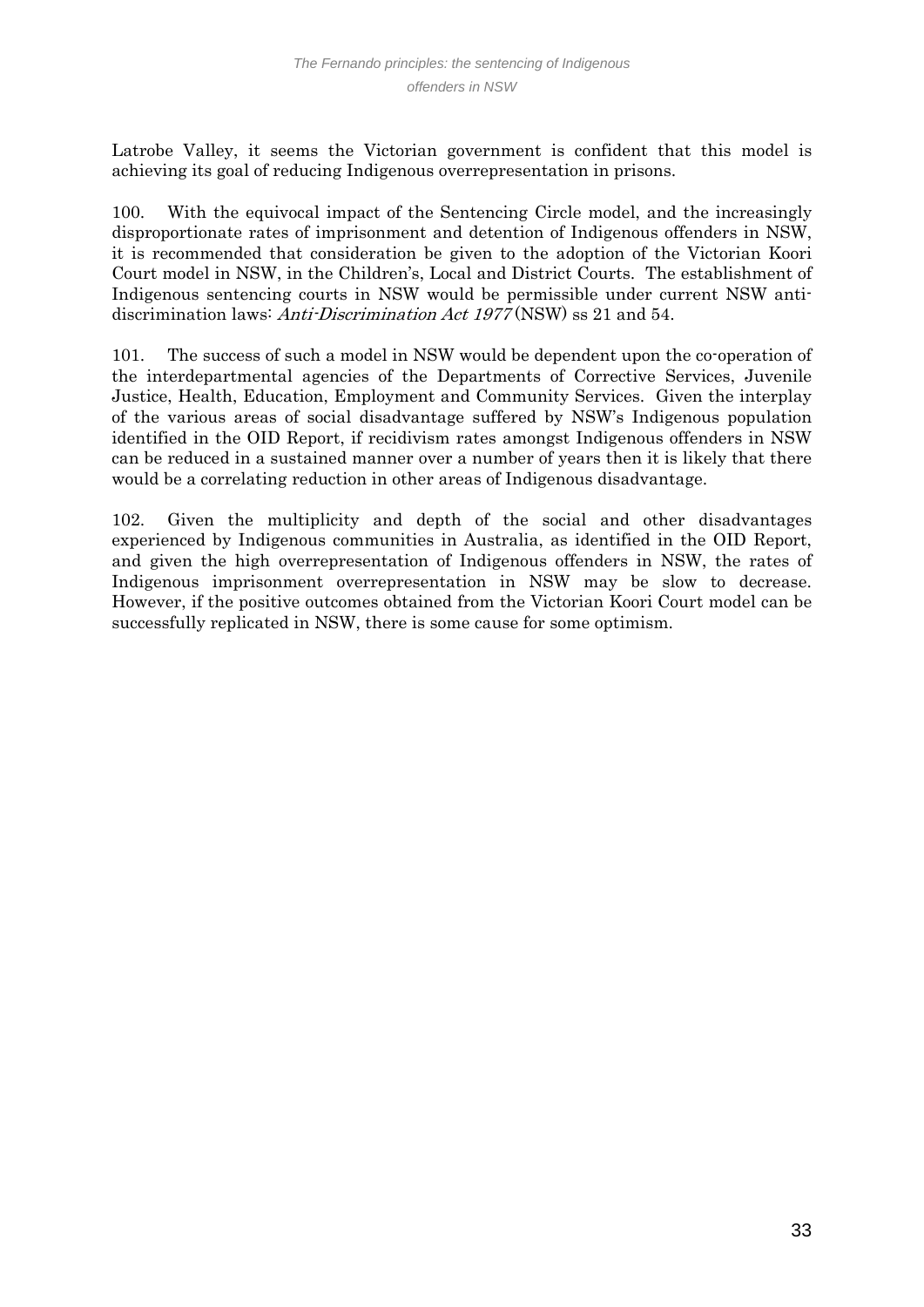## **APPENDIX 1**

| 1              | Andrews v R [2007] NSWCCA 68                                                                                                                                                                                                                      | Considered    |
|----------------|---------------------------------------------------------------------------------------------------------------------------------------------------------------------------------------------------------------------------------------------------|---------------|
|                | Appeal against sentence for malicious wounding                                                                                                                                                                                                    |               |
|                | Affected by alcohol and drugs at the time of offence - special circumstances.                                                                                                                                                                     |               |
| $\overline{2}$ | DPP v Taylor [2005] VSCA 222                                                                                                                                                                                                                      | Cited         |
|                | Intentionally causing serious injury                                                                                                                                                                                                              |               |
|                | Aboriginality a mitigating factor? Sentence inadequate - Appeal dismissed.                                                                                                                                                                        |               |
| 3              | DPP v Wilson [2002] VSC 299                                                                                                                                                                                                                       | Applied       |
|                | Manslaughter                                                                                                                                                                                                                                      |               |
|                | Mitigating factors - more lenient sentence - alcohol abuse.                                                                                                                                                                                       |               |
| 4              | Holton v R [2005] NSWCCA 408                                                                                                                                                                                                                      | Cited         |
|                | Appeal against sentence for armed robbery - aggravated kidnapping                                                                                                                                                                                 |               |
|                | Cited Fernando in considering whether sentence was excessive.                                                                                                                                                                                     |               |
| 5              | Ingamar v Police (1998) 72 SASR 232                                                                                                                                                                                                               | Considered    |
|                | Offences against peace and public order - assault police - resist arrest                                                                                                                                                                          |               |
|                | Disadvantaged circumstances of tribal Aboriginal offender considered.                                                                                                                                                                             |               |
| 6              | Munro v R [2006] NSWCCA 350                                                                                                                                                                                                                       | Cited         |
|                | Appeal due to incompetent counsel - infliction of grievous bodily harm                                                                                                                                                                            |               |
|                | Subjective circumstances of offender -significantly disadvantaged background - alcohol problems -<br>Appeal whether miscarriage of justice.                                                                                                       |               |
| 7              | Newcombe v Police (2004) 144 A Crim R 328; [2004] SASC 26                                                                                                                                                                                         | Considered    |
|                | Appeal against sentence for property damage                                                                                                                                                                                                       |               |
|                | Magistrate failed to have sufficient regard to the appellant's personal circumstances - magistrate erred<br>in imposing a conviction - appeal allowed.                                                                                            |               |
| 8              | Police (SA) v Abdulla (1999) 74 SASR 337                                                                                                                                                                                                          | Considered    |
|                | Property offences - break and enter                                                                                                                                                                                                               |               |
|                | General sentence considerations for Aboriginal offenders.                                                                                                                                                                                         |               |
| 9              | R v Ah-See [2004] NSWCCA 202                                                                                                                                                                                                                      | Applied       |
|                | Break and enter - larceny - aggravated circumstances                                                                                                                                                                                              |               |
|                | Fernando principles taken into account, custodial sentence not manifestly excessive.                                                                                                                                                              |               |
| 10             | R v Alh [1995] NSWSC No 70106/94 (unreported)                                                                                                                                                                                                     | Applied       |
| 11             | R v Aslett [2004] NSWSC 868                                                                                                                                                                                                                       | Distinguished |
|                | Murder - aggravated sexual assault in company - multiple counts of armed robbery - aggravated car<br>jacking - attempting to obtain money by deception - larceny                                                                                  |               |
|                | Extensive criminal history - Indigenous Australian in almost continuous custody - no signs of<br>psychiatric illness - substance abuse - limited remorse. Fernando principles do not affect sentence due<br>to extreme nature of crimes.          |               |
| 12             | R v Barker; R v Gibson [2006] NSWCCA 20                                                                                                                                                                                                           | Considered    |
|                | Crown Appeal against concurrent sentence for unrelated offences- car jacking and previous sentence                                                                                                                                                |               |
|                | Respondents re-sentenced - trial Judge recognised Fernando Principles but concluded that they "lose<br>much of their force when the offender has committed serious offences in the past". Nature of offences<br>permits no reduction in sentence. |               |
| 13             | R v Bell [1999] NSWCCA 423                                                                                                                                                                                                                        | Applied       |
|                | Appeal - property offences                                                                                                                                                                                                                        |               |
|                | Subjective factors taken into account on appeal - reduction in new sentence.                                                                                                                                                                      |               |
| 14             | R v Boyd [2004] NSWSC 263                                                                                                                                                                                                                         | Considered    |
|                | Manslaughter - excessive self defence                                                                                                                                                                                                             |               |
|                | Subjective factors taken into account when sentencing - disadvantaged background.                                                                                                                                                                 |               |
|                |                                                                                                                                                                                                                                                   |               |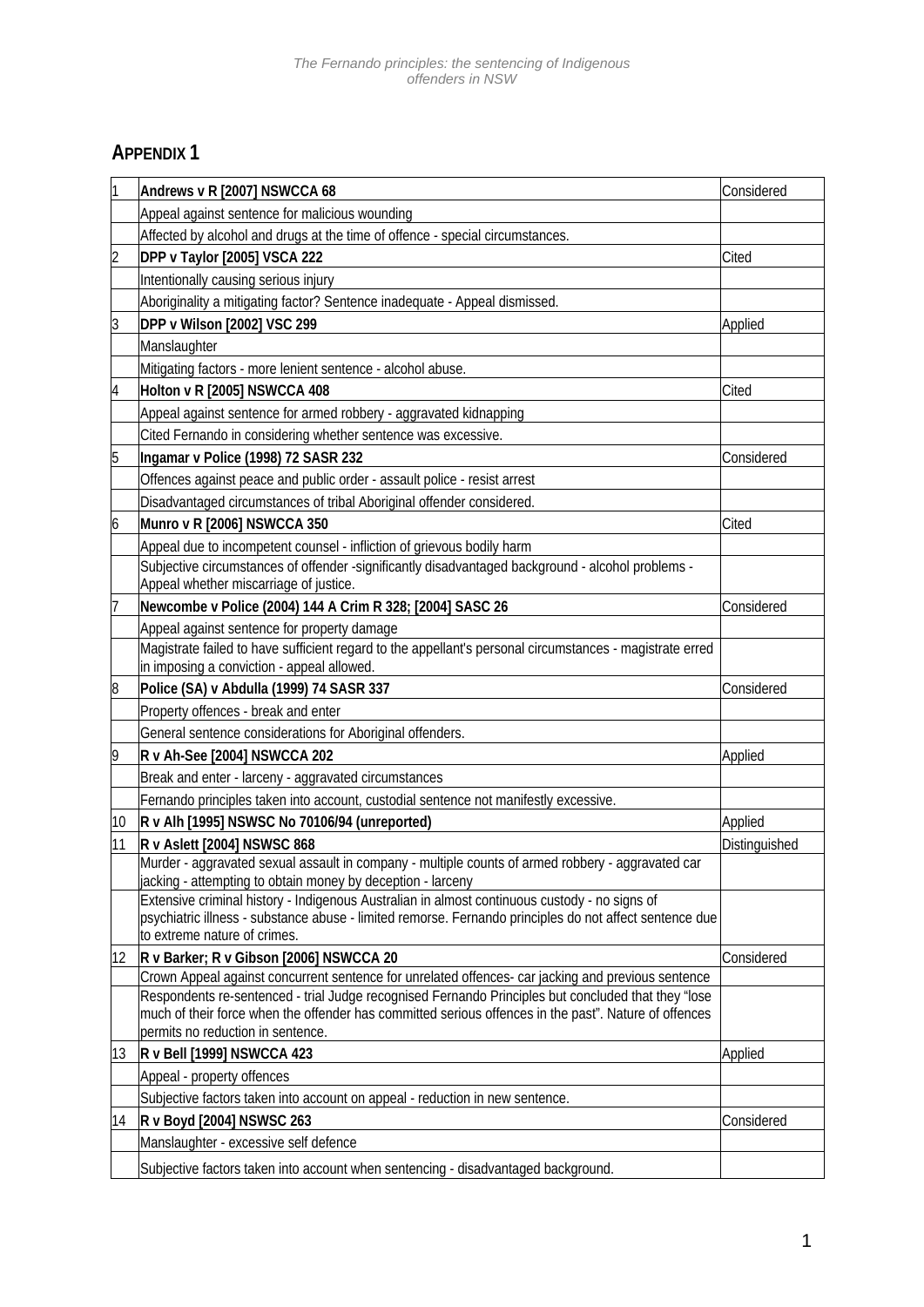| 15 | R v Bugmy [2004] NSWCCA 258                                                                                                                                    | Cited         |
|----|----------------------------------------------------------------------------------------------------------------------------------------------------------------|---------------|
|    | Appeal against validity of sentence - assault occasioning actual bodily harm - affray                                                                          |               |
|    | Acknowledged that appropriate for Fernando principles to be taken into account. Reduced sentence on<br>appeal.                                                 |               |
| 16 | R v Burke [2000] NSWSC 356                                                                                                                                     | Considered    |
|    | Murder                                                                                                                                                         |               |
|    | Acknowledged Fernando and applied principles in sentencing.                                                                                                    |               |
| 17 | R v Burns (2003) 137 A Crim R 557; [2003] NSWCCA 30                                                                                                            | Cited         |
|    | Armed robbery with offensive weapon                                                                                                                            |               |
|    | Fernando principles did not apply to offender, however Court intervened and suggested that they apply<br>to co-offender who may benefit from principles.       |               |
| 18 | R v Ceissman (2001) 119 A Crim R 535                                                                                                                           | Distinguished |
|    | Crown appeal against manifestly inadequate sentence - drug trafficking                                                                                         |               |
|    | Sentencing Judge misapplied Fernando principles. D's grandfather part Aboriginal - not sufficient to<br>attract special consideration.                         |               |
| 19 | R v Churchill (2000) WASCA 230 (unreported)                                                                                                                    | Applied       |
|    | Amendment of charge of murder to manslaughter                                                                                                                  |               |
|    | Crown appeal against lenient sentence dismissed - Judge able to observe offender and take subjective<br>factors into account.                                  |               |
| 20 | R v Clarke (2004) 89 SASR 13; [2004] SASC 181                                                                                                                  | Cited         |
|    | Appeal against sentence for criminal trespass - larceny                                                                                                        |               |
|    | Aboriginality is relevant in sentencing process. Cites Fernando without expanding.                                                                             |               |
| 21 | R v Carr [1999] NSWCCA 200                                                                                                                                     | Applied       |
| 22 | R v Cohen [2002] NSWCCA 339                                                                                                                                    | Cited         |
|    | Appeal against sentence for break and enter                                                                                                                    |               |
|    | Trial Judge made no consideration. Appeal - difficult to see how special circumstances that justified a<br>departure from the statutory calculus were present. |               |
| 23 | R v Cook [1999] NSWCCA 234                                                                                                                                     | Considered    |
|    | Appeal against sentence for robbery and related offences                                                                                                       |               |
|    | Trial judge did not allow for special circumstances.                                                                                                           |               |
| 24 | R v Croaker [2004] NSWCCA 470                                                                                                                                  | Cited         |
|    | Maliciously inflict grievous bodily harm - malicious damage to property                                                                                        |               |
|    | Crown appeal against lenient sentence dismissed - Judge able to observe offender and take subjective<br>factors into account.                                  |               |
| 25 | R v Cutmore [1999] NSWCCA No 60672/98, (unreported)                                                                                                            | Applied       |
| 26 | R v Dalton [2005] NSWCCA 470                                                                                                                                   | Cited         |
|    | Crown Appeal - Manslaughter by an unlawful and dangerous act                                                                                                   |               |
|    | Sentence manifestly inadequate even allowing for subjective circumstances from Fernando.                                                                       |               |
| 27 | R v Daniel [1998] 94 A Crim R 46                                                                                                                               | Considered    |
|    | Three counts of aggravated sexual assault                                                                                                                      |               |
|    | Considered Fernando, but stated that it would not necessarily lead to reduced sentence.                                                                        |               |
| 28 | R v Dargin [2000] NSWSC 710                                                                                                                                    | Cited         |
|    | Murder - intent to cause grievous bodily harm - sexual assault                                                                                                 |               |
|    | Cited in reference to sentencing offenders while intoxicated - no impact on overall sentence.                                                                  |               |
| 29 | R v Dennis [2003] NSWCCA 137                                                                                                                                   | Distinguished |
|    | Appeal against sentence for aggravated sexual assault.                                                                                                         |               |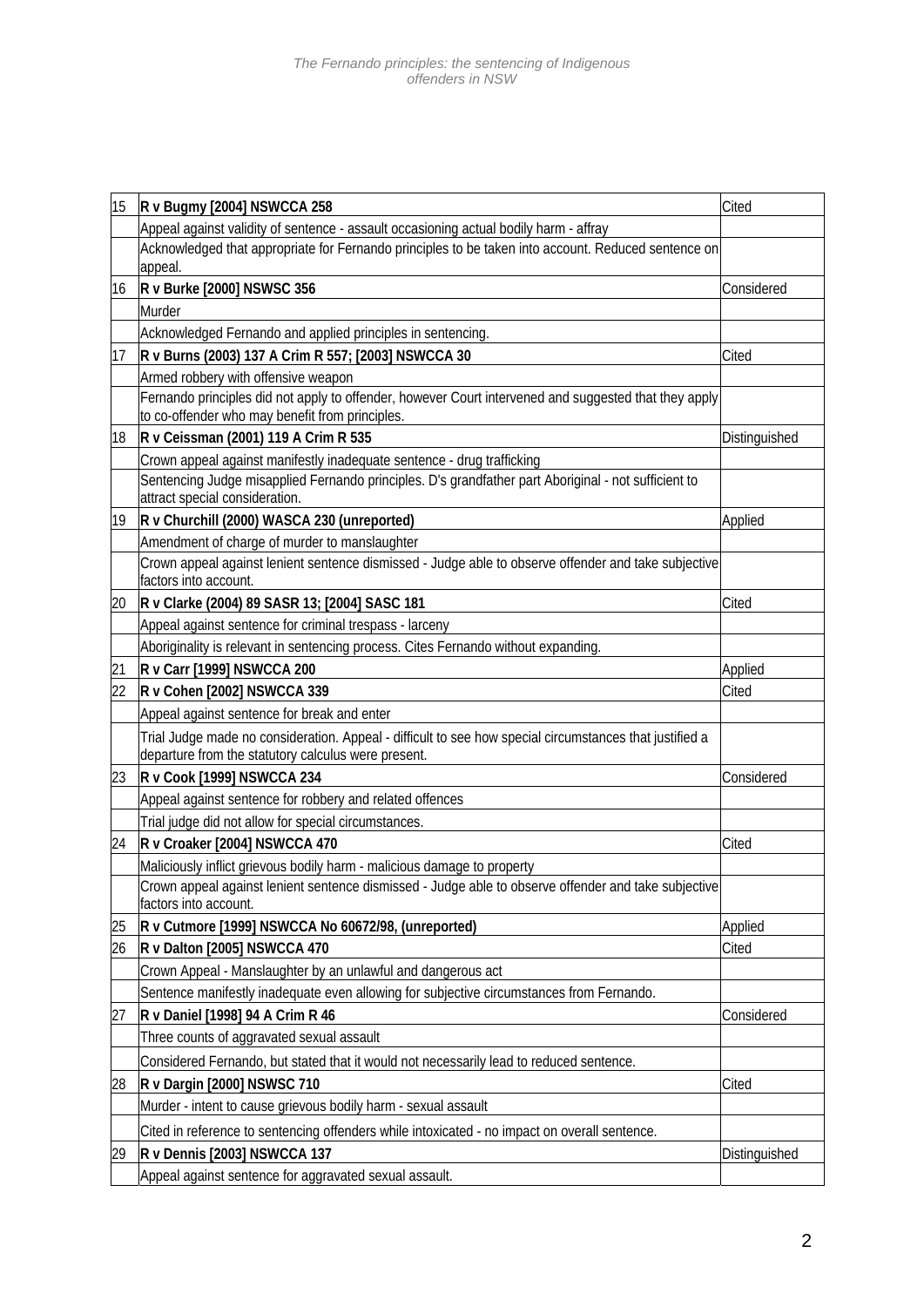|    | Sentencing Judge made no mention of Fernando. Appeal dismissed. Principles do not apply. Offender<br>Aboriginal but not from disadvantaged background. |               |
|----|--------------------------------------------------------------------------------------------------------------------------------------------------------|---------------|
| 30 | R v Dixon [1994] NSWSC No 70033/95 (unreported)                                                                                                        | Applied       |
| 31 | R v Donovan [2003] NSWCCA 324                                                                                                                          | Cited         |
|    | Escape - aggravated robbery - larceny motor vehicle - Crown appeal for inadequate sentence for<br>robbery offences                                     |               |
|    | Subjective factors taken into account in escape and motor vehicle charges - consistent with a "troubled<br>background of deprivation".                 |               |
| 32 | R v Drew [2000] NSWCCA 384                                                                                                                             | Applied       |
|    | Appeal - maliciously wounding with intent to do grievous bodily harm                                                                                   |               |
|    | Principles applied, but due to severity of crime and D's criminal record - no reduction in sentence.                                                   |               |
| 33 | R v Duncombe [2001] NSWCCA 483                                                                                                                         | Considered    |
|    | Crown appeal for inadequate sentence for assaulting police - break, enter and steal                                                                    |               |
|    | Appeal allowed - re-sentenced more harshly.                                                                                                            |               |
| 34 | R v Elemes [2000] NSWCCA 235                                                                                                                           | Distinguished |
|    | Appeal against sentence - property offences - break and enter - larceny                                                                                |               |
|    | Appeal dismissed - Aboriginality not relevant to facts of the crime.                                                                                   |               |
| 35 | R v Fernando [2002] NSWCCA 28                                                                                                                          | Considered    |
|    | Crown appeal against sentence - multiple accounts of armed robbery - aggravating factors - committed<br>whilst on parole                               |               |
|    | Sentence manifestly inadequate - appeal allowed. Re-sentenced more harshly.                                                                            |               |
| 36 | R v Fernando [2004] NSWCCA 147                                                                                                                         | Considered    |
|    | Break and enter - act of indecency                                                                                                                     |               |
|    | No justification for special circumstances.                                                                                                            |               |
| 37 | R v Fuller-Cust [2002] VSCA 168                                                                                                                        | Applied       |
|    | Rape (5 counts) - indecent assault (2 counts) - false imprisonment - causing injury recklessly                                                         |               |
|    | Subjective factors taken into consideration - reduced sentence on appeal.                                                                              |               |
| 38 | R v Grant [2001] NSWSC 552                                                                                                                             | Not Followed  |
|    | Murder - shoot with intent to murder                                                                                                                   |               |
|    | "Although the prisoner is an Aboriginal, his history does not call for the sort of considerations adverted<br>to in Fernando".                         |               |
| 39 | R v Hickey [1994] NSWCCA (unreported)                                                                                                                  | Applied       |
| 40 | R v Hickling; R v Avery [2004] NSWCCA 168                                                                                                              | Applied       |
|    | Crown appeal against sentence for attacking police with an offensive weapon                                                                            |               |
|    | Fernando applied in original sentence. Light sentence overturned on appeal.                                                                            |               |
| 41 | R v Jancek [1999] NSWSC No 70015/98 (unreported)                                                                                                       | Applied       |
| 42 | R v Johnson [2005] NSWCCA 186                                                                                                                          | Cited         |
|    | Aggravated break and enter - sexual assault                                                                                                            |               |
|    | Judge said that the present case was not one in which the applicant deserved too much sympathy for<br>subjective factors.                              |               |
| 43 | R v Jukes [2006] NSWSC 1065                                                                                                                            | Cited         |
|    | Manslaughter                                                                                                                                           |               |
|    | Subjective factors taken into account - suspended entire prison sentence.                                                                              |               |
| 44 | R v Kelly [2000] NSWSC 701                                                                                                                             | Cited         |
|    | Manslaughter                                                                                                                                           |               |
|    | Mentioned Aboriginality and problems with alcohol abuse in Aboriginal community with reference to<br>Fernando principles.                              |               |
| 45 | R v Kelly (2005) 155 A Crim R 499; [2005] NSWCCA 280                                                                                                   | Considered    |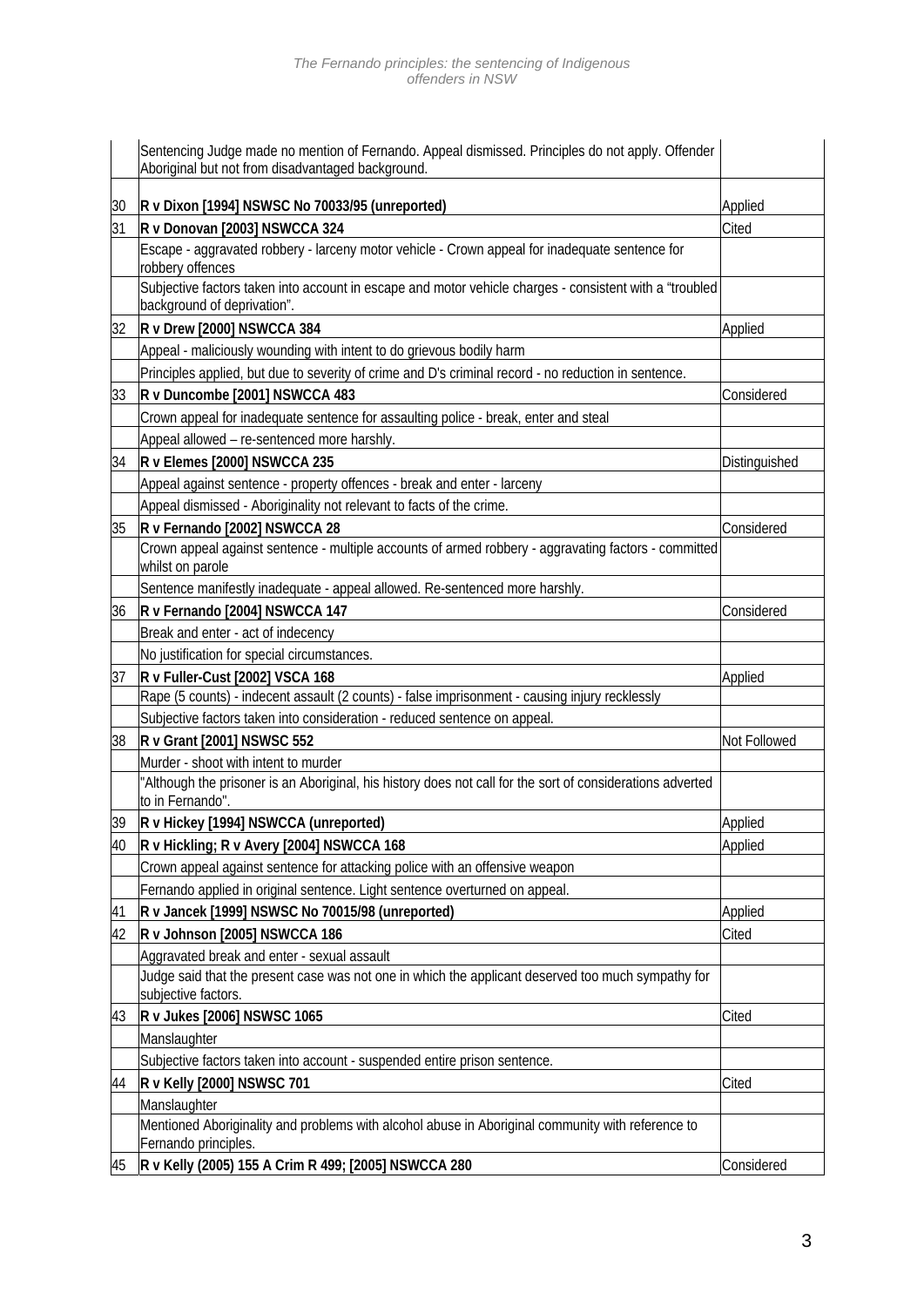| Appeal against sentence for aggravated robbery                                                                                               |  |
|----------------------------------------------------------------------------------------------------------------------------------------------|--|
| Considered, but stated that Aboriginality is not of itself a mitigating factor and doesn't necessarily mean<br>principles should be applied. |  |

| 46 | R v Kennedy [2000] NSWSC 109                                                                                                                  | Not Mentioned |
|----|-----------------------------------------------------------------------------------------------------------------------------------------------|---------------|
|    | Manslaughter                                                                                                                                  |               |
|    | Both V and D Aboriginal. Fernando principles not mentioned despite taking other subjective factors into<br>account.                           |               |
| 47 | R v Kerr [2003] NSWCCA 234                                                                                                                    | Applied       |
|    | Appeal - robbery/aggravating circumstances/corporal violence/maliciously inflicting actual bodily harm                                        |               |
|    | Trial judge did not take subjective factors unto account. Appeal applied Fernando principles.                                                 |               |
| 48 | R v King; R v Bugmy; R v CJ [2006] NSWSC 161                                                                                                  | Applied       |
|    | Manslaughter - joint criminal enterprise involving an unlawful and dangerous act                                                              |               |
|    | Each offender entitled to consideration of Fernando principles - Slightly reduced sentence.                                                   |               |
| 49 | R v Kirkwood [2000] NSWSC 184                                                                                                                 | Not Followed  |
|    | Manslaughter                                                                                                                                  |               |
|    | Judge said that principles had no application in circumstances of this case.                                                                  |               |
| 50 | R v Knight [2004] NSWSC 498                                                                                                                   | Distinguished |
|    | Murder                                                                                                                                        |               |
|    | Fernando principles do not apply because offender is not from disadvantaged background - murdered<br>fellow inmate in prison > Disadvantage?? |               |
| 51 | R v Lamb [1997] Court of Criminal Appeal (unreported)                                                                                         | Cited         |
| 52 | R v Lawrence [2005] NSWCCA 91                                                                                                                 | Cited         |
|    | Appeal against sentence for manslaughter                                                                                                      |               |
|    | Cited in reference to "almost the typical background" that the Courts have frequently encountered with<br>Aboriginal offenders.               |               |
| 53 | R v Alan Leonard [1996] NSWCCA (unreported)                                                                                                   | Not Mentioned |
| 54 | R v Cynthia Leonard [1996] NSWCCA (unreported)                                                                                                | Not Mentioned |
| 55 | R v Little [1996] NSWSC No 70030/96 (unreported)                                                                                              | Applied       |
| 56 | R v Lucas [2005] NSWCCA 194                                                                                                                   | Cited         |
|    | Appeal against sentence for attempting to drive vehicle without consent of owner - larceny                                                    |               |
|    | Cited in reference to subjective factors.                                                                                                     |               |
| 57 | R v Maher [2004] NSWCCA 177                                                                                                                   | Considered    |
|    | Appeal against sentence for break, enter and steal                                                                                            |               |
|    | Subjective factors taken into consideration - reduced sentence on appeal.                                                                     |               |
| 58 | R v Mason [2005] NSWCCA 403                                                                                                                   | Applied       |
|    | Robbery with offensive weapon and wounding                                                                                                    |               |
|    | Principles allow for mitigation but with no great emphasis put on them.                                                                       |               |
| 59 | R v Melrose [2001] NSWSC 847                                                                                                                  | Cited         |
|    | Manslaughter                                                                                                                                  |               |
|    | Cited in reference to difficulties of sentencing Aboriginal offenders.                                                                        |               |
| 60 | R v MJM [2004] NSWCCA 194                                                                                                                     | Considered    |
|    | Appeal against sentence for break enter and steal (9), entering land with intent to steal, using a<br>weapon to resist arrest                 |               |
|    | Considered Fernando when allowing appeal against sentence.                                                                                    |               |
| 61 | R v MLW [2001] NSWCCA 133                                                                                                                     | Not Followed  |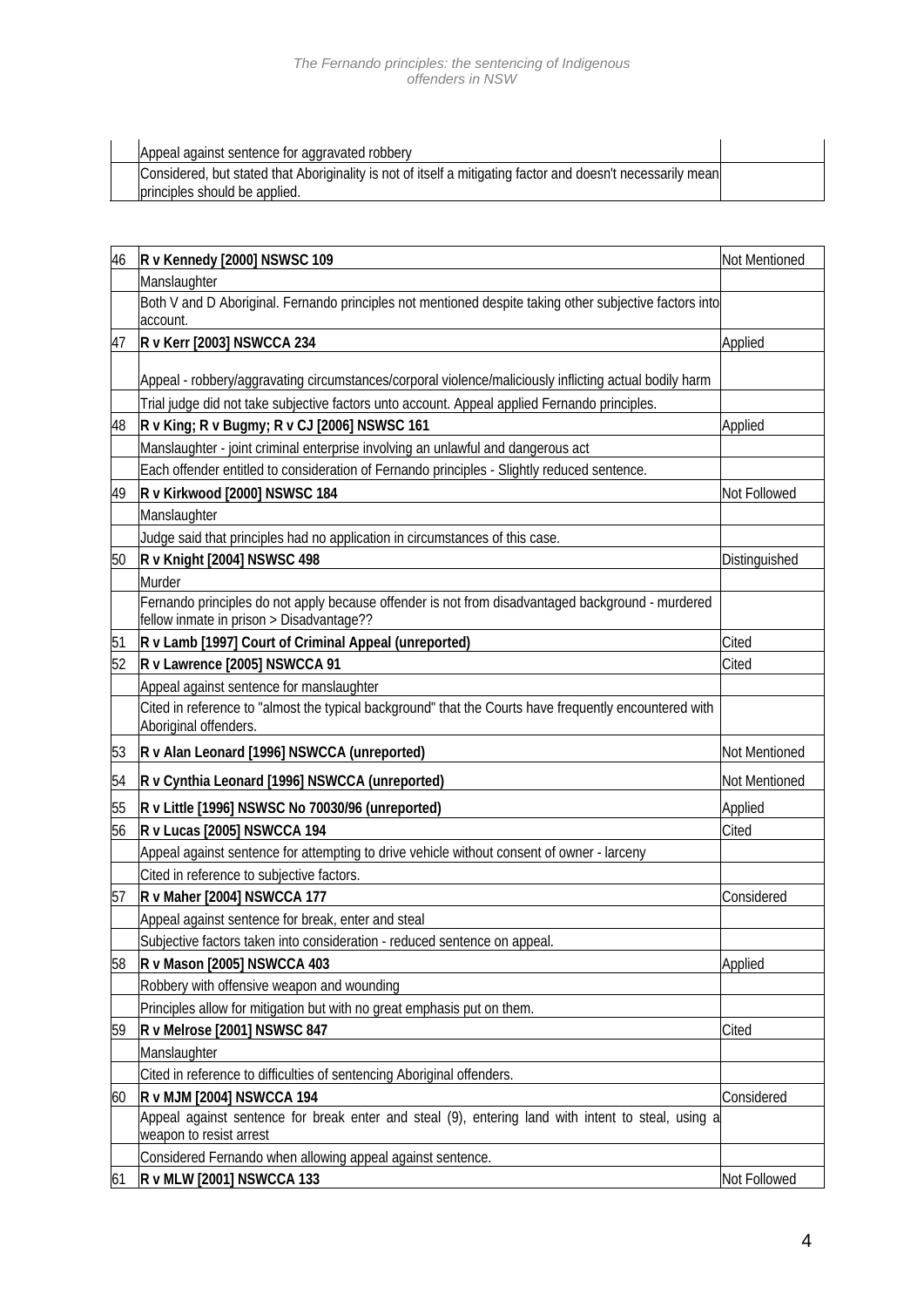|    | Appeal against sentence for sexual intercourse without consent.                                                                                            |               |
|----|------------------------------------------------------------------------------------------------------------------------------------------------------------|---------------|
|    | Considered, but applicant's Aboriginality provided minimal mitigation.                                                                                     |               |
| 62 | R v Morgan (2003) 57 NSWLR 533; [2003] NSWCCA 230                                                                                                          | Applied       |
|    | Robbery in company - break and enter with intent - assault occasioning actual bodily harm                                                                  |               |
|    | Principles could be taken into account but Judge said that they would do nothing to affect the outcome<br>of the sentence.                                 |               |
| 63 | R v MS [2004] NSWSC 730                                                                                                                                    | Cited         |
|    | Murder                                                                                                                                                     |               |
|    | Young offender, murdered girlfriend - subjective factors taken into account.                                                                               |               |
| 64 | R v Newman & Simpson (2004) 145 A Crim R 361                                                                                                               | Considered    |
|    | Appeal against sentence - aggravated entry of dwelling with intent to commit serious indictable offence                                                    |               |
|    | Took subjective factors into consideration and readjusted sentences to be slightly more lenient.                                                           |               |
| 65 | R v O'Heir [2003] NSWCCA 126                                                                                                                               | Distinguished |
|    | Appeal against sentence for ten counts of break, enter and steal                                                                                           |               |
|    | Appeal for sentence to take into account the disadvantaged background - distinguished on ground that<br>offender NOT Aboriginal.                           |               |
| 66 | R v Peckham [2003] NSWCCA 293                                                                                                                              | Considered    |
|    | Appeal against sentence for robbery whilst being armed with a dangerous weapon.                                                                            |               |
|    | Fernando principles acknowledged and taken into account.                                                                                                   |               |
| 67 | R v Peterson [2000] NSWCCA 47                                                                                                                              | Considered    |
|    | Appeal against sentence for sexual offences.                                                                                                               |               |
|    | Sentencing Judge wrongly rejected Fernando principles, but when considering sentence on appeal,<br>Judge made no changes.                                  |               |
| 68 | R v Pheeney [1998] Court of Criminal Appeal (unreported)                                                                                                   | Not Mentioned |
| 69 | R v Pitt [2001] NSWCCA 156                                                                                                                                 | Not Followed  |
|    | Appeal against sentence for malicious damage by fire.                                                                                                      |               |
|    | Judge stated that it is a mistake to rely on Fernando as authority for the proposition that Aboriginal<br>heritage of itself is a mitigating circumstance. |               |
| 70 | R v Powell [2000] NSWCCA 108                                                                                                                               | Considered    |
|    | Appeal against sentence for malicious wounding.                                                                                                            |               |
|    | No reference to Fernando. Took factors into account without explicitly stating the principles.                                                             |               |
|    | R v Price [2004] NSWSC 868                                                                                                                                 | Not Followed  |
|    | Manslaughter                                                                                                                                               |               |
|    | Principles do not apply in this case.                                                                                                                      |               |
| 72 | R v Reid [2001] NSWSC 1084                                                                                                                                 | Applied       |
|    | Maliciously inflict grievous bodily harm                                                                                                                   |               |
|    | Taken into account - entitled to measure of mitigation in sentence.                                                                                        |               |
| 73 | R v Ridgeway [1998] Court of Criminal Appeal (unreported)                                                                                                  | Applied       |
| 74 | R v RLS [2000] NSWCCA 175                                                                                                                                  | Not Followed  |
|    | Appeal against sentence for robbery whilst armed with an offensive weapon                                                                                  |               |
|    | Required attributes of Aboriginal in Fernando principles are absent from this case.                                                                        |               |
| 75 | R v Russell (1995) 84 A Crim R 386                                                                                                                         | Considered    |
|    | Appeal against sentence for sexual assault and resist arrest with weapon                                                                                   |               |
|    | Aboriginality no direct mitigating effect on sentence.                                                                                                     |               |
| 76 | R v Ryan [2002] NSWCCA 171                                                                                                                                 | Applied       |
|    | Appeal against sentence for robbery with an offensive weapon.                                                                                              |               |
|    | Appeal allowed - sentencing Judge did not give enough weight to offender's Aboriginality.                                                                  |               |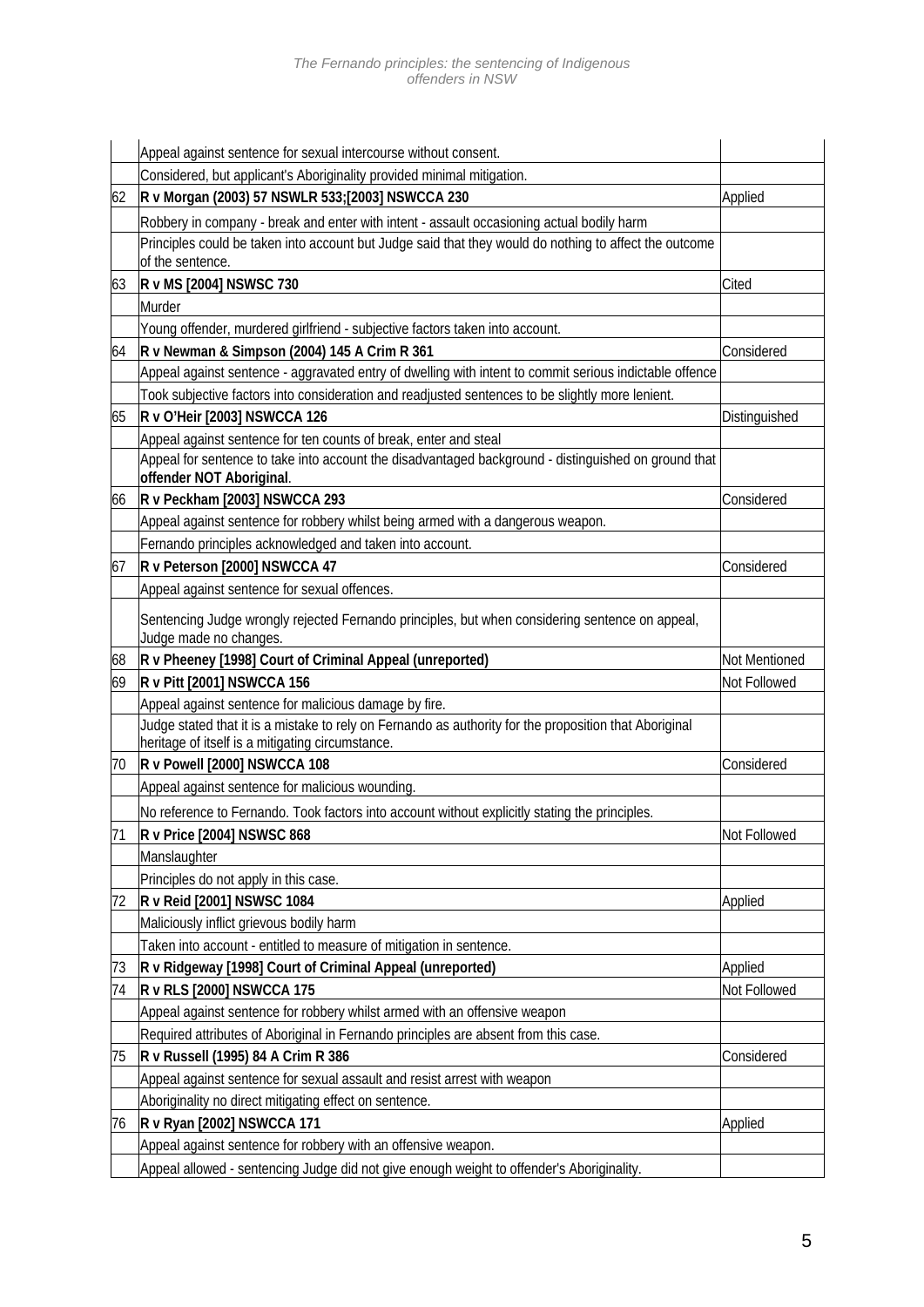| 77 | R v S [2000] NSWCCA 175                                                                                                                              | Not Followed  |
|----|------------------------------------------------------------------------------------------------------------------------------------------------------|---------------|
|    | Armed robbery, larceny from motor vehicle, assault occasioning bodily harm, maliciously inflicting<br>grievous bodily harm and escape lawful custody |               |
|    | Not from disadvantaged background. Does not warrant special treatment.                                                                               |               |
| 78 | R v Scobie (2003) 85 SASR 77; [2003] SASC 85                                                                                                         | Cited         |
|    | Sexual offences                                                                                                                                      |               |
|    | Fernando cited when considering subjective factors.                                                                                                  |               |
| 79 | R v Shepherd [2003] NSWCCA 9                                                                                                                         | Considered    |
|    | Crown appeal against sentence - sexual assault                                                                                                       |               |
|    | After considering subjective factors Judge found special circumstances to apply.                                                                     |               |
| 80 | R v Shillingsworth [2003] NSWCCA 272                                                                                                                 | Cited         |
|    | Appeal against sentence for break and enter - sexual assault                                                                                         |               |
|    | Trial Judge made no reference to Fernando. Appeal against sentence allowed.                                                                          |               |
| 81 | R v Simon [2005] NSWCCA 123                                                                                                                          | Applied       |
|    | Attempted murder                                                                                                                                     |               |
|    | Subjective factors taken into account - 20% discount in sentence.                                                                                    |               |
| 82 | R v Simpson (2001) 53 NSWLR 704                                                                                                                      | Not Followed  |
|    | Obtaining money by making false statements (7 counts)                                                                                                |               |
|    | Found no reason to find special circumstances in this case.                                                                                          |               |
| 83 | R v Smith [2000] NSWCCA 148                                                                                                                          | Cited         |
|    | Appeal against sentence for sexual offences.                                                                                                         |               |
|    | Considered in reference to alcohol abuse of offender. Taken into account in sentencing.                                                              |               |
| 84 | R v Smith [2003] SASC 263                                                                                                                            | Considered    |
|    | Appeal against sentence for grievous bodily harm (2) - illegal use of motor vehicle (2) - unlawfully<br>being on premises                            |               |
|    | Urban Aboriginal - Judge said more important to consider other subjective factors.                                                                   |               |
| 85 | R v Stone (1995) 84 A Crim R 218                                                                                                                     | Applied       |
|    | Appeal against sentence for use of offensive weapon and other concurrent offences                                                                    |               |
|    | Sentencing Judge erred in giving only limited effect to Fernando principles. Appeal applied principles<br>and reduced sentence.                      |               |
| 86 | R v Toomey [1998] Court of Criminal Appeal (unreported)                                                                                              | Applied       |
| 87 | R v Trindall [2005] NSWCCA 446                                                                                                                       | Not followed  |
|    | Steal from the person - assault                                                                                                                      |               |
|    | Not followed - Aboriginality not relevant to crime. Offender does not meet all criteria in Principles.                                               |               |
| 88 | R v Vincent [2005] NSWCCA 135                                                                                                                        | Considered    |
|    | Crown appeal against inadequate sentence for armed robbery                                                                                           |               |
|    | Appeal allowed - re-sentenced more harshly. Overruled special circumstances applied in trial<br>judgement.                                           |               |
| 89 | R v Walford [2001] NSWCCA 200                                                                                                                        | Not Mentioned |
|    | Appeal against sentence for escape from lawful custody                                                                                               |               |
|    | Fernando principles not relevant.                                                                                                                    |               |
| 90 | R v Walkington [2003] NSWCCA 285                                                                                                                     | Cited         |
|    | Crown appeal against sentence for manslaughter                                                                                                       |               |
|    | Reference to Fernando in consideration of whether to allow the appeal.                                                                               |               |
| 91 | R v Walkington [2003] NSWSC 517                                                                                                                      | Not Followed  |
|    | Manslaughter                                                                                                                                         |               |
|    | Trial Judge rejected Fernando - Does not fit in to category of disadvantage.                                                                         |               |
| 92 | R v Walter & Thompson [2004] NSWCCA 280                                                                                                              | Considered    |